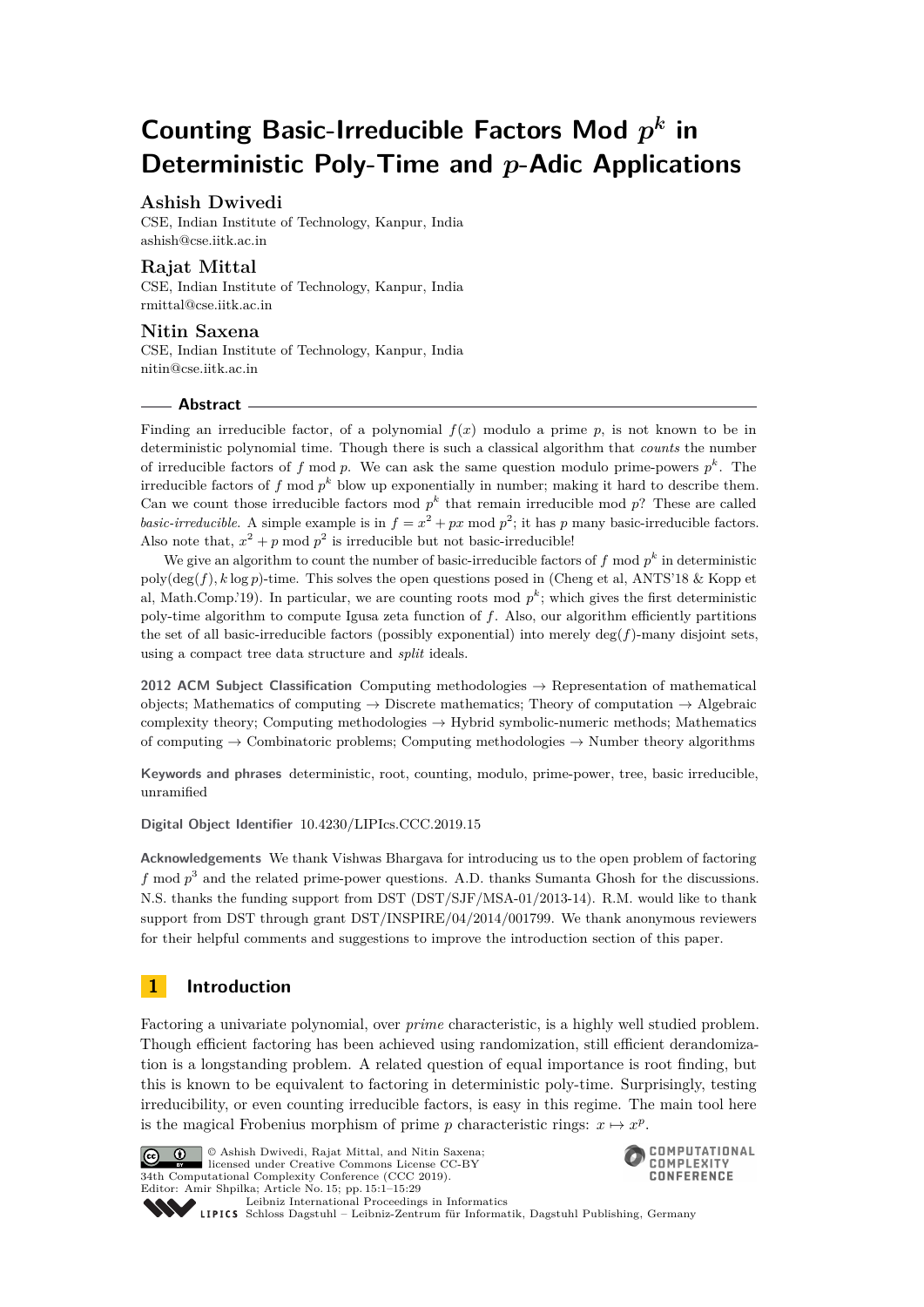#### **15:2 Counting Basic-Irreducible Factors**

Though much effort has been put in prime characteristic, few results are known in *composite* characteristic *n* [\[27\]](#page-20-0). Even irreducibility testing of a polynomial, with the prime factorization of *n* given, has no efficient algorithm known. This reduces to *prime-power* characteristic *p k* [\[32\]](#page-20-1). Deterministic factoring in such a ring is a much harder question (at least it subsumes deterministic factoring mod *p*). In fact, even randomized algorithms, or practical solutions, are currently elusive [\[31,](#page-20-2) [32,](#page-20-1) [17,](#page-20-3) [26,](#page-20-4) [30,](#page-20-5) [13\]](#page-19-0). The main obstruction is non-unique factorization.

Being a non-unique factorization domain, there could be exponential number of roots, or irreducible factors, modulo prime-powers [\[31\]](#page-20-2). So one could ask a related question about counting all the irreducible factors (respectively roots) modulo prime-powers. Efficiently solving this counting problem will give us an efficient irreducibility testing criteria, which is the first question one wants to try. Recall that prime characteristic allows such an efficient method.

Motivated by this, we ask  $-$  Could we describe all factors which remain irreducible mod *p*? Such factors are called *basic*-irreducible in the literature. This is much more than counting roots mod  $p^k$  (as,  $f(\alpha) = 0$  iff  $x - \alpha$  is a basic-irreducible factor of f). These roots, besides being naturally interesting, have various applications in  $-$  factoring [\[7,](#page-19-1) [8,](#page-19-2) [4\]](#page-19-3), coding theory [\[2,](#page-19-4) [26\]](#page-20-4), elliptic curve cryptography [\[20\]](#page-20-6), arithmetic algebraic-geometry [\[35,](#page-20-7) [12,](#page-19-5) [11,](#page-19-6) [16\]](#page-20-8). Towards this we design a machinery, yielding the following result:

*Given a degree d integral polynomial*  $f(x)$  *and a prime-power*  $p^k$ , *we partition the set of all basic-irreducible factors of f* mod *p k into at most d (compactly provided) subsets in deterministic poly*(*d, k* log *p*)*-time; in the same time we count the number of factors in each of these subsets.*

*Also, we can compactly partition (and count) the roots of*  $f$  mod  $p^k$  *in deterministic poly-time.*

This efficient partitioning of (possibly exponentially many) roots into merely *d* subsets is reminiscent of the age-old fact: there are at most  $deg(g)$  roots of a polynomial  $g(x)$  over a field. Root sets mod  $p^k$  are curious objects; not every subset of  $\mathbb{Z}/p^k\mathbb{Z}$  is a root set (except when  $k = 1$ ). Their combinatorial properties have been studied extensively [\[29,](#page-20-9) [9,](#page-19-7) [3,](#page-19-8) [10,](#page-19-9) [22\]](#page-20-10). In this regard, our result is one more step to understand the hidden properties of root-sets mod prime-powers.

Factoring mod  $p^k$  has applications in factoring over *local* fields [\[7,](#page-19-1) [8,](#page-19-2) [4\]](#page-19-3). Previously, the latter was achieved through randomized factoring mod *p* [\[5\]](#page-19-10) and going to extensions of  $\mathbb{Q}_p$ . Directly factoring mod  $p^k$ , for arbitrary k, would imply a new and more natural factoring algorithm over *p*-adic fields. In fact, *our method gives the first deterministic poly-time algorithm to count basic-irreducible factors of*  $f \in \mathbb{Q}_p[x]$ ; by picking *k* such that  $p^{k/2}$  | discriminant(*f*) (see [\[32,](#page-20-1) Thm. 3.11]). This derandomization was not known before, though  $\mathbb{Q}_p[x]$  is indeed a unique factorization domain.

#### <span id="page-1-0"></span>**1.1 Previously known results**

The questions of root finding and root counting of  $f$  mod  $p^k$  are of classical interest, see [\[25,](#page-20-11) [1\]](#page-19-11). Using Hensel lifting (Section [A\)](#page-20-12) we know how to "lift" a root, of multiplicity one, of f mod p to a root of f mod  $p^k$ , in a unique way. But this method breaks down when the root (mod *p*) has multiplicity more than one. [\[2,](#page-19-4) Cor.4] was the first work to give an efficient randomized algorithm to count, as well as find, all the roots of  $f$  mod  $p^k$ . [\[24\]](#page-20-13) improved the time complexity of [\[2\]](#page-19-4). In this line of progress, very recently [\[6\]](#page-19-12) gave a deterministic algorithm to count roots in time *exponential* in the parameter *k*. Extending the idea of [\[6\]](#page-19-12), [\[19\]](#page-20-14) gave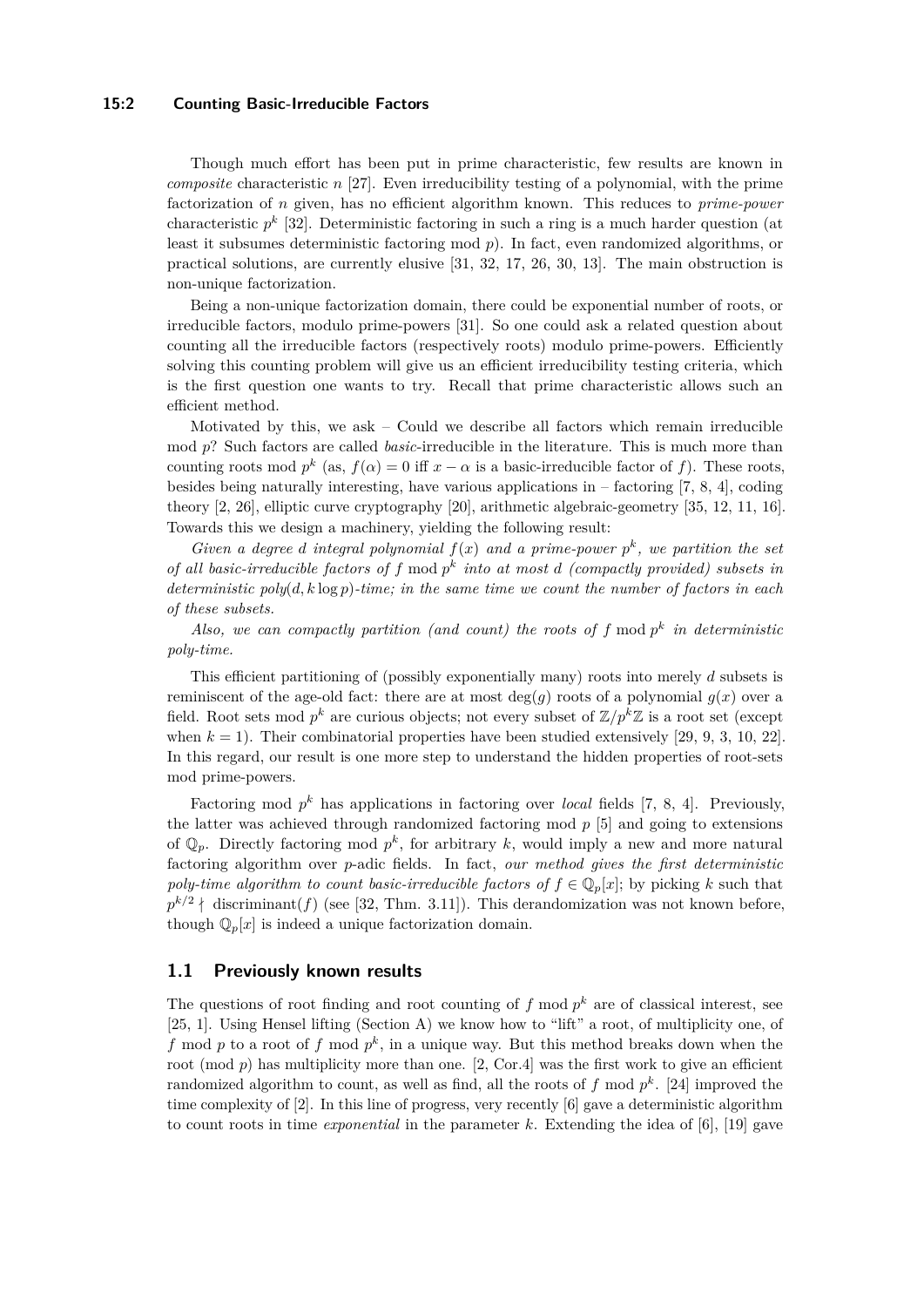another efficient randomized algorithm to count roots of  $f \mod p^k$ . Note that finding the roots deterministically seems a difficult problem because it requires efficient deterministic factoring of  $f$  mod  $p$  (which is a classical open problem). But counting the roots mod  $p^k$ deterministically may be an easier first step.

Recently there has been some progress in factoring  $f \mod p^k$  when  $k$  is constant. [\[13\]](#page-19-0) gave the first efficient randomized algorithm to factor  $f \mod p^k$  for  $k \leq 4$ . This gives an exponential improvement over the previous best algorithms of [\[30,](#page-20-5) [32,](#page-20-1) [31\]](#page-20-2) mod  $p^k$  ( $k \leq 4$ ). In fact, they generalized Hensel lifting method to mod  $p^k$ , for  $k \leq 4$ , in the difficult case when *f* mod *p* is power of an irreducible. The related derandomization questions are all open.

The case of factoring  $f \mod p^k$  when  $k$  is "large" – larger than the maximum power of  $p$ dividing the discriminant of the integral  $f$  – has an efficient randomized algorithm due to [\[32\]](#page-20-1). They showed, assuming large  $k$ , that factorization mod  $p^k$  is well behaved and corresponds to the unique *p*-adic factorization of *f* (i.e. in  $\mathbb{Q}_p[x]$ ). In turn, *p*-adic factoring has known efficient randomized algorithms [\[7,](#page-19-1) [8,](#page-19-2) [4\]](#page-19-3). The derandomization questions are all open.

We now give a deterministic method to count all the roots (resp. basic-irreducible factors) efficiently. In fact, our proof can be seen as a deterministic poly-time reduction of basicirreducible factor finding mod  $p^k$  to root finding mod  $p$ . In particular, it subsumes all the results of [\[2\]](#page-19-4).

## **1.2 Our results**

<span id="page-2-1"></span>▶ **Theorem 1** (Root count). Let p be a prime,  $k \in \mathbb{N}$  and  $f(x) \in \mathbb{Z}[x]$ . Then, all the roots of *f* mod  $p^k$  can be counted in deterministic poly( $\deg f$ ,  $k \log p$ )-time.

This is the first efficient derandomization of the randomized root counting algorithms [\[2,](#page-19-4) [19\]](#page-20-14), and an exponential improvement over the recent deterministic algorithm of [\[6\]](#page-19-12). The challenge arises from the fact that we need to count the possibly exponentially many roots without being able to find them<sup>[1](#page-2-0)</sup>.

#### **Remarks.**

- 1) In the algorithm, the (possibly exponential) root-set of  $f$  mod  $p^k$  gets partitioned into at most deg(*f*)-many disjoint subsets and we output a compact representation, called *split ideal*, for each of these subsets. We do count them, but do not yet know how to find a root deterministically.
- **2)** This gives an efficient way to deterministically compute the Igusa zeta function, given an integral univariate *f* and a prime *p*. This follows from the fact that we just need to compute  $N_k(f)$ :=number of roots of *f* mod  $p^k$ , for  $k \in [\ell]$  s.t.  $p^{\ell/2} \nmid$  discriminant(*f*), to estimate *Poincaré series*  $\sum_{i=0}^{\infty} N_i(f)x^i$  [\[11,](#page-19-6) [16\]](#page-20-8). Interestingly, it converges to a rational function!

The proof follows from the fact that for each  $i > l$ ,  $N_i(f)$  is the sum of  $t \leq d$  many *p*-powers where *t* is constant for each  $i > l$  (see [\[32,](#page-20-1) Thm. 3.11]). So the sum  $\sum_{i>l}^{\infty} N_i(f)x^i$ converges.

**3)** This is the first deterministic poly-time algorithm to count the number of lifts of a *repeated* root of  $f \mod p$  to  $f \mod p^k$ .

<span id="page-2-0"></span>Note that counting roots of a multivariate polynomial over a finite field is #P-complete, even if the degree is restricted to be three [\[14\]](#page-20-15).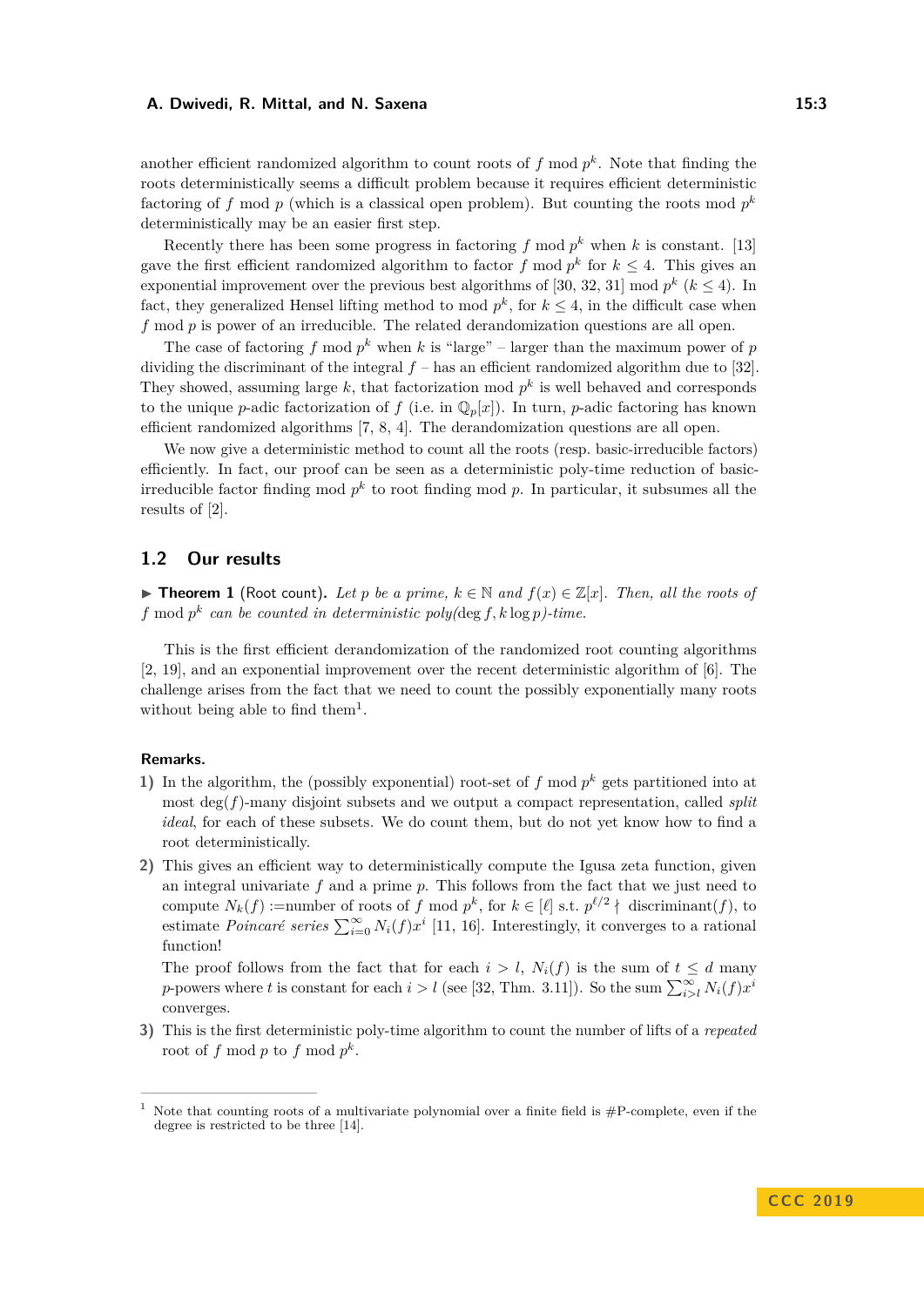#### **15:4 Counting Basic-Irreducible Factors**

**4)** This gives the first deterministic poly-time algorithm to count the number of *p*-adic integral roots of a given *p*-adic polynomial  $f \in \mathbb{Q}_p[x]$ . (Count roots mod  $p^{\ell}$  where  $p^{\ell/2}$  | discriminant(*f*) [\[32,](#page-20-1) Thm. 3.11].)

Next, we extend the ideas for counting roots to count all the basic-irreducible factors of *f* mod  $p^k$  in deterministic polynomial time. Recall that a *basic-irreducible* factor of *f* mod  $p^k$ is one that remains irreducible in mod *p* arithmetic.

<span id="page-3-0"></span>▶ **Theorem 2** (Factor count). Let p be a prime,  $k \in \mathbb{N}$  and  $f(x) \in \mathbb{Z}[x]$ . Then, all the *basic-irreducible factors of f* mod  $p^k$  *can be counted in deterministic poly(deg f, k* log *p*)-time.

We achieve this by extending the idea of counting roots to more general *p*-adic integers. Essentially, we efficiently count all the roots of  $f(x)$  in  $\mathcal{O}_K/\langle p^k \rangle$ , where  $\mathcal{O}_K$  is the ring of integers of a *p*-adic *unramified* extension  $K/\mathbb{Q}_p$  (refer [\[18\]](#page-20-16) for the standard notation). Currently, there is no fast, practical method known to find/count roots when *K* is *ramified*.

 $\triangleright$  **Corollary 3.** *Consider (an unknown) p*-adic extension  $K := \mathbb{Q}_p[y]/\langle g(y) \rangle$ , which is un*ramified and has degree*  $\Delta$ *. Let*  $f(x) \in \mathbb{Z}[x]$ *, p, k,*  $\Delta$  *be given as input (in binary).* 

*Then, we can count all the roots of*  $f$ *, in*  $\mathcal{O}_K/\langle p^k \rangle$ *, in deterministic poly*(deg( $f$ )*, k* log  $p$ *,*  $\Delta$ )*time.*

#### **Remarks.**

- **1)** This gives the first deterministic poly-time algorithm to count the number of (unramified *p*-adic integral) roots of a given *p*-adic polynomial  $f \in K[x]$ .
- **2)** Our method generalizes to efficiently count all the roots of a given polynomial  $f(x) \in$  $(\mathbb{F}[t]/\langle h(t)^k \rangle)[x]$  for a given polynomial *h* (resp.  $f \in \mathbb{F}[[t]][x]$  with power-series coefficients); assuming that  $\mathbb{F}$  is a field over which root counting is efficient (eg.  $\mathbb{Q}, \mathbb{R}, \mathbb{F}_p$  and their algebraic extensions).

## **1.3 Proof techniques**

Our implementation involves constructing a *list data structure*  $\mathcal L$  which implicitly partitions the root-set of  $f$  mod  $p^k$  into at most  $\deg(f)$ -many disjoint subsets; and count the number of roots in each such subset. The construction of  $\mathcal L$  is incremental, by doing arithmetic modulo special ideals,

**Split ideals.** A *split ideal*  $I_l$  of length  $l + 1$ , and degree *b*, is a "triangular" ideal defined as  $I_l = \langle h_0(x_0), h_1(\bar{x}_1), \ldots, h_l(\bar{x}_l) \rangle$ , where the notation  $\bar{x}_i$  refers to the variable set  $\{x_0, \ldots, x_i\}$ and  $b = \prod_{0 \le i \le l} \deg_{x_i}(h_i)$ . It implicitly stores a size-*b* subset of the root-set of *f* mod  $p^k$ , where a root looks like  $\sum_{0 \le i \le l} x_i p^i$  till precision  $p^{l+1}$ . Note that a root *r* of *f* mod  $p^k$  is also a root of f mod  $p^l$  for all  $l \in [k]$ . Since we cannot access them directly, we "virtualize" them in the notation  $\bar{x}_l$ .

The structure of these ideals is quite nice and recursive (Section [2\)](#page-7-0). So it may keep splitting (in Algorithm [1\)](#page-10-0) till it becomes a *maximal ideal*, which corresponds to a single point in  $(\mathbb{F}_p)^l$  and has degree one. Or, the algorithm may halt earlier, due to "stable clustering" of roots, and then we call the ideals–  $\textit{maximal split ideal}$ ; in fact,  $\mathcal{L}$  has only maximal split ideals. These do not give us the actual roots but do give us their count!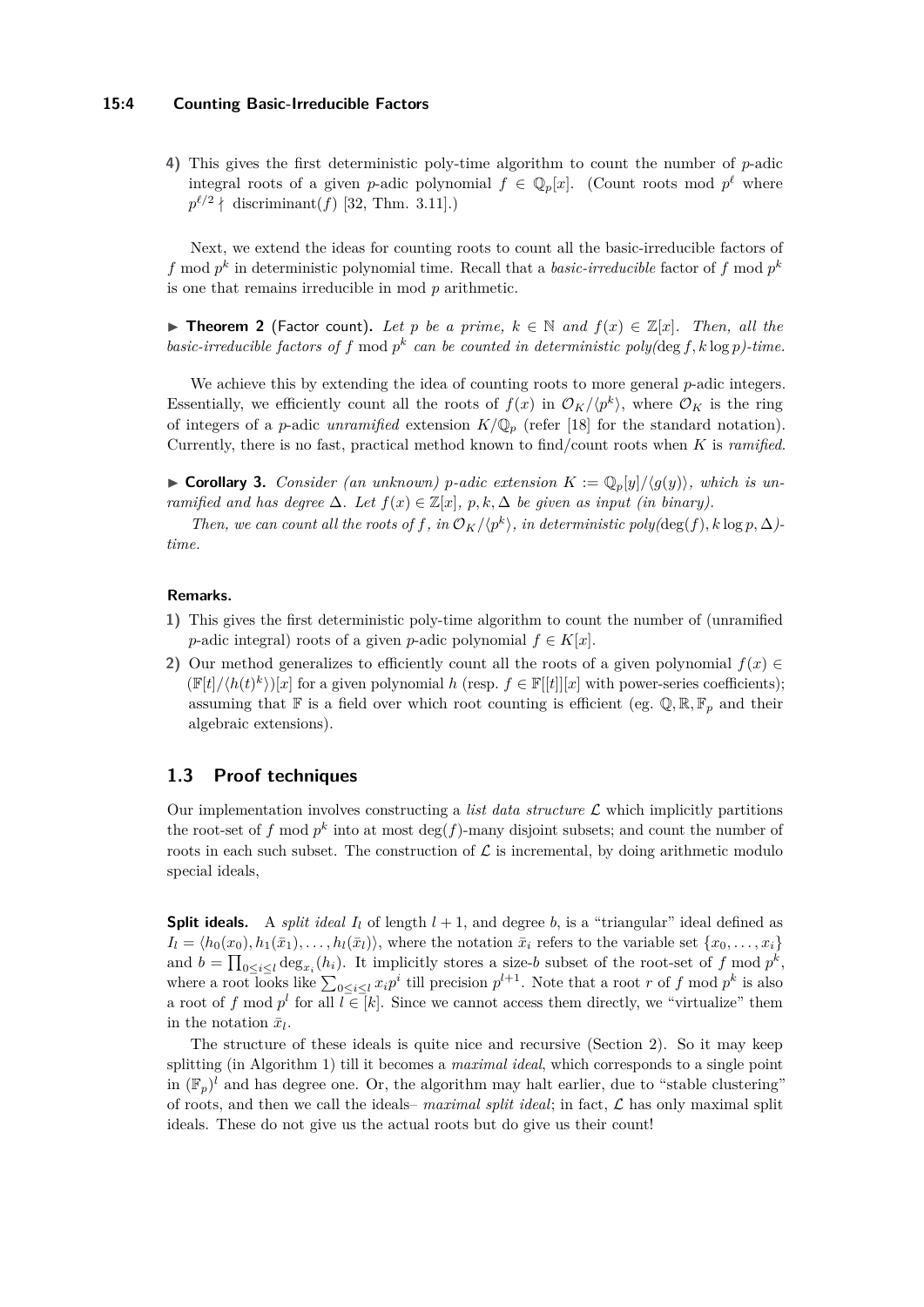**List data structure.**  $\mathcal{L}$  implicitly stores, and may partition, the root-set of  $f \mod p^k$ . Essentially,  $\mathcal{L}$  is a set of at most *d* maximal split ideals, i.e.  $\mathcal{L} = \{I_1(l_1, d_1), \ldots, I_n(l_n, d_n)\}$ , where each ideal  $I_i \subseteq \mathbb{F}_p[\bar{x}_{k-1}]$  has two parameters – length  $l_i$  and degree  $d_i$ . A maximal split ideal  $I(l, D)$  implicitly stores a size-*D* subset of the root-set of f mod  $p^k$ . This yields a simple count of  $Dp^{k-l}$  for the corresponding roots. Ideals in  $\mathcal L$  have the property that they represent disjoint subsets of roots; and they collectively represent the whole root-set of *f* mod *p k* . Thus,  $\mathcal L$  gives us both the (implicit) structure and the (exact) size of the root-set of  $f \mod p^k$ . In the intermediate steps of the algorithm, for efficiency reasons, we will store a tuple  $(I_j, f_{I_j})$ in a changing stack S. Where,  $f_{I_j}(\bar{x}_{l_j-1},x) := f(x_0+px_1+\cdots+p^{l_j-1}x_{l_j-1}+p^{l_j}x) \mod \tilde{I}_j$ is a "shifted and reduced" version of *f* tagging along (with *x* as the only *free* variable).

**Roots-tree data structure.** Most importantly, we need to prove that  $|\mathcal{L}|$ , and the degree of the split ideals in  $\mathcal{L}$ , remains at most  $\deg(f)$  at all times in the algorithm (while f mod  $p^k$ may have exponentially many roots). To achieve this, we use a different way to look at the data structure  $\mathcal{L}$  – in *tree* form *RT* where each generator  $h_i$  appearing in an  $I \in \mathcal{L}$  appears as an edge of the tree; conversely, each tree node  $v$  denotes the intermediate split ideal corresponding to the path from the root (of the tree *RT*) to *v*.

The roots-tree *RT* has a useful parameter at every node– degree. Degree of a node measures the possible extensions to the next level, and it possesses the key property: it "distributes" to its children degrees. This helps us to simultaneously bound the width of *RT* and degree of split ideals, to be at most the degree  $deg(f)$  of the root node. Otherwise, since we compute with *k*-variate polynomials, a naive analysis of the tree-size (resp. degree of split ideals) would give a bound of  $\deg(f)^k$ , or a slightly better  $\deg(f)2^k$  as in [\[6,](#page-19-12) pg.9]; which is exponential in the input size  $\deg(f) \cdot k \log p$ .

## <span id="page-4-0"></span>**1.4 Proof overview**

**Proof idea of Theorem [1.](#page-2-1)** Let  $R := \mathbb{Z}/\langle p^k \rangle$ ; so  $R/\langle p \rangle \cong \mathbb{F}_p$ . Let  $\mathcal{Z}_R(f)$  be the zeroset of  $f \mod p^k$ .

The idea to count roots of *f* mod  $p^k$  comes from the elementary fact: Any root  $r \in R$  of *f* mod  $p^k$  can be seen in a *p*-adic (or base-*p*) representation as  $r =: r_0 + pr_1 + p^2r_2 + \ldots$  $p^{k-1}r_{k-1}$ , for each  $r_i \in \mathbb{F}_p$ . Thus, we decompose our formal variable *x* into multi-variables  $x_0, \ldots, x_{k-1}$  being related as,  $x = x_0 + px_1 + p^2x_2 + \ldots + p^{k-1}x_{k-1}$ .

Though, getting roots of  $f(x_0)$  mod  $p$  deterministically is difficult, we can get the count on the number of roots of  $f(x_0)$  mod *p* from the degree of a polynomial  $h(x_0) \in \mathbb{F}_p[x_0]$ , which is the gcd of *f* and *Frobenius* polynomial  $x_0^p - x_0$  mod *p*. This way of implicitly representing a set of desired objects by a polynomial and using its properties (eg. degree) to get a count on the objects is widely termed as *polynomial method*.

This gives us a length-1 and degree-deg<sub>*x*<sup>0</sup></sub>(*h*<sub>0</sub>) split ideal  $I_0 := \langle h_0(x_0) \rangle$ . Since  $I_0$  represents all roots of *f* mod *p*, we can again apply the polynomial method to incrementally build on ideal  $I_0$  to get greater length split ideals representing roots of  $f$  with greater precision, say mod  $p^{l+1}$ .

To do this, we trivially lift  $I_0$  to make it an ideal  $\hat{I}_0$  in *R*. Solve  $f(x_0 + px) \equiv$  $p^{\alpha}g(x_0, x)$  mod  $\hat{I}_0$  for  $\alpha \in \mathbb{N}$  and  $g \not\equiv 0 \mod p$ . Reduce  $g(x_0, x)$  over  $\mathbb{F}_p$  again, and calculate the next set of candidates for  $x_1$  implicitly in a polynomial  $h_1 \in \mathbb{F}_p[x_0, x]$  defined as,  $h_1 := \text{GCD}(g(x_0, x) \text{ mod } p, x^p - x) \text{ mod } I_0$ . Using the properties of split ideal (Lemma [11\)](#page-11-0), multivariate-gcd modulo  $I_0$  yields  $h_1$  that "stores" all the candidates for  $x_1$ , for each root  $x_0$ represented by  $I_0$ . So, we get a length 2 split ideal  $I_1 := I_0 + \langle h_1(x_0, x_1) \rangle$ .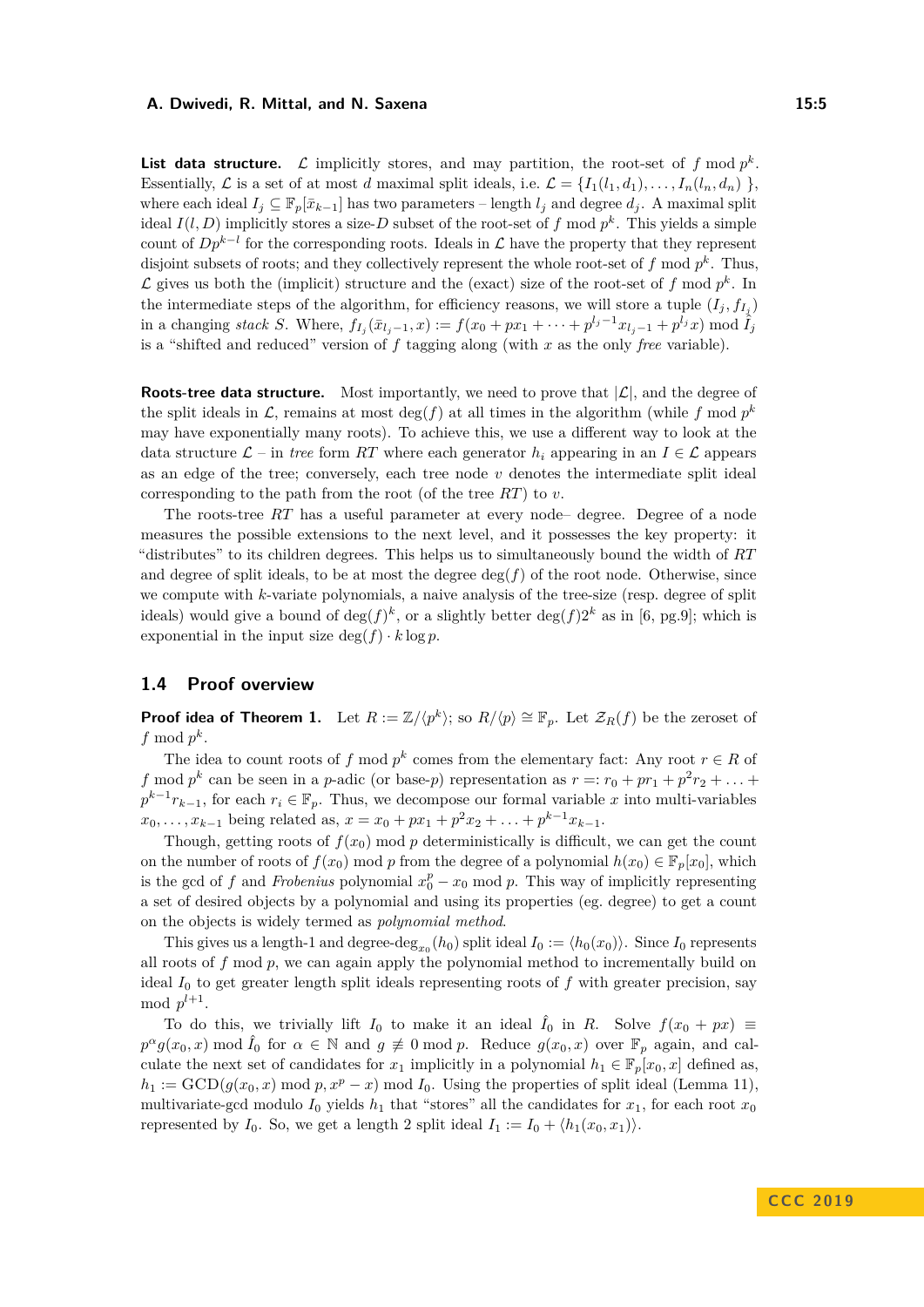#### **15:6 Counting Basic-Irreducible Factors**

In every iteration, we add a new variable, by solving equations like  $f(x_0+px_1+p^2x_2+\ldots+$  $p^l x_l + p^{l+1} x) \equiv p^{\alpha} g(\bar{x}_l, x)$  modulo a length  $l+1$  triangular ideal  $\hat{I}_l$ , for  $\alpha \in \mathbb{N}$  and  $g \not\equiv 0 \mod p$ . This gives us the next candidate  $h_{l+1}(\bar{x}_l, x) := \text{GCD}(g(\bar{x}_l, x) \mod p, x^p - x) \mod I_l$ ; moving to a more precise split ideal. Sometimes we get that  $g$  and  $x^p - x$  are coprime mod  $I_l$ , those cases indicate *dead-end* and we stop processing those branches. Finally we reach  $\alpha = k$ , which indicates *full precision*; and we get a maximal split ideal  $I_l$  which we add to the list  $\mathcal{L}$ .

**Division by "zero".** Some computations modulo a split ideal may not be possible. These cases arise only due to *zerodivisors*. In those cases, we will exploit the zerodivisor to split/factor the current split ideal into more split ideals of smaller degree. We can keep track of all these split ideals using a stack and keep performing the same computations iteratively. Since a split ideal has finite length, the process must terminate. The real challenge lies in proving a good bound.

**Efficiency via roots-tree.** Now, we need to show that the algorithm to construct  $\mathcal{L}$  is efficient and that  $|\mathcal{L}| \leq \deg(f)$  (in fact, sum of degrees of all maximal split ideals in  $\mathcal{L}$  is at most  $deg(f)$ ). In a particular iteration, the algorithm just performs routine computations like– reduction modulo the current split ideal *I*, inversion, zerodivisor testing, gcd, exponentiation, and computing *p*-valuations or multiplicities; which are clearly bounded by  $poly(\deg(f), k \log p, \deg(I))$  (Sections [C](#page-24-0) & [D\)](#page-26-0). It is harder to bound the number of iterations and  $deg(I)$ .

To understand the number of iterations, we review the construction of  $\mathcal L$  as the formation of a tree, which we call roots-tree *RT*. A node of *RT* corresponds to an intermediate split ideal *I*, where an edge at level *i* on the path from the root (of *RT*) to the node corresponds to the generator  $h_i(\bar{x}_i)$  of *I*. Each time we update a split ideal  $I_{l-1}$  to  $I_l := I_{l-1} + \langle h_l \rangle$  we add a child, to the node corresponding to  $I_{l-1}$ , hanging by a new edge labelled  $h_l$ . Similarly, splitting of an ideal at some generator  $h_i(\bar{x}_i)$  into *m* ideals corresponds to creating *m* subtrees hanging by edges which are *m* copies of the edge labelled *h<sup>i</sup>* . This way the roots-tree upper bounds the number of iterations; moreover, the maximal split ideals in  $\mathcal L$  appear as leaves in *RT*.

*Degree distribution in RT.* Each node *N* of *RT* has an associated parameter, "degree of node" [*N*] (Definition [15\)](#page-14-0), which is defined in such a way that it distributes to degree of its children (i.e. [*N*] is at least the sum of degrees of its child nodes). This is intended to measure the possible extensions  $x_l$  modulo the corresponding split ideal  $I_{l-1}$ , and is a suitable multiple of  $\deg(I_{l-1})$ . Applying degree's property inductively, we get that the degree of root node of  $RT$ , which is  $\deg(f)$ , distributes to the degree of the leaves and so the sum of degrees of all maximal split ideals in  $\mathcal L$  is at most  $\deg(f)$ . The distributive property of [*N*], corresponding to ideal *Il*−1, comes from the fact: the degree of a child *C* corresponding to ideal  $I_l = I_{l-1} + \langle h_l \rangle$  is bounded by the *multiplicity* of roots of  $h_l(\bar{a}, x)$  times deg( $I_{l-1}$ ), corresponding to some root  $\bar{a}$  of  $I_{l-1}$ ; and the overall sum of these multiplicities for every child of *N* is naturally bounded by the degree of *N* (Lemma [16\)](#page-14-1).

The details are given in Section [3.](#page-8-0)

**Proof idea of Theorem [2.](#page-3-0)** The idea, and even the algebra, is the same as for Theorem [1.](#page-2-1) The definition of list  $\mathcal L$  easily extends to implicitly store all the basic-irreducible factors of *f* mod  $p^k$  of some degree *b* (a generalization over roots which corresponds to degree  $b = 1$ basic-irreducible factors). This uses a strong property possessed by basic-irreducible factors. A basic-irreducible factor  $g(x) \in (\mathbb{Z}/\langle p^k \rangle)[x]$  of f mod  $p^k$ , of degree *b*, completely splits over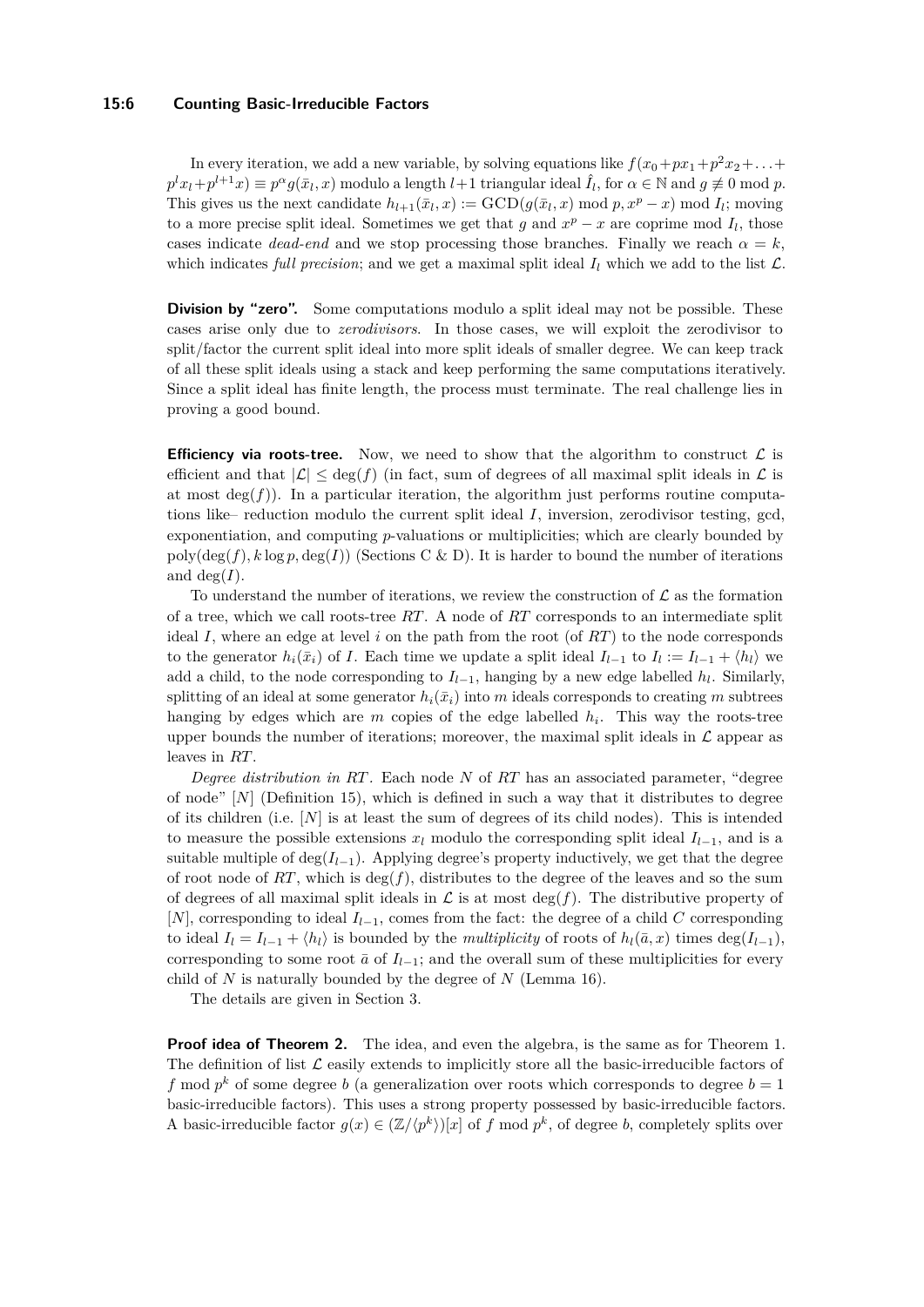the *Galois ring*  $G(p^k, b) := \mathbb{Z}[y]/\langle p^k, \varphi(y) \rangle$ , where  $\varphi(y)$  mod *p* is an irreducible of degree *b* (Section [A\)](#page-20-12). Conversely, if we find a root of  $f(x)$ , in  $G(p^k, b)$ , then we find a degree-*b* basic-irreducible factor of  $f \mod p^k$ .

By distinct degree factorization we can assume  $f(x) \equiv (\varphi_1 \dots \varphi_m)^e + ph(x) \mod p^k$ , where each  $\varphi_i(x)$  mod *p* is irreducible and degree-*b*. We construct  $\mathcal L$  by applying the algorithm of Theorem [1,](#page-2-1) with one change: every time to update a length-*l* split ideal  $I_{l-1}$  to a length  $l+1$ ideal  $I_l := I_{l-1} + \langle h_l \rangle$ , we compute  $h_l$  using the Frobenius polynomial  $x^q - x \mod p$ , where  $q := p<sup>b</sup>$ . Basically, for *x*, we focus on  $\mathbb{F}_q$ -roots instead of the erstwhile  $\mathbb{F}_p$ -roots.

We count the number of (distinct, monic, degree-*b*) basic-irreducible factors represented by each maximal split ideal  $I(l, D) \in \mathcal{L}$  as:  $Dq^{k-l}/b$ . The details are given in Section [4.](#page-16-0)

#### **1.5 Comparison with previous works**

**Broad outline.** As already mentioned in Section [1.1,](#page-1-0) [\[2\]](#page-19-4) was the first work to give an efficient algorithm to count, as well as find, all the roots of  $f \mod p^k$ . The outline of  $[2]$  is as follows:

- (1) Consider the roots of *f* mod  $p^k$  in *p*-adic form as  $r =: \sum_{i=0}^{k-1} r_i p^i$ .
- **(2)** Design an algorithm which builds up root *r* incrementally by finding candidates for the *ri* 's. The analysis of this gives rise to an exploration tree (which we call *roots-tree*).
- **(3)** Bound the size of the roots-tree to show the efficiency of the algorithm.

At the most basic level, all the subsequent works, i.e. [\[6\]](#page-19-12) and [\[19\]](#page-20-14), as well as the present work, follow the above outline.

**Previous randomized algorithms.** The crux of the algorithm of [\[2\]](#page-19-4), is that at every iteration it reduces finding the roots of  $f(x) \mod p^k$  to  $f_a(x) \mod p^{k-\alpha}$ , where  $f_a(x)$  is an integral polynomial defined as  $f_a(x) := f(a + px)/p^{\alpha}$ , for every root *a* of *f* mod *p* and  $p^{\alpha}||f(a + px)$ . They used known randomized algorithms over  $\mathbb{F}_p$  to get each such root  $a$ <sup>[2](#page-6-0)</sup>

The efficiency of their algorithm was based upon the observation that the degree of a node represented by  $f_a$  in the roots-tree is at most the multiplicity of the root *a*. This way [\[2\]](#page-19-4) could show that, although exponential, the roots of  $f \mod p^k$  can be divided into at most *d* many easily representable clusters. The randomized root counting algorithm of [\[19\]](#page-20-14) also follows the same multiplicity argument to show the efficiency of their algorithm ([\[19,](#page-20-14) Lem.3.6]). Unlike [\[2\]](#page-19-4), even with randomization, [\[19\]](#page-20-14) only do root-counting mod  $p^k$ .

**Challenges in derandomization.** It is challenging to extend the properties, of the randomized algorithms, to the deterministic (poly-time) context. The big questions that remained open were –

- (1) Can we still cluster the roots of  $f \mod p^k$  deterministically? Note that efficient root finding algorithm over  $\mathbb{F}_p$  is unavailable now in deterministic context.
- **(2)** Can we get (may be implicitly) *d* clusters, deterministically?
- **(3)** Can we generalize the multiplicity argument, first introduced in [\[2\]](#page-19-4), in the deterministic context to show that size of the corresponding roots-tree is small?
- (4) Can we extend the techniques to count basic-irreducible factors  $f \mod p^k$ , deterministically?

<span id="page-6-0"></span><sup>&</sup>lt;sup>2</sup> We refer to [\[13,](#page-19-0) Appdx.B] for a simple exposition of the algorithm of [\[2\]](#page-19-4), after replacing  $\varphi$  by *p* there.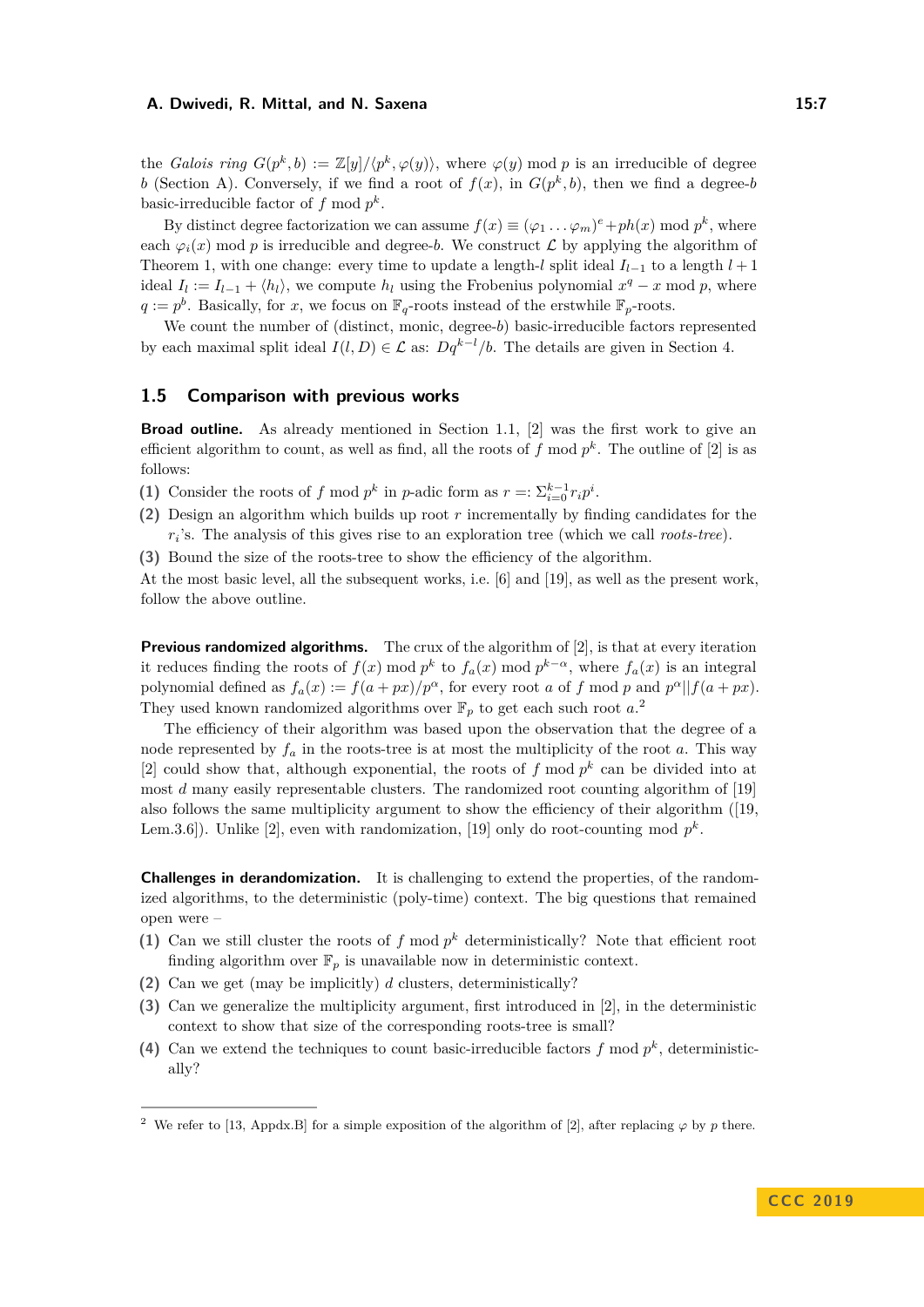#### **15:8 Counting Basic-Irreducible Factors**

**Deterministic Algorithms.** Prior to our work, [\[6\]](#page-19-12) was the best known deterministic algorithm (taking time exponential in  $k$ ) for root-counting. The work of  $[6]$  was the first to give the idea of storing roots implicitly in ideals of triangular form, which we call split ideals. In that sense, the outline of both [\[6\]](#page-19-12) and our work are the same – start with the split ideal of length one and keep growing it into more and more split ideals until we get all the maximal split ideals.

However, our algorithm to construct all the maximal split ideals, in particular *growing* and *splitting* intermediate split ideals, are quite different from [\[6\]](#page-19-12). [\[6\]](#page-19-12) relies on special Grobner basis computation, and ideal decomposition algorithms, to grow and split ideals. For example, unlike [\[6\]](#page-19-12)'s complexity bound of  $\text{poly}(\deg(f), 2^k \log p)$  to compute  $f(x_0 + px_1 +$  $\ldots + p^l x_l + p^{l+1} x$  =:  $p^{\alpha} g(\bar{x}_l, x)$  mod  $I_l$ , we manage to optimize the time-complexity to  $poly(\deg(f), k \log p)$  deterministically.

In lieu of Grobner basis, our algorithm relies on some simple key properties of split ideals (we systematically define and emphasize the key property of split ideals in Section [2\)](#page-7-0). We also develop the algebra to perform computation (such as reduction, gcd, and testing for zero divisors) modulo a split ideal efficiently. Given these properties and subroutines, growing a split ideal  $I_l = \langle h_0(x_0), \ldots, h_l(\bar{x}_l) \rangle$  is just a gcd computation modulo  $I_l$  (see the proof idea Section [1.4\)](#page-4-0). Whenever we have a factorization  $h_i =: h_{i,1}h_{i,2}$  of some generator, we split  $I_l$  efficiently into two split ideals  $I_1 = \langle h_0, \ldots, h_{i-1}, h_{i,1}, \ldots, h_l \rangle$  and  $I_2 = \langle h_0, \ldots, h_{i-1}, h_{i,2}, \ldots, h_l \rangle$  (a key property of split ideals).

Our simplified algorithm gives rise to a different roots-tree than [\[6\]](#page-19-12), and helps us to observe some key properties of our roots-tree (Section [3.3\)](#page-13-0). Using these properties, we could generalize the multiplicity argument of [\[2\]](#page-19-4) (also improvement of [\[19,](#page-20-14) Lemma 3.6]) which in turn helped in bounding the number of clusters and tree size.

We feel that our idea is quite natural as Algorithm [1](#page-10-0) easily extends to unramified extensions, as was the case with [\[2\]](#page-19-4), and this in turn gives the count of all basic-irreducible factors as well. Moreover, our methods apply to the *p*-adic context (as they work for arbitrary *k*).

## <span id="page-7-0"></span>**2 Preliminaries**

Here we introduce our main tool - "split ideals". Proofs for this section have been moved to Section [B.](#page-22-0) Basic introduction to Galois rings (i.e. non-prime characteristic analog of finite fields), Hensel lifting, randomized factoring over finite fields, etc. have been moved to Section [A.](#page-20-12)

We will be given a univariate polynomial  $f(x) \in \mathbb{Z}[x]$  of degree *d* and a prime power  $p^k$ (for a prime *p* and a positive integer  $k \in \mathbb{N}$ ). Wlog, we assume that *f* is monic over  $\mathbb{F}_p$ .

A tuple of variables  $(x_0, \ldots, x_l)$  will be denoted by  $\bar{x}_l$ . Often, an  $(l+1)$ -variate polynomial  $a(x_0, x_1, \ldots, x_l)$  will be written as  $a(\bar{x}_l)$ , and the polynomial ring  $\mathbb{F}_p[x_0, \ldots, x_l]$  as  $\mathbb{F}_p[\bar{x}_l]$ .

We denote the ring  $\mathbb{Z}/\langle p^k \rangle$  by *R* (ring  $R/\langle p \rangle$  is the same as field  $\mathbb{F}_p$ ). An element  $a \in R$ can be seen in its *p*-adic representation as  $a = a_0 + pa_1 + \ldots + p^{k-1}a_{k-1}$ , where  $a_i \in \mathbb{F}_p$  for  $i \in \{0, \ldots, k-1\}.$ 

 $\mathcal{Z}_R(g) := \{r \in R \mid g(r) \equiv 0 \text{ mod } p^k\}$  denotes the *zeroset* of a polynomial  $g(x) \in R[x]$ .

*Zeroset of an ideal*  $I \subseteq \mathbb{F}_p[x_0,\ldots,x_l]$  is defined as the intersection of zeroset of all  $p$ olynomials in *I*,  $\mathcal{Z}_{\mathbb{F}_p}(I) := \{ \bar{a} = (a_0, \ldots, a_l) \in (\mathbb{F}_p)^{l+1} \mid g(\bar{a}) \equiv 0 \text{ mod } p, \forall g \in I \}.$ 

We will heavily use ideals of the form  $I := \langle h_0(\bar{x}_0), h_1(\bar{x}_1), \ldots, h_l(\bar{x}_l) \rangle$  satisfying the condition – for any  $i \in [l+1]$  and  $\bar{a} \in \mathcal{Z}_{\mathbb{F}_p}(\langle h_0(\bar{x}_0), h_1(\bar{x}_1), \ldots, h_{i-1}(\bar{x}_{i-1})\rangle)$ , polynomial  $h_i(\bar{a}, x_i)$  splits completely into distinct linear factors. They are formally defined as: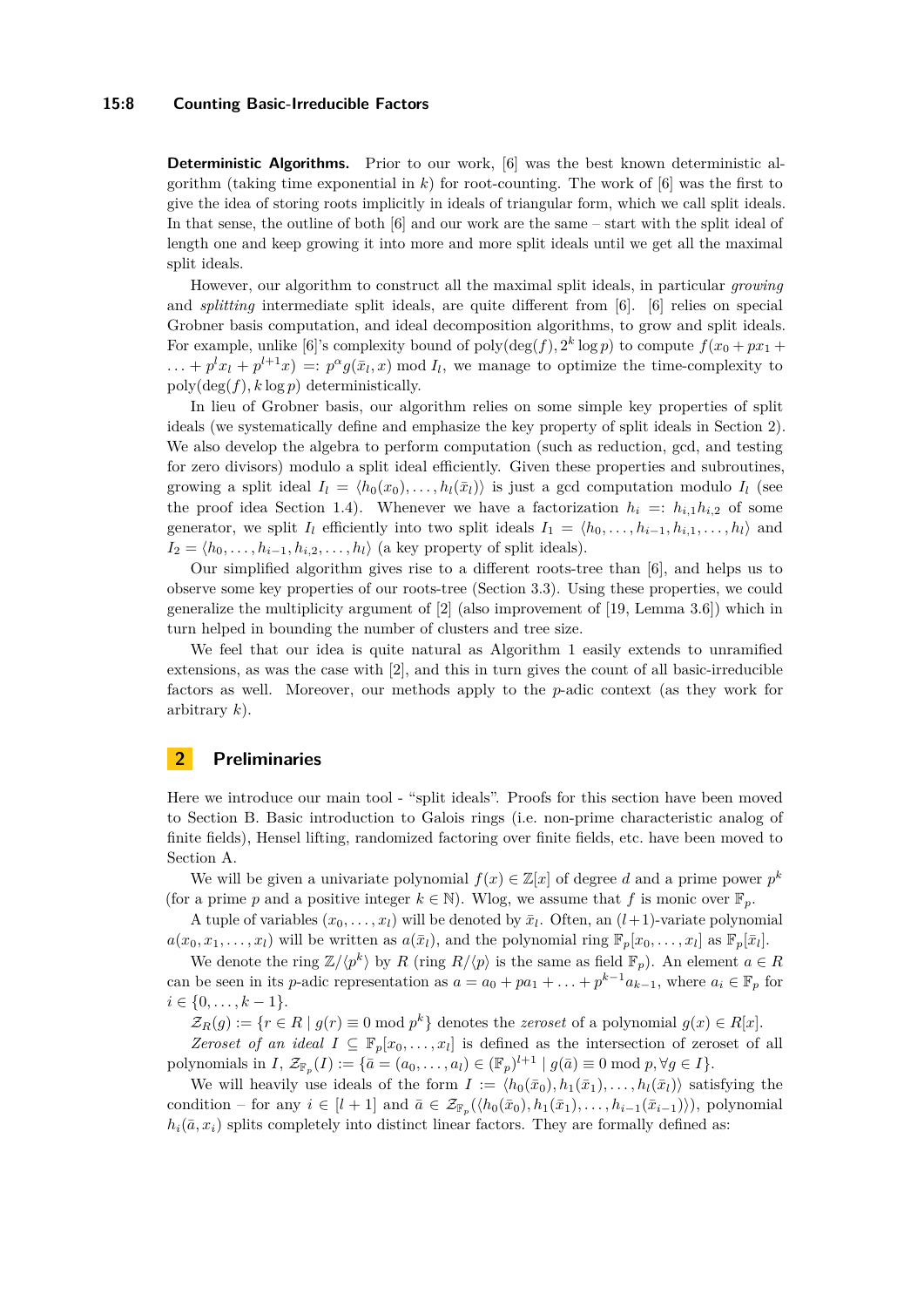$\triangleright$  **Definition 4** (Split ideal). We will call a polynomial monic wrt *x* if the leading-coefficient *is one. Given*  $f(x) \in R[x]$ *, an ideal I, in*  $\mathbb{F}_p[\bar{x}_l]$ *, is called a* split ideal wrt *f* mod  $p^k$  *if,* 

- **1)** *I is a* triangular ideal of length  $l + 1$ *, meaning:*  $I = \langle h_0(\bar{x}_0), h_1(\bar{x}_1), \ldots, h_l(\bar{x}_l) \rangle$ *, for some*  $0 \le l \le k - 1$ ;  $h_i(\bar{x}_i) \in \mathbb{F}_p[\bar{x}_i]$  *is monic wrt*  $x_i$ *, for all*  $i \in \{0, ..., l\}$ *,*
- **2)**  $|\mathcal{Z}_{\mathbb{F}_p}(I)| = \prod_{i=0}^l \deg_{x_i}(h_i)$ , and
- **3)**  $\forall (a_0, \ldots, a_l) \in \mathcal{Z}_{\mathbb{F}_p}(I), f(a_0 + pa_1 + \ldots + p^l a_l) \equiv 0 \bmod p^{l+1}.$

*The* length of *I is*  $l + 1$  *and its* degree *is* deg(*I*) :=  $\prod_{i=0}^{l} \deg_{x_i}(h_i)$ *.* 

Split ideal *I* relates to possible roots of *f* mod  $p^k$ . Since  $f, p, k$  are fixed, we will call *I* a *split ideal*. The definition of a split ideal implies that its roots represent a set of "potential" roots of f, i.e. roots of f modulo some  $p^{l+1}$  for  $0 \le l < k$ . Restriction of a split ideal is also a split ideal.

<span id="page-8-4"></span>▶ **Lemma 5** (Restriction of a split ideal). Let  $I_l := \langle h_0(\bar{x}_0), \ldots, h_l(\bar{x}_l) \rangle$  be a split ideal in  $\mathbb{F}_p[x_0,\ldots,x_l]$ , then ideal  $I_j := \langle h_0(\bar{x}_0),\ldots,h_j(\bar{x}_j) \rangle$  is also a split ideal in  $\mathbb{F}_p[x_0,\ldots,x_j]$ , for *all*  $0 \leq j \leq l$ *.* 

Further, we show that a split ideal *I* can be decomposed in terms of its zeros.

<span id="page-8-1"></span>**► Lemma 6** (Split ideal structure). *A split ideal*  $I \subseteq \mathbb{F}_p[x_0, \ldots, x_l]$  *can be decomposed as*  $I=\bigcap_{\bar{a}\in\mathcal{Z}_{\mathbb{F}_p}(I)} I_{\bar{a}}$ , where each  $I_{\bar{a}}:=\langle x_0-a_0,\ldots,x_l-a_l\rangle$  corresponds to root  $\bar{a}=(a_0,\ldots,a_l)\in I$  $\mathcal{Z}_{\mathbb{F}_p}(I)$ *. By Chinese remainder theorem,*  $R/I = \bigoplus_{\bar{a} \in \mathcal{Z}_{\mathbb{F}_p}(I)} R/I_{\bar{a}}$ .

Let  $I =: \langle h_0(\bar{x}_0), h_1(\bar{x}_1), \ldots, h_l(\bar{x}_l) \rangle$  be a split ideal. Suppose some  $h_i$  factors as  $h_i(\bar{x}_i)$  $h_{i,1}(\bar{x}_i) \dots h_{i,m}(\bar{x}_i)$ . Define  $I_j := \langle h_0(\bar{x}_0), \dots, h_{i-1}(\bar{x}_{i-1}), h_{i,j}(\bar{x}_i), h_{i+1}(\bar{x}_{i+1}), \dots, h_l(\bar{x}_l) \rangle$ for  $j \in [m]$ . The following corollary of Lemma [6](#page-8-1) is evident because root-sets of  $I_j$  partition the root-set of *I*.

<span id="page-8-3"></span>▶ Corollary 7 (Splitting split ideals). Let  $I = \langle h_0(\bar{x}_0), \ldots, h_l(\bar{x}_l) \rangle$  be a split ideal of  $\mathbb{F}_p[x_0,\ldots,x_l]$ . Let some  $h_i(\bar{x}_i)$  factor as  $h_i(\bar{x}_i) = h_{i,1}(\bar{x}_i) \ldots h_{i,m}(\bar{x}_i)$ .

Then,  $I = \bigcap_{j=1}^{m} I_j$ , where each  $I_j := \langle h_0(\bar{x}_0), \ldots, h_{i-1}(\bar{x}_{i-1}), h_{i,j}(\bar{x}_i), h_{i+1}(\bar{x}_{i+1}), \ldots, h_{i-1}(\bar{x}_{i-1})\rangle$  $h_l(\bar{x}_l)$  *is a split ideal.* 

We call a split ideal  $I_l := \langle h_0, \ldots, h_l \rangle$  to be *maximal split ideal* if,

- 1) for any  $\bar{a} = (a_0, \ldots, a_l) \in \mathcal{Z}_{\mathbb{F}_p}(I_l)$ ,  $g(x) := f(a_0 + pa_1 + \ldots + p^l a_l + p^{l+1} x)$  vanishes identically mod  $p^k$ ,
- **2)** the restriction  $I_{l-1} := \langle h_0, \ldots, h_{l-1} \rangle$  does not follow the previous condition.

<span id="page-8-2"></span>▶ Lemma 8 (Roots represented by a root of maximal split ideal). Let I be a maximal split *ideal of length*  $l + 1$ , then a zero  $\bar{a} = (a_0, \ldots, a_l) \in \mathcal{Z}_{\mathbb{F}_p}(I)$  maps to exactly  $p^{k-l-1}$  zeros of f *in*  $\mathcal{Z}_R(f)$ *. We will say that these*  $p^{k-l-1}$  *roots of f* are represented by  $\bar{a}$ *.* 

## <span id="page-8-0"></span>**3 Proof of Theorem [1](#page-2-1)**

The algorithm to compute a compact data-structure which stores roots of  $f$  mod  $p^k$  will be described in Section [3.1.](#page-9-0) Algorithm's correctness will be proved in Section [3.2,](#page-11-1) which involves studying the algebraic structure underlying the algorithm. Its efficiency will be shown in Section [3.3,](#page-13-0) by devising an auxiliary structure called roots-tree and the important notion of "degree of a node".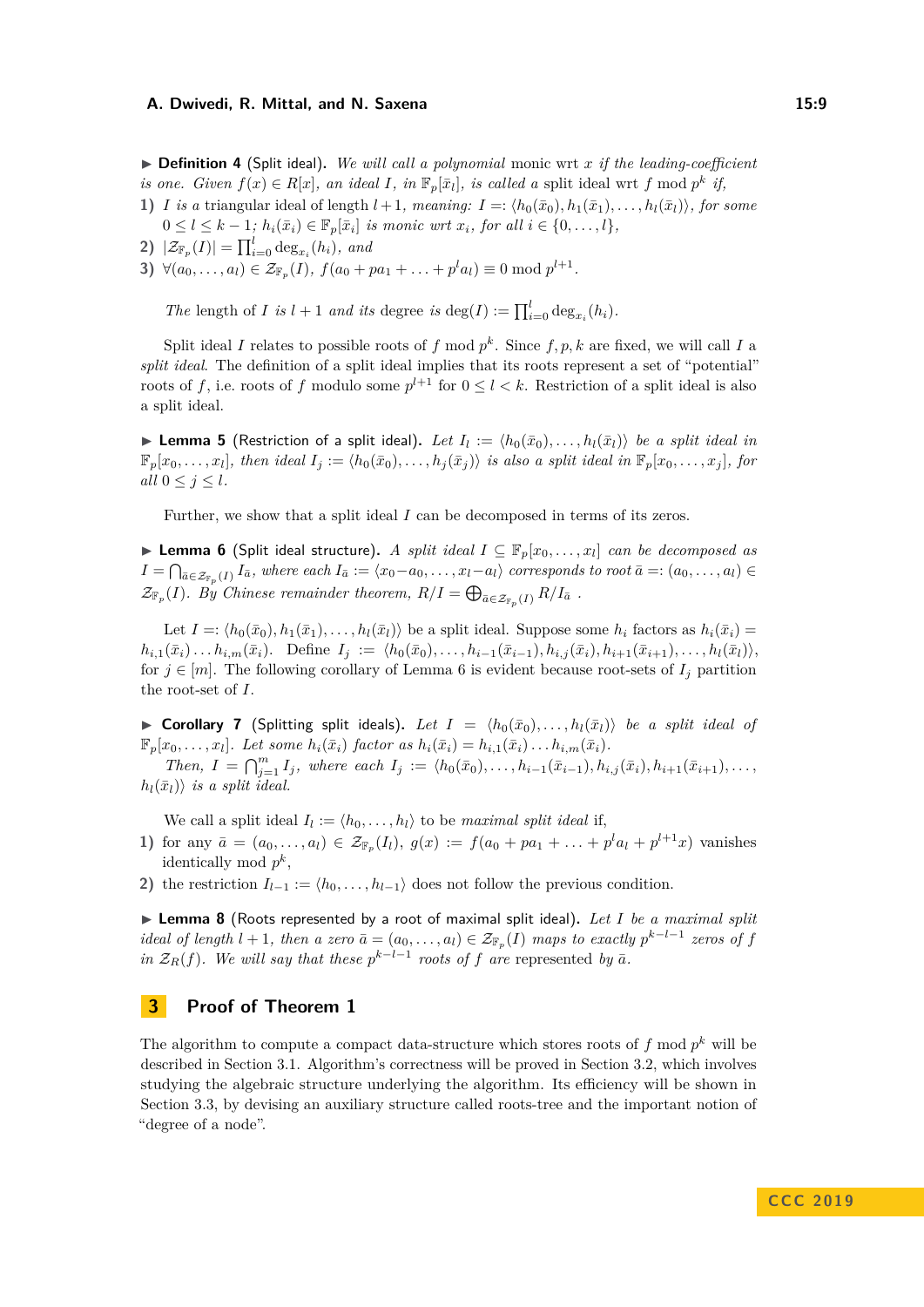## <span id="page-9-0"></span>**3.1 Algorithm to implicitly partition the root-set of**  $f(x) \bmod p^k$

We describe our algorithm in this section. It takes a monic univariate polynomial  $f(x) \in \mathbb{Z}[x]$ of degree *d* and a prime-power  $p^k$  as input (in binary), and outputs a list of at most *d* maximal split ideals whose roots partition the root-set of  $f$  modulo  $p^k$ .

A maximal split ideal  $I_j =: \langle h_0(\bar{x}_0), \ldots, h_l(\bar{x}_l) \rangle$  has  $|\mathcal{Z}_{\mathbb{F}_p}(I_j)| = \prod_{i=0}^l \deg_{x_i}(h_i)$  zeros, and each such zero "represents"  $p^{k-l-1}$  actual zeros of  $f \mod p^k$  (Lemma [8\)](#page-8-2). Thus, this algorithm gives an exact count on the number of zeros of *f* in *R*.

**Overview of Algorithm [1.](#page-10-0)** Since any root of  $f$  mod  $p^k$  is an extension of a root modulo  $p$ , the algorithm starts by initializing a stack *S* with the ideal  $I := \langle h_0(x_0) \rangle$ , where  $h_0(x_0) :=$  $gcd(x_0^p - x_0, f(x_0))$ . This is a split ideal containing all the roots of *f* mod *p*. By a *lift*  $\hat{I}$  ⊂ *R*[*x*<sub>0</sub>] of *I*, we mean the ideal generated by the generator  $\{h_0\}$  when viewed as a polynomial in  $R[x_0]$  (i.e. char  $p^k$ ).

At every intermediate iteration (Steps  $4 - 21$ ), we *pop* a split ideal from the stack and *try* to increase the precision of its root-set (equivalently, lengthen the split ideal). This step mostly results in two cases: either we succeed and get a split ideal whose root-set has increased precision (Step 18) by a new placeholder  $x_{l+1}$ , or the split ideal factors into more split ideals increasing the size of the stack *S* (Steps 10*,* 14*,* 20). We update the relevant "part of *f*" to  $f_I(\bar{x}_l, x_{l+1} + px)$  mod  $\hat{J}$  (*J* is the new split ideal) that we carry around with each split ideal. This helps in efficiently increasing the precision of roots in the next iteration. Otherwise, computing  $f(x_0 + px_1 + \cdots + p^l x_l + p^{l+1} x) / p^{\alpha} \text{ mod } I$  is too expensive, in Step 6, due to the underlying degree- $d$   $(l + 1)$ -variate monomials blowup.

If we reach a maximal split ideal (Step 7), it is moved to a list  $\mathcal{L}$ . Sometimes the split ideal cannot be extended and we get a *dead-end* (Step 16). The size of the stack decreases when we get a maximal split ideal or a dead-end. The algorithm terminates when stack becomes empty. List  $\mathcal L$  contains maximal split ideals which partition, and cover, the root-set of *f* (implicitly). This becomes our output.

The main intuition behind our algorithm: If two roots of a split ideal (representing potential roots of  $f$ ) give rise to different number of roots of  $f$ , the split ideal will get factored further. Though not at all apparent immediately, we will show that the algorithm takes only polynomial number of steps (Section [3.3\)](#page-13-0).

We will use four subroutines to perform standard ring arithmetic modulo split ideals; they are described in the Appendices [C](#page-24-0) & [D.](#page-26-0)

- **1.** Modify *f* (Steps 3, 18, 20) whenever pushing in the stack (Lemma [30](#page-25-0) & [31\)](#page-26-1).
- **2.** REDUCE( $a(\bar{x}_l)$ ,  $J_l$ ) gives the reduced form of *a* mod triangular ideal  $J_l$  (over a Galois ring).
- **3.** TEST-ZERO-DIV $(a(\bar{x}_l), I_l)$  either reports that *a* is a not a zero-divisor modulo triangular ideal  $I_l$  or outputs a non-trivial factorization of one of the generators of  $I_l$  when true.
- **4.**  $GCD(a(\bar{x}_l, x), b(\bar{x}_l, x), I_l)$  either successfully computes a monic gcd, wrt *x*, of two multivariates modulo a triangular ideal *I<sup>l</sup>* , or encounters a zerodivisor in intermediate computation (outputting *F alse* and a non-trivial factorization of one of the generators of  $I_l$ ).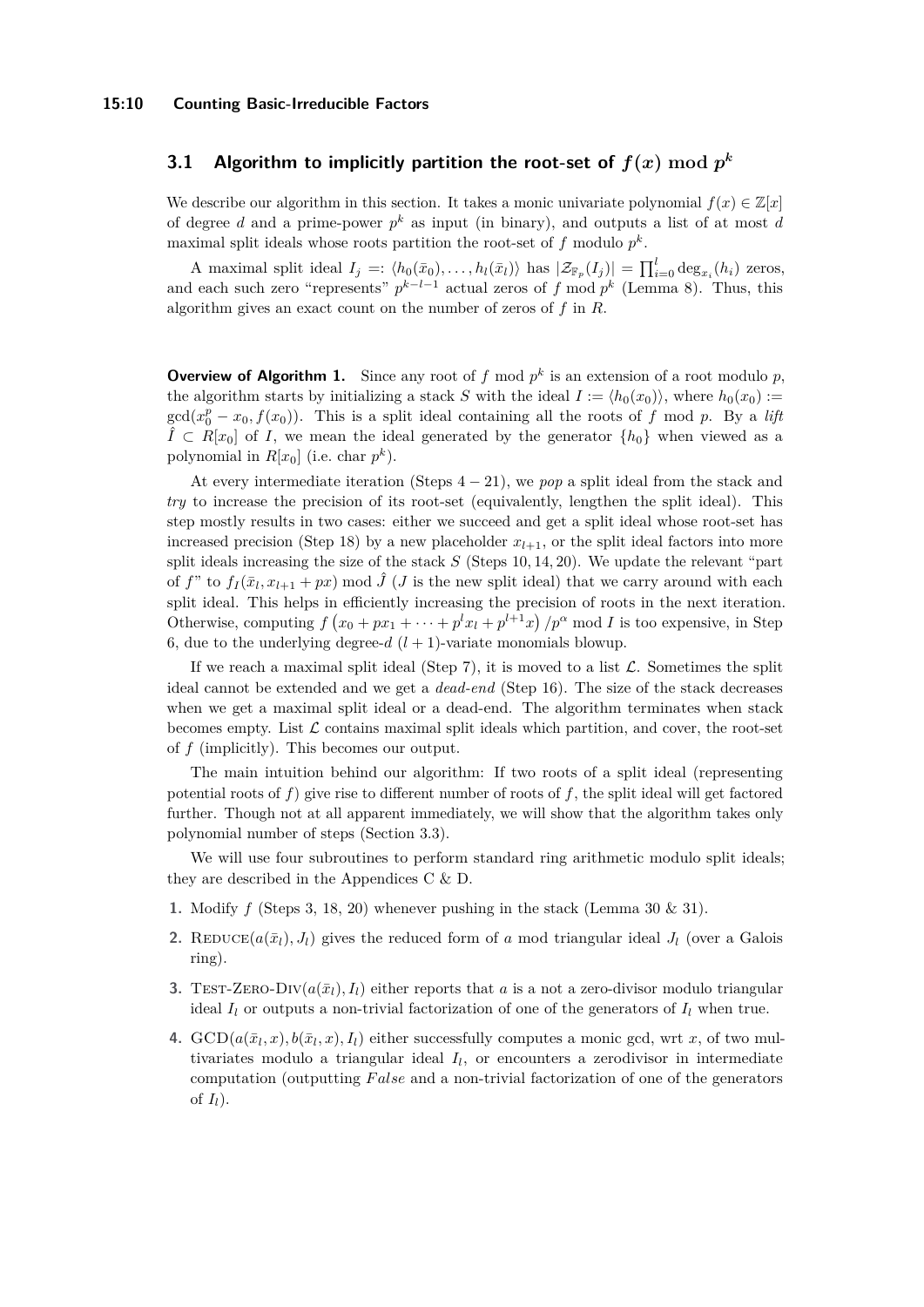<span id="page-10-0"></span>Algorithm 1 Root-counting mod  $p^k$ .

- 1: Let  $\mathcal{L} = \{\}$  be a list and  $S = \{\}$  be a stack (both initially empty).
- 2: Let  $f(x_0) := f(x_0) \text{ mod } p$  for a monic univariate  $f \in \mathbb{F}_p[x_0]$  of degree *d*.
- 3: [Initializing the stack S] Let  $h_0(x_0) := \gcd(\tilde{f}(x_0), x_0^p x_0), \ I := \langle h_0 \rangle, \ \hat{I} \subseteq R[x_0]$ be a lift of *I*. Compute  $f_I(x_0, x) := f(x_0 + px) \mod \hat{I}$  using Lemma [30.](#page-25-0) Update  $S \leftarrow push((\lbrace h_0 \rbrace, f_I)).$
- 4: **while** *S* is not empty **do**
- 5:  $S_{top} \leftarrow pop(S)$ . Let  $S_{top} = (\{h_0(x_0), \ldots, h_l(x_0, \ldots, x_l)\}, f_I(\bar{x}_l, x)$  where  $I =$  $\langle h_0, \ldots, h_l \rangle \subseteq \mathbb{F}_p[\bar{x}_l]$  is a split ideal. Let  $\hat{I} \subseteq R[x_0, \ldots, x_l]$  be a lift of *I*.
- 6: **[Valuation computation**] Compute  $\alpha \in \mathbb{N}$  and  $g \in R[\bar{x}_l, x]$  such that  $f_I \equiv$  $p^{\alpha}g(\bar{x}_l,x) \bmod \hat{I}$  and *p*  $\not|g \bmod \hat{I}$ .
- 7: **[Maximal split ideal found**] **if**  $(\alpha \geq k)$  **then** update List  $\mathcal{L} \leftarrow \mathcal{L} \cup \{I\}$ . Go to Step 4.
- 8: Let  $\tilde{g} := g(\bar{x}_l, x) \mod I$  be the polynomial in  $\mathbb{F}_p[\bar{x}_l, x]$ , and let  $g_1(\bar{x}_l)$  be the leading coefficient of  $\tilde{g}(\bar{x}_l, x)$  wrt  $x$ .
- 9: **if** TEST-ZERO-DIV $(g_1(\bar{x}_l), I)$ = True **then**
- 10: TEST-ZERO-DIV $(g_1(\bar{x}_l), I)$  returns a factorization  $h_i(\bar{x}_i)$  =:  $h_{i,1}(\bar{x}_i)h_{i,2}(\bar{x}_i) \ldots h_{i,m}(\bar{x}_i)$  mod $I_{i-1}$  of some generator  $h_i(\bar{x}_i)$  of *I*. Go to Step 20.
- 11: **end if**

[Filter out distinct virtual  $\mathbb{F}_p$ **-roots by taking gcd with**  $x^p - x$ ]

- 12: Recompute  $\tilde{g} := g(\bar{x}_l, x) \cdot g_1(\bar{x}_l)^{-1} \text{ mod } I$  (Lemmas [29,](#page-25-1) [28\)](#page-24-1). Compute  $x^p$  by repeatedly squaring and reducing modulo the triangular ideal  $I + \langle \tilde{g} \rangle$  (Algorithm [2](#page-24-2) and Lemma [28\)](#page-24-1). This yields  $\tilde{h}_{l+1}(\bar{x}_l, x) := x^p - x \mod I$  in a reduced form.
- 13: **if**  $\text{GCD}(\tilde{g}, \tilde{h}_{l+1}, I) = False$  **then**
- 14: The call  $\text{GCD}(\tilde{q}, \tilde{h}_{l+1},$ *I*) returns factorization  $h_i(\bar{x}_i)$  $h_{i,1}(\bar{x}_i)h_{i,2}(\bar{x}_i)\dots h_{i,m}(\bar{x}_i)$  mod  $I_{i-1}$  of a generator  $h_i(\bar{x}_i)$  of *I*. Go to Step 20.
- 15: **else if**  $\tilde{g}$  and  $\tilde{h}_{l+1}$  are coprime **then**
- 16: [**Dead End**] The ideal *I* cannot grow more, go to Step 4.
- 17: **else**
- 18: **[Grow the split ideal** *I*] Here  $gcd_x(\tilde{g}, \tilde{h}_{l+1}) \mod I$  is non-trivial, say  $h_{l+1}(\bar{x}_l, x)$  $(\text{monic wrt } x)$ . Substitute *x* by  $x_{l+1}$  in  $h_{l+1}(\bar{x}_l, x)$  and update  $J \leftarrow I + \langle h_{l+1}(\bar{x}_{l+1}) \rangle$ . Let  $\hat{J} \subseteq R[x_0, \ldots, x_{l+1}]$  be a lift of *J*. Substitute *x* by  $x_{l+1} + px$  in  $f_I(\bar{x}_l, x)$ , and compute  $f_J(\bar{x}_{l+1}, x) := f_I(\bar{x}_l, x_{l+1} + px) \mod \hat{J}$  using Lemma [30.](#page-25-0) Update  $S \leftarrow push((\{h_0, \ldots, h_{l+1}\}, f_J))$ , and go to Step 4.
- 19: **end if**
- 20: **[Factoring split ideals] We** have a factorization  $h_i(\bar{x}_i)$  $h_{i,1}(\bar{x}_i)h_{i,2}(\bar{x}_i)\ldots h_{i,m}(\bar{x}_i)$  mod  $I_{i-1}$  of a generator  $h_i$  of *I*. Push  $S_{top}$  back in stack *S*. For every entry  $(U, f_{(U)}) \in S$ , where  $h_i(\bar{x}_i)$  appears in *U*, find *m* (smaller) split ideals  $U_j$  (using Corollary [7\)](#page-8-3); using Lemma [31](#page-26-1) compute  $f_{(U_i)}$  and push  $(U_j, f_{\langle U_j \rangle})$  in *S*, for  $j \in [m]$ .

21: **end while**

22: Return  $\mathcal{L}$  (the list of maximal split ideals partitioning the root-set  $\mathcal{Z}_R(f)$ ).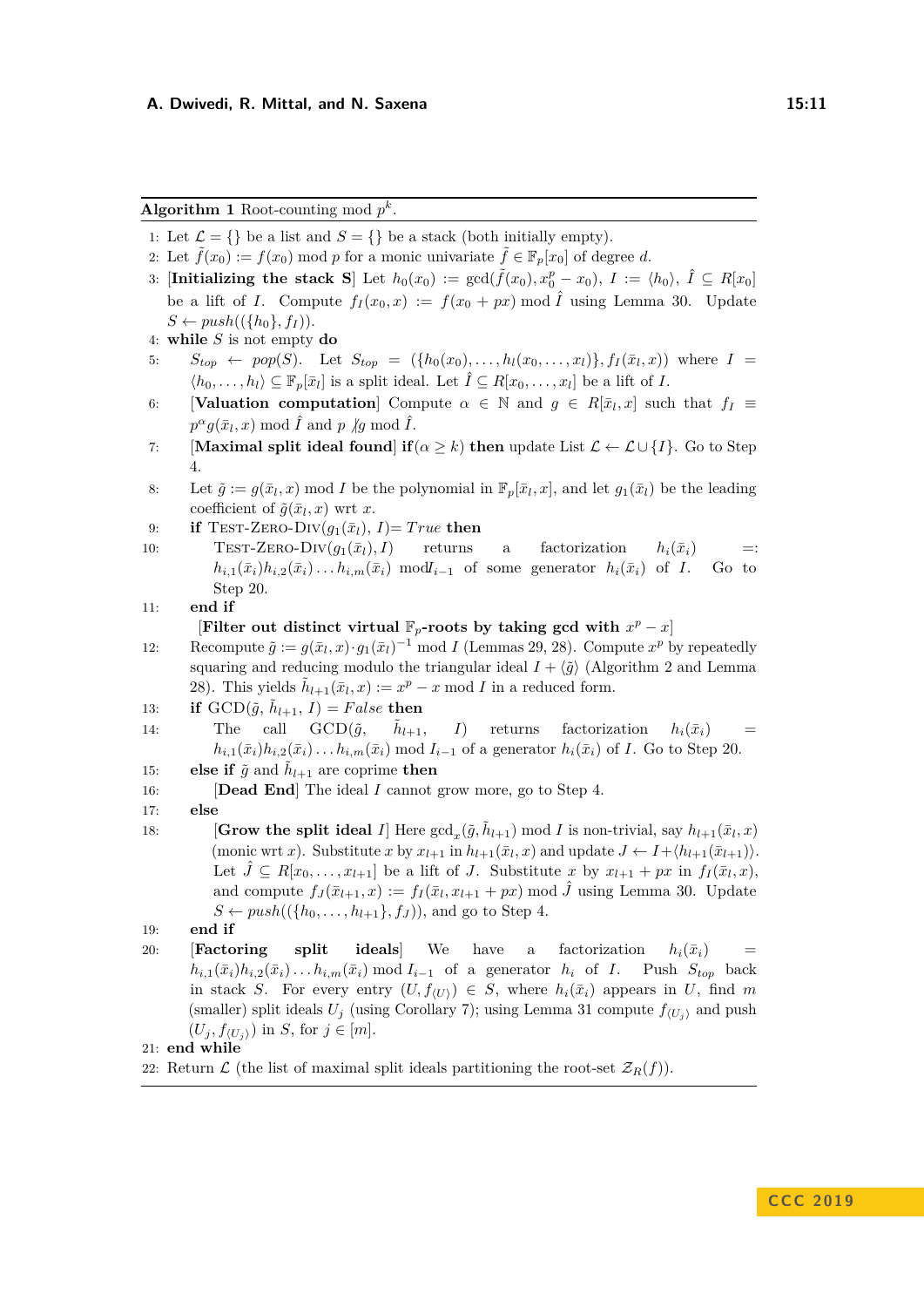## <span id="page-11-1"></span>**3.2 Correctness of Algorithm [1](#page-10-0)**

<span id="page-11-2"></span>Our main goal is to prove the following result about partitioning of root-set.

 $\triangleright$  **Theorem 9** (Algo [1](#page-10-0) partitions  $Z_R(f)$ ). Algorithm 1 yields the structure of the root-set  $\mathcal{Z}_R(f)$  *through a list data structure*  $\mathcal{L}$  *(a collection of maximal split ideals*  $I_1, \ldots, I_n$ *) which*  $p$ *artitions the zeroset*  $\mathcal{Z}_R(f) =: \bigsqcup_{j \in [n]} S_j$ , where  $S_j$  is the set of roots of  $f$  mod  $p^k$  represented *by*  $\mathcal{Z}_{\mathbb{F}_p}(I_j)$ *.* 

Later, we will show a surprising property:  $n \leq d$  (Section [3.3\)](#page-13-0).

**Proof of Theorem [9.](#page-11-2)** Lemma [12](#page-12-0) states that at any point, Stack *S* only contains split ideals which have disjoint root sets. Lemma [13](#page-12-1) assures that Algorithm [1](#page-10-0) terminates on every input. So from Lemmas [12,](#page-12-0) [13](#page-12-1) and the definition of maximal split ideal, it is clear that Algorithm [1](#page-10-0) returns a list  $\mathcal L$  containing maximal split ideals  $I_1, \ldots, I_n$ , for  $n \in \mathbb N$ . Further, we show: **1)** The root-set of  $I_j$  ( $1 \leq j \leq n$ ) yields a subset  $S_j$  of  $\mathcal{Z}_R(f)$ , and they are pairwise disjoint.

**2)** Given a root  $r \in \mathcal{Z}_R(f)$ , there exists *j* such that *r* is represented by a root in  $\mathcal{Z}_{\mathbb{F}_p}(I_j)$ .

For the first part, root-sets for different maximal split ideals  $I_j$  are pairwise disjoint because of Lemma [12.](#page-12-0) Each of these root-set yields a subset of the zeroset of *f* mod *p k* (follows from the definition of maximal split ideal).

For the second part, let  $r =: \sum_{i=0}^{k-1} r_i p^i$  be a root in  $\mathcal{Z}_R(f)$ . Stack *S* was initialized by the split ideal  $\langle h_0 := \gcd(f(x_0) \mod p, x_0^p - x_0) \rangle$ ; so  $r_0 \in \mathcal{Z}_{\mathbb{F}_p}(I_0)$ , as  $f(r_0) \equiv f(r) \equiv 0 \mod p$ .

Assume that  $I_0$  is not a maximal split ideal (otherwise we are done). Applying Lemma [14,](#page-13-1) there must exist an  $I_1$  whose root-set contains  $(r_0, r_1)$ . Repeated applications of Lemma [14](#page-13-1) show that we will keep getting split ideals of larger lengths, partially representing *r*; finally, reaching a maximal split ideal (say  $I_i$ ) fully representing  $r$ .

We showed that each root  $r$  of  $f$  mod  $p^k$  is represented by a *unique* maximal split ideal *I*, given by Algorithm [1,](#page-10-0) and they collectively represent exactly the roots of  $f$  modulo  $p^k$ . Hence, root-sets of ideals in  $\mathcal{L}$  partition the zeroset  $\mathcal{Z}_R(f)$ .

Now, let us see the properties of our algorithm which go in proving Theorem [9.](#page-11-2) Given a polynomial  $g(\bar{x}_l) \in \mathbb{F}_p[\bar{x}_l]$  and an element  $\bar{a} \in \mathbb{F}_p^l$ , consider the *projection*  $g_{\bar{a}}(x_l) := g(\bar{a}, x_l)$ . Using Chinese remainder theorem (Lemma [6\)](#page-8-1) we easily get the following degree condition. (Here,  $lc<sub>x</sub>$  refers to the leading coefficient wrt variable  $x$ .)

<span id="page-11-3"></span> $\triangleright$  Claim 10. Let *I* be a split ideal of  $\mathbb{F}_p[\bar{x}_{l-1}]$  and  $g \in \mathbb{F}_p[\bar{x}_l]$ . Then,  $\text{lc}_{x_l}(g)$  is unit mod *I* iff  $\forall \bar{a} \in \mathcal{Z}_{\mathbb{F}_p}(I)$ ,  $\deg(g_{\bar{a}}(x_l)) = \deg_{x_l}(g(\bar{x}_l) \mod I)$ .

Chinese remaindering also gives us a gcd property under projections.

<span id="page-11-0"></span>► **Lemma 11.** *Let*  $w(\bar{x}_l), z(\bar{x}_l) \in \mathbb{F}_p[\bar{x}_l]$  and  $I_{l-1} \subseteq \mathbb{F}_p[\bar{x}_{l-1}]$  *be a split ideal. Suppose Algo-*rithm [4](#page-28-1) succeeds in computing gcd of w and z mod  $I_{l-1}$ : define  $h(\bar{x}_l) := \text{GCD}(w(\bar{x}_l), z(\bar{x}_l), I_{l-1})$ . Then, for all  $\bar{a} \in \mathcal{Z}_{\mathbb{F}_p}(I_{l-1})$ :  $h_{\bar{a}}(x_l)$  equals  $gcd(w_{\bar{a}}(x_l), z_{\bar{a}}(x_l))$  up to a unit multiple  $(in \mathbb{F}_p^*)$ .

**Proof.** Lemma [33](#page-28-2) proves,  $h(\bar{x}_l)$  is a monic polynomial mod  $I_{l-1}$ , s.t.,  $h|w$  and  $h|z$  (mod *I*<sub>l−1</sub>). Fix  $\bar{a} \in \mathcal{Z}_{\mathbb{F}_p}(I_{l-1})$ . Since  $h_{\bar{a}}(x_l) \neq 0 \text{ mod } p$  (∵ *h* is monic), restricting  $\bar{x}_{l-1}$  to  $\bar{a}$  gives  $h_{\bar{a}}|w_{\bar{a}}$  and  $h_{\bar{a}}|z_{\bar{a}},$  showing  $h_{\bar{a}}| \gcd(w_{\bar{a}}, z_{\bar{a}}),$  in  $\mathbb{F}_p[x_l].$ 

Lemma [33](#page-28-2) also shows that there exists  $u, v \in (\mathbb{F}_p[\bar{x}_{l-1}]/I_{l-1})[x_l]$ , such that,  $h = uw + vz$ . Restricting first *l* co-ordinates to  $\bar{a}$ , we get  $h_{\bar{a}} = u_{\bar{a}}w_{\bar{a}} + v_{\bar{a}}z_{\bar{a}}$ . This equation implies  $gcd(w_{\bar{a}}, z_{\bar{a}})|h_{\bar{a}}$ . Thus, we get an equality up to a unit multiple.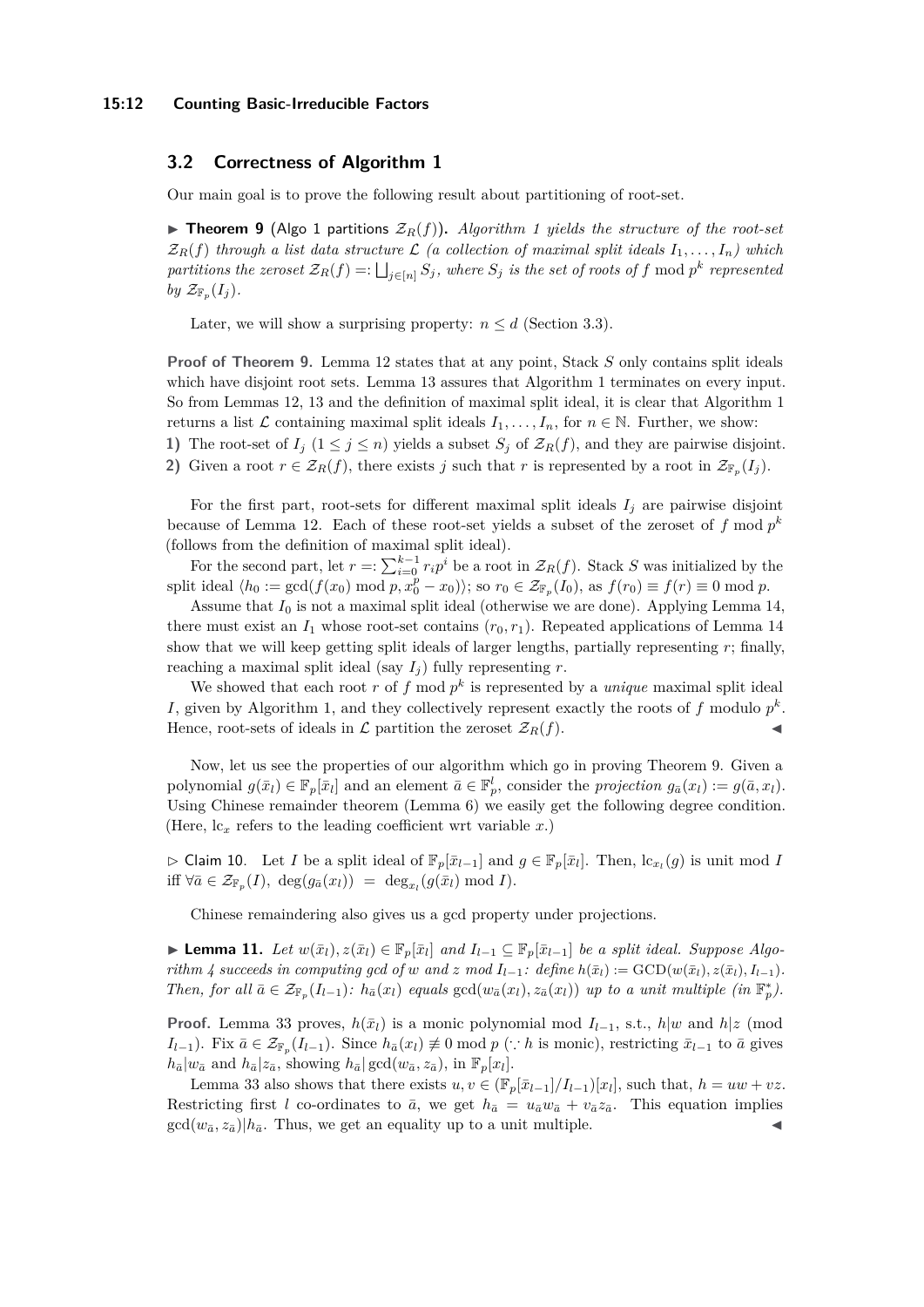Let  $I \subseteq \mathbb{F}_p[\bar{x}_i], J \subseteq \mathbb{F}_p[\bar{x}_j]$  be two split ideals (say  $i \leq j$ ). *I* and *J* are called *prefix-free* iff  $\nexists \bar{a} = (a_0, a_1, \ldots, a_i) \in \mathcal{Z}_{\mathbb{F}_p}(I), \ \bar{b} = (b_0, b_1, \ldots, b_j) \in \mathcal{Z}_{\mathbb{F}_p}(J) : a_k = b_k \ \forall k \leq i.$ (Note that it may still happen that  $(a_0, \ldots, a_{i-1}) = (b_0, \ldots, b_{i-1})$  above.) Our next lemma shows an invariant about Algorithm [1.](#page-10-0)

<span id="page-12-0"></span>▶ **Lemma [1](#page-10-0)2** (Stack contents). *Stack S in Algorithm 1 satisfies following conditions at every point:*

- **1)**  $l < k$  *and in Step 6,*  $\alpha > l$ *.*
- **2)** *All ideals in S are split ideals.*
- **3)** *Any two ideals in S are prefix-free.*

**Proof.** We first prove the invariant 1. Step 6 defines *g* via  $f_I$  as,  $f_I =: p^{\alpha} g(\bar{x}_I, x) \text{ mod } \hat{I}$ . Looking at the *f<sup>I</sup>* analogues pushed in Steps 3*,* 18*,* 20, one easily deduces the invariants:

*, x*) mod ˆ*I*, and

$$
f\left(\sum_{0 \le i \le l} x_i p^i + x p^{l+1}\right) \equiv f_I(\bar{x}_l, x) \bmod \hat{I},
$$
  

$$
f\left(\sum_{0 \le i \le l} x_i p^i\right) \equiv 0 \bmod \hat{I} + \langle p^{l+1} \rangle.
$$

Thus,  $f\left(\sum_{0 \le i \le l} x_i p^i\right) \equiv p^{\alpha} g(\bar{x}_l, x) \equiv 0 \mod \hat{I} + \langle p^{l+1} \rangle$ . Since,  $p \nmid g \mod \hat{I}$ , we deduce  $\alpha > l$ . Moreover, by Step 7 we know that  $l < k$  throughout the algorithm.

There are three ways in which a new ideal is added to stack *S*. We show below that the invariant is maintained in all three cases.

(Step 3) *S* is initialized with the ideal  $I = \langle h_0(x_0) \rangle \subseteq \mathbb{F}_p[x_0]$ . The triangular ideal *I* is a split ideal, because  $|\mathcal{Z}_{\mathbb{F}_p}(I)| = \deg_{x_0}(h_0)$  and its root are all the distinct roots of  $f(x_0) \mod p$ .

(Step 20) Ideal  $I_l$  is popped from  $S$ , and some generator  $h_i$  of  $I_l$  splits. In this case, we update *S* with the corresponding factors of any  $(U, f_{(U)}) \in S$ , wherever currently *U* has *hi* . Corollary [7](#page-8-3) shows that the factors of *U* are split ideals themselves, and their root-sets partition that of *U*. Thus, these root-sets are prefix-free among themselves. Moreover, they are prefix-free with any other ideal *J* appearing in *S*, because *U* was prefix-free with *J*.

(Step 18) Ideal  $I_l$  is popped, it grows to  $I_{l+1}$  by including  $h_{l+1}(\bar{x}_l, x) = \gcd_x(\tilde{g}(\bar{x}_l, x), x^p$ *x*) mod  $I_l$  ( $\tilde{g}$  is defined in Step 8). First (resp. third) condition for  $I_{l+1}$  being a split ideal follows from the definition of  $\tilde{g}$  (resp.  $h_{l+1}$ ).

For the second condition for  $I_{l+1}$  being a split ideal, fix a particular root  $\bar{a} \in \mathcal{Z}_{\mathbb{F}_p}(I_l)$ . Using Lemma [11,](#page-11-0) the projection  $h_{l+1,\bar{a}}(x)$  equals  $gcd(\tilde{g}_{\bar{a}}(x), x^p - x)$  (up to a unit multiple). By Lemma [33,](#page-28-2)  $h_{l+1}$  is monic mod  $I_l$ ; giving  $\deg(h_{l+1,\bar{a}}) = \deg_{x_{l+1}}(h_{l+1})$ . Since  $h_{l+1}|x^p - x$ , there are exactly  $\deg_x(h_{l+1})$ -many  $a_{l+1} \in \mathbb{F}_p$ , such that  $h_{l+1,\bar{a}}(a_{l+1}) \equiv 0 \mod p$ . So, every root  $\bar{a} \in \mathcal{Z}_{\mathbb{F}_p}(I_l)$  can be extended to  $\deg_x(h_{l+1})$ -many roots; giving  $|\mathcal{Z}_{\mathbb{F}_p}(I_{l+1})| = \deg_x(h_{l+1})$ ·  $\prod_{i=0}^{l} \deg_{x_i}(h_i)$ . This makes  $I_{l+1}$  a split ideal.

 $I_{l+1}$  remains prefix-free with any other ideal *J* of *S*, because roots of  $I_{l+1}$  are extension of roots of  $I_l$  (recall:  $I_l$  was prefix-free with  $J$  and it was popped out of  $S$ ).

This proves all the invariants for the stack *S*.

Using the invariant, we prove that Algorithm [1](#page-10-0) terminates on any input.

<span id="page-12-1"></span>**► Lemma [1](#page-10-0)3.** Algorithm 1 finishes in finite number of steps for any  $f \in \mathbb{Z}[x]$  and a prime *power*  $p^k$ .

**Proof.** We show that the number of iterations in Algorithm [1](#page-10-0) are finite. Assume that all the ideals which result in a dead-end are moved to a list *D*; say *C* is the disjoint union of all ideals in *S*,  $\mathcal{L}$  and *D*. Whenever a split ideal *I* from *S* is moved to  $\mathcal{L}$  or *D*, the underlying roots (of *I*) stop extending to the next precision. Togetherwith Lemma [12,](#page-12-0) we deduce that in fact all the ideals in *C* are prefix-free. Now by Step 18, and the rate of growth of split ideals up to length  $l + 1 \leq k$ , we get a lazy estimate of  $|C| \leq \min(d^k, p^k)$ .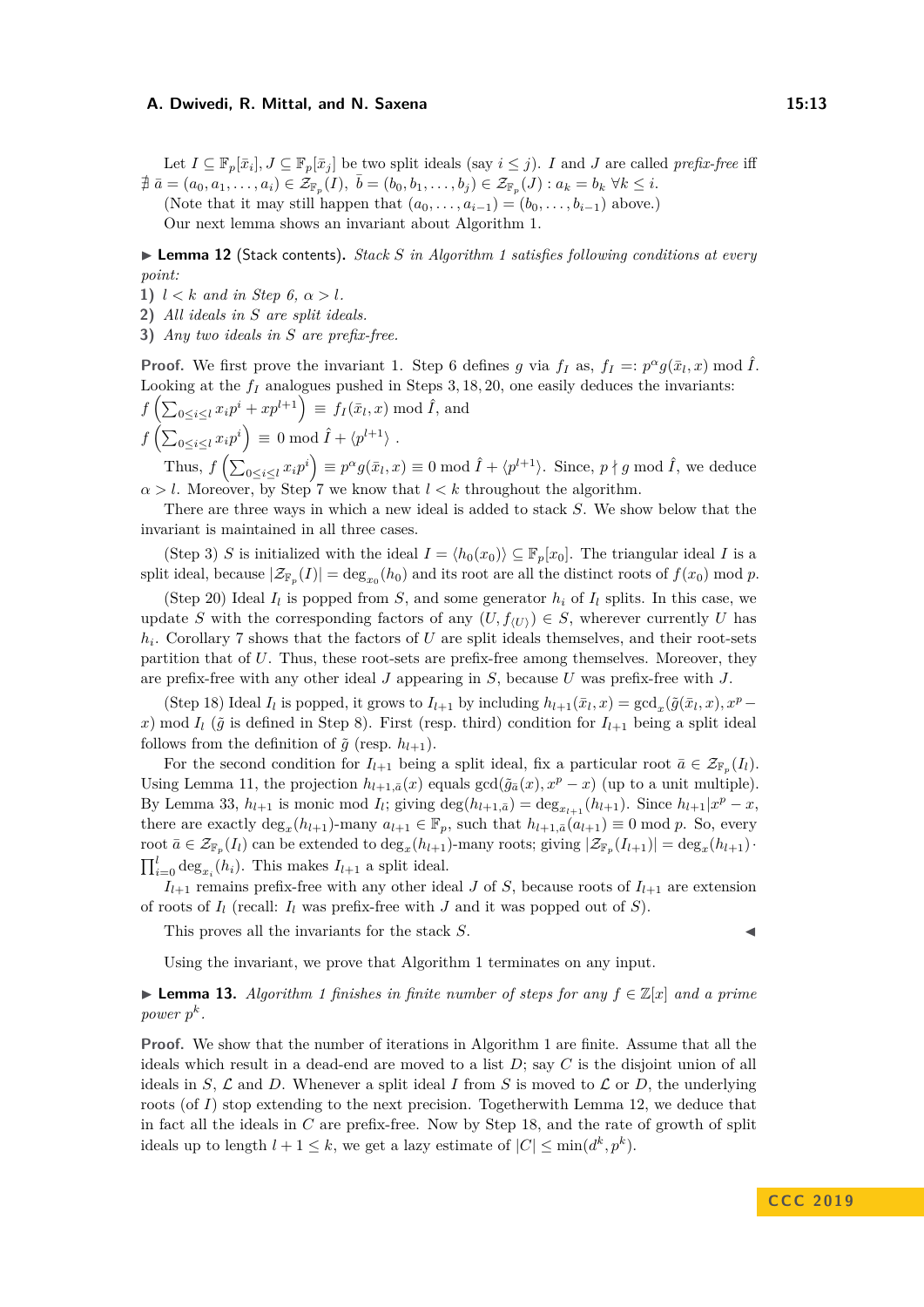#### **15:14 Counting Basic-Irreducible Factors**

Let  $\text{len}(I)$  denote the length of an ideal *I*, it is bounded by *k*. Notice that factoring/growing an ideal increases  $\sum_{I \in C} \text{len}(I)$ ; and getting a maximal split ideal/ dead-end increases  $|\mathcal{L}| + |D|$ . Thus, every iteration of the algorithm strictly increases the quantity  $(\sum_{I \in C} \text{len}(I)) + |\mathcal{L}| + |D|$ . By the estimate on  $|C|$ , all the terms in this quantity are bounded; thus, the number of iterations are finite.

The following lemma shows: if we see a restriction of  $r \in \mathcal{Z}_R(f)$  (say, up to length  $l + 1$ ) at some point in Algorithm [1,](#page-10-0) we will again see its restriction of length  $l + 2$  at a later point in the algorithm.

<span id="page-13-1"></span> $\triangleright$  **Lemma 14** (Getting roots with more precision). Assume that at some time (say t), Al*gorithm [1](#page-10-0) pops an ideal I of length l* + 1*, that is not yet a maximal split ideal. Let*  $\overline{a} = (a_0, \ldots, a_l) \in \mathcal{Z}_{\mathbb{F}_p}(I)$  partially represent a "root"  $r =: \sum_{0 \le i \le l+1} a_i p^i$  such that  $f(r) \equiv 0$  $\mod p^{l'}$ , but  $f\left(\sum_{0\leq i\leq l}a_ip^i+xp^{l+1}\right)\not\equiv 0\mod p^{l'}$ , for some  $l+2\leq l'\leq k$ . Then, there ex*ists a time*  $t' > t$ , when stack *S* will pop an ideal *J* of length  $l+2$ , such that,  $(\bar{a}, a_{l+1}) \in \mathcal{Z}_{\mathbb{F}_p}(J)$ .

**Proof.** We again consider three possible situations.

(Step 18) Ideal *I* grows to another split ideal, say *J*. Notice, *J* is obtained by adding  $h_{l+1} := \text{GCD}(g(\bar{x}_l, x), x^p - x) \text{ mod } I$  to *I* (setting  $x \mapsto x_{l+1}$ ).

Step 6 defines *g* via  $f_I$  as,  $f_I =: p^{\alpha} g(\bar{x}_I, x) \mod \hat{I}$ . Looking at the  $f_I$  analogues pushed in Steps 3, 18, 20, one can deduce the invariant:  $f\left(\sum_{0 \le i \le l} x_i p^i + x p^{l+1}\right) \equiv f_I(\bar{x}_l, x) \bmod \hat{I}$ .

Now, let us project to (suitable integral lifts of)  $\bar{a}$  and consider  $f\left(\sum_{0 \leq i \leq l} a_i p^i + x p^{l+1}\right) \equiv$  $f_I(\bar{a}, x) \equiv p^{\alpha}g(\bar{a}, x) \mod \hat{I}$ . By Step 9, and Claim [10,](#page-11-3) we are assured that  $g(\bar{a}, x)$ ,  $g(\bar{x}_l, x) \mod I$ *I* are equi-degree (wrt *x*). Thus, by non-maximality hypothesis we have  $\alpha < l'$ . Hypothesis tells us that  $f\left(\sum_{0 \le i \le l+1} a_i p^i\right) \equiv 0 \mod p^{l'}$ . So, by the previous paragraph,  $p^{\alpha}g(\bar{a}, a_{l+1}) \equiv 0 \mod p^{l'}$ . Whence,  $g(\bar{a}, a_{l+1}) \equiv 0 \mod p$ . Clearly,  $a_{l+1}^{p} - a_{l+1} \equiv 0 \mod p$ . Thus,  $h_{l+1}(\bar{a}, a_{l+1}) \equiv 0 \text{ mod } p$ . So  $(\bar{a}, a_{l+1})$  is a root of *J*.

(Step 16) Proof of the previous case shows that  $h_{l+1}(\bar{a},x)$  has degree at least 1, so *I* could not result in a *dead-end*.

(Step 20) Ideal *I* factors into (smaller) split ideals. In this case,  $\bar{a}$  will be included in exactly one of those ideals (by Corollary [7\)](#page-8-3). This ideal will be handled later in the algorithm and will give an ideal *J* with  $(\bar{a}, a_{l+1})$  as root.

## <span id="page-13-0"></span>**3.3 Time complexity of Algorithm [1](#page-10-0) – introducing roots-tree** *RT*

We know that Algorithm [1](#page-10-0) takes finite amount of time and terminates (Lemma [13\)](#page-12-1). To show that it is efficient, note that the time complexity of the algorithm can be divided into two parts.

- **1)** Number of iterations taken by Algorithm [1,](#page-10-0) which is clearly bounded by the number of updates on Stack *S* in the algorithm.
- **2)** Time taken by the various algebraic operations in one iteration of the algorithm: reduction by a triangular ideal, valuation computation modulo a split ideal, testing if some polynomial is a zerodivisor modulo a split ideal, performing repeated squaring modulo a triangular ideal and computing gcd of two multi-variates modulo a split ideal.

For the purpose of bounding iterations, we define a "virtual" tree, called *roots-tree (RT)*, which essentially keeps track of the updates on Stack *S*. We will map a node  $N = (I, f_I)$  in roots-tree to the element  $(I, f_I)$  in stack *S*. Each *push* will create a new node in *RT*. The nodes are *never* deleted from *RT*.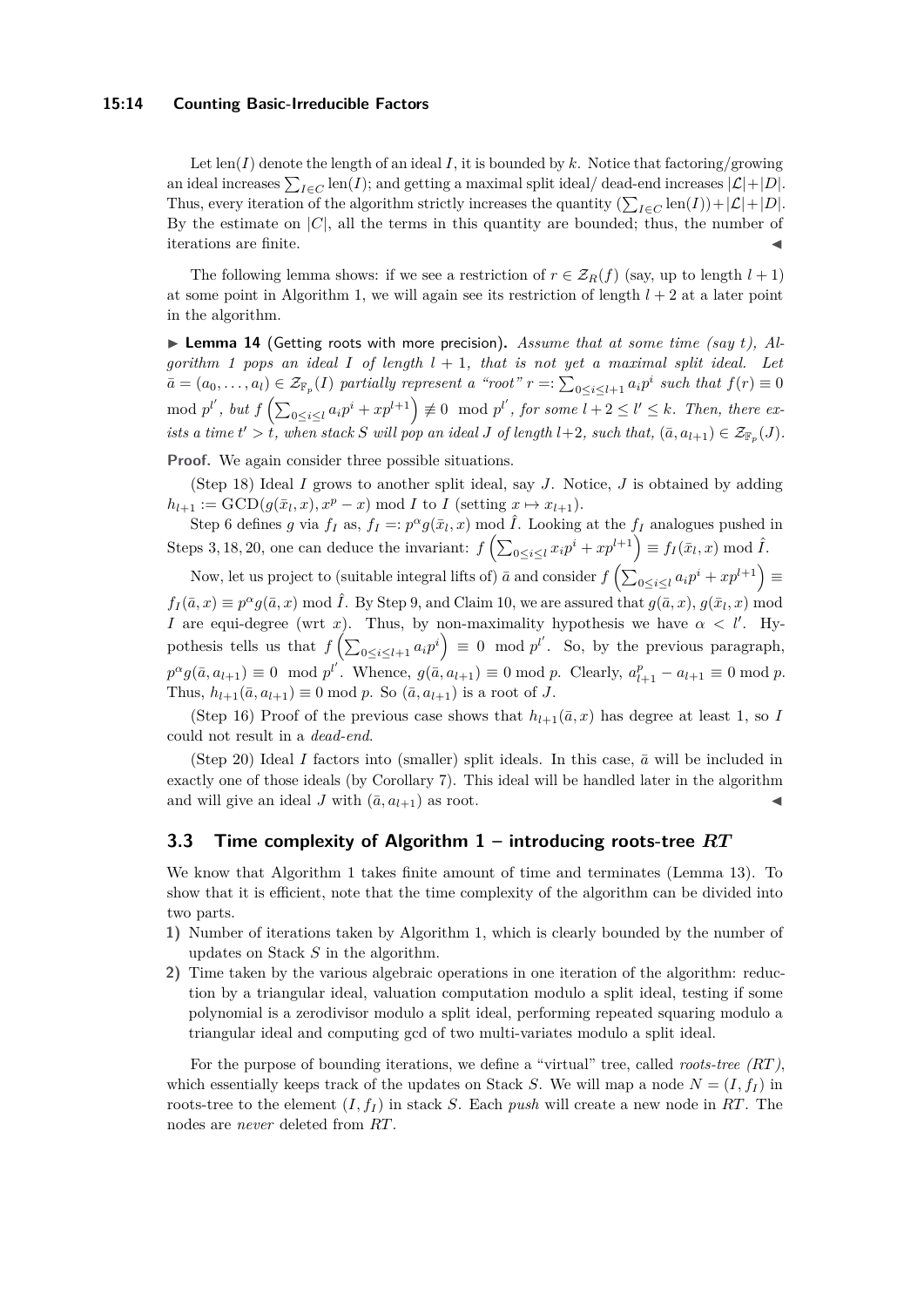**Construction of roots-tree (***RT***).** Denote the root of *RT* by  $N_{(0)} := (\langle 0 \rangle, f_{(0)} := f(x))$ . Add a child node  $N_{I_0}$  to the root corresponding to the initialization of Stack *S* by  $(I_0, f_{I_0})$ , where  $I_0 := \langle h_0(x_0) \rangle$  (label the edge  $h_0$  in *RT*).

If, at some time *t*, the algorithm pops  $(I_{l-1}, f_{I_{l-1}})$  from *S* then the *current node* in *RT* will be the leaf node  $N_{I_{l-1}} = (I_{l-1}, f_{I_{l-1}})$ . We map the updates on stack *S* to *RT* as follows:

(Step 18) If ideal  $I_{l-1}$  grows to  $I_l := I_{l-1} + \langle h_l \rangle$  and  $(I_l, f_{I_l})$  is pushed in *S*, then create a child of  $N_{I_{l-1}}$  in  $RT$  using an edge labelled  $h_l$  (label the node  $N_{I_l} := (I_l, f_{I_l})$ ).

(Steps 7, 16) If the algorithm reached *dead-end* (no update in stack  $S$  or list  $\mathcal{L}$ ), then add a child labelled  $D$  to node  $N_{I_{l-1}}$ . It indicates a dead-end at the current branch. Analogously, if the algorithm finds a *maximal split ideal*, we add a child labelled  $\mathcal M$  to Node  $N_{I_{l-1}}$  (indicating *I*<sub>*l*−1</sub> is a maximal split ideal).

(Step 20) Suppose, processing of length-*l* split ideal *Il*−<sup>1</sup> results in factoring each ideal *U* in *S*, containing *h<sup>i</sup>* , to *m* split ideals. We describe the *duplication process* for a particular *U* (repeat it for each split ideal containing *hi*).

Let  $U_{i-1}$  be the length-*i* restriction of *U*. First, we move to the ancestor node  $N_{U_{i-1}} :=$  $(U_{i-1}, f_{U_{i-1}})$  of  $N_U$ . Make *m* copies of the sub-tree at Node  $N_{U_{i-1}}$ , each of them attached to  $N_{U_{i-1}}$  by edges labelled with  $h_{i,1}, \ldots, h_{i,m}$  respectively. The copy of each old node  $N = (V, f_V)$ , in sub-tree corresponding to  $h_{i,j}$ , will be relabelled with  $(V_j, f_{V_j})$  corresponding to the factor split ideal  $V_j$  of  $V$  and the newly computed  $f_{V_j}$ .

This step does not increase the height of the tree, though it increases the size.

For the rest of this section, *RT* denotes the final roots-tree created at the end of the above process.

**Properties of RT.** We state some easy properties of RT, which will help us in analyzing the time complexity.

- **1)** By construction, size of the roots-tree increases at every iteration. We never delete a node or an edge (though relabelling might be done). So, the size of *RT* bounds the number of iterations taken by Algorithm [1.](#page-10-0)
- 2) Consider a node  $N_I = (I, f_I)$  in RT. Here  $f_I(\bar{x}_l, x) \in R[\bar{x}_l, x]$ , and let  $g_I \in R[\bar{x}_l, x]$  be defined as in Algorithm [1,](#page-10-0)  $g_I := f_I(\bar{x}_l, x)/p^{\alpha} \mod \hat{I}$ , where  $p^{\alpha} \parallel f_I \mod \hat{I}$ , and  $\hat{I}$  is a lift of *I* over *R*. Then,  $g_I \text{ mod } I$  is a nonzero polynomial over  $\mathbb{F}_p$ .
- **3)** For each node  $N_I =: (I, f_I(\bar{x}_l, x))$  and its child  $N_J =: (J, f_J(\bar{x}_{l+1}, x))$ , we have the relation,  $f_J = f_I(\bar{x}_l, x_{l+1} + px) \mod \hat{J}$ .

**Bounding |***RT* **|.** To bound the size of *RT*, we define a parameter for a node *N* of *RT*, called the *degree* of the node *N* and denoted by [*N*].

<span id="page-14-0"></span> $\triangleright$  **Definition 15** (Degree of a node in *RT*). *Degree of leaves D resp. M is defined to be* 1*.* 

*Let*  $N_I =: (I, f_I)$  *be a node corresponding to a split ideal*  $I \subseteq \mathbb{F}_p[\bar{x}_l]$ *, where*  $f_I(\bar{x}_l, x)$ belongs to  $R[\bar{x}_l, x]$ . Let  $p^{\alpha} \parallel f_I \mod \hat{I}$  and  $g_I(\bar{x}_l, x) := f_I/p^{\alpha} \mod \hat{I}$ . Except,  $g_I := 0$  is  $\alpha > k$ *.* 

*Then, the degree of N is defined as,*  $[N] := \max(1, \deg_x(g_I \mod I) \times \deg(I)).$ 

*We remark that for the root node,*  $N_{(0)} = (\langle 0 \rangle, f_{(0)} := f(x))$  *we will set* deg( $\langle 0 \rangle$ ) := 1*. Then, it is clear by the general definition of degree that*  $[N_{(0)}] = d$  ( $= \deg(f) \ge 1$ ).

We show that the degree of a parent node bounds the sum of the degree of its children.

<span id="page-14-1"></span> $\blacktriangleright$  **Lemma 16** (Degree distributes in *RT*), Let *N* be a node in roots-tree *RT* and  $des(N)$ *denote the set of all children of N. Then,*  $[N] \ge \sum_{C \in des(N)} [C]$ *.* 

*So, the sum of the degrees of all nodes, at any level l, is at least the sum of the degrees of all nodes at level*  $l + 1$ *.*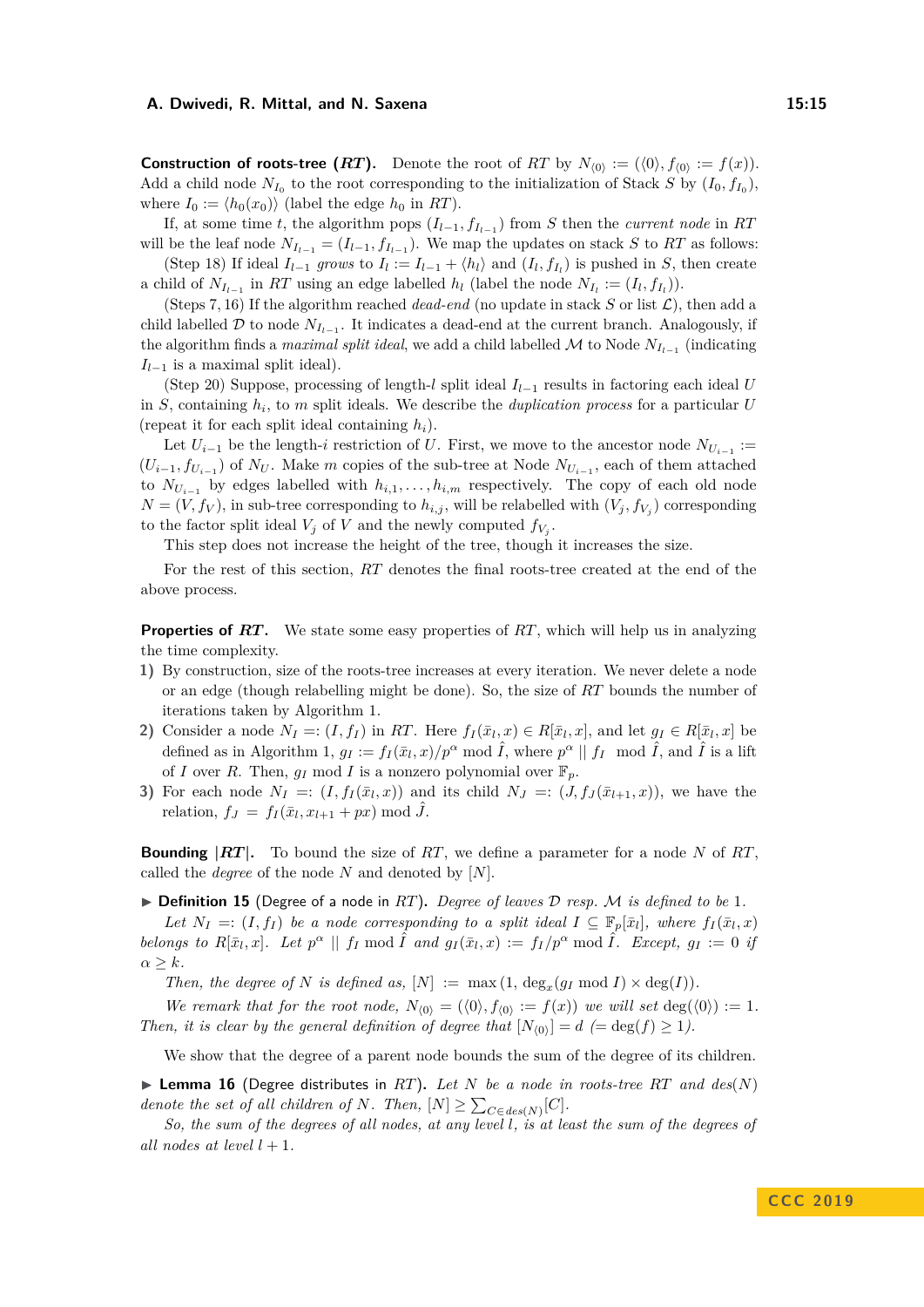#### **15:16 Counting Basic-Irreducible Factors**

**Proof.** Let  $N = (I, f_I)$ , where  $I = \langle h_0, \ldots, h_l \rangle$  and  $f_I(\bar{x}_l, x) \in R[\bar{x}_l, x]$ . Define  $\tilde{g}_I \in \mathbb{F}_p[\bar{x}_l, x]$ as  $\tilde{g}_I := g_I(\bar{x}_I, x) \mod I$ . Assume  $\alpha < k$ , otherwise we are done. So,  $g_I \mod I$  is nontrivial wrt *x*; by Step 9 (failure) and Claim [10,](#page-11-3) we get,

<span id="page-15-1"></span>
$$
\forall \bar{a} \in \mathcal{Z}_{\mathbb{F}_p}(I): \deg_x(\tilde{g}_I \bmod I) = \deg_x(\tilde{g}_I(\bar{a}, x)) . \tag{1}
$$

Recall  $h_{l+1}(\bar{x}_l, x) := \gcd(\tilde{g}_I(\bar{x}_l, x), x^p - x)$ . Let *C* be a child node of *N* in *RT* such that  $C =: (J_C, f_{J_C})$ , where  $J_C =: I + \langle h_{l,C}(\bar{x}_{l+1}) \rangle$  and  $f_{J_C}(\bar{x}_{l+1}, x) := f_I(\bar{x}_l, x_{l+1} + px) \mod \hat{J}_C$ . This gives us the factorization  $h_{l+1}(\bar{x}_l, x) = \prod_{C \in \text{des}(N)} h_{l,C}(\bar{x}_l, x) \mod I$  (Step 20, and "duplication step" when we constructed *RT*). Again,

<span id="page-15-0"></span>
$$
\forall \bar{b} \in \mathcal{Z}_{\mathbb{F}_p}(J_C): \deg_x(\tilde{g}_{J_C} \text{ mod } J_C) = \deg_x(\tilde{g}_{J_C}(\bar{b}, x)). \tag{2}
$$

If  $g_{J_C} =: f_{J_C}/p^{v'}$  mod  $\hat{J_C}$  for some  $v' \in \mathbb{N}$ , by property 3 of RT, we have  $g_{J_C} = f_I(\bar{x}_l, x_{l+1} + \bar{x}_l)$  $px)/p^{v'}$  mod  $\hat{J}_C$ .

By definition,  $[N] = \deg(I) \cdot \deg_x(\tilde{g}_I)$  and  $[C] = \deg(J_C) \cdot \deg_x(\tilde{g}_{J_C})$ . Since  $\deg(J_C)$  $deg(I) \cdot deg_x(h_{l,C}(\bar{x}_l,x))$ , the lemma statement is equivalent to showing,

<span id="page-15-2"></span>
$$
\deg_x(\tilde{g}_I) \geq \sum_{C \in \text{des}(N)} \deg_x(h_{l,C}(\bar{x}_l,x)) \cdot \deg_x(\tilde{g}_{J_C}). \tag{3}
$$

Continuing with the notation of a particular child *C*, fix an  $\bar{a} \in \mathcal{Z}_{\mathbb{F}_p}(I)$ . Since  $J_C$  is a split ideal,  $h_{l,C}(\bar{a},x)$  (of degree  $d'_{C}$ ) can be written as  $\prod_{i=1}^{d'_{C}}(x-c_{i})$ , where each  $c_{i} \in \mathbb{F}_{p}$  and are distinct. Then, each  $c_i$  is also a root of  $\tilde{g}_I(\bar{a},x)$ , say with multiplicity  $m_i \in \mathbb{N}$ . So, there exists  $G(x) \in \mathbb{F}_p[x]$  (coprime to  $x - c_i$ ), such that,  $\tilde{g}_I(\bar{a}, x) \equiv (x - c_i)^{m_i} \cdot G(x) \mod p$ . Lifting this equation mod  $p^k$ , there exists  $G_1(x) \in R[x]$ , of degree less than  $m_i$ , and a unique lift  $G_2(x) \in R[x]$  of  $G(x)$  (Hensel lemma [\(21\)](#page-20-17)):  $g_I(\bar{a}, x) \equiv ((x-c_i)^{m_i} + pG_1(x)) \cdot G_2(x) \mod p^k$ . Substituting  $x \to c_i + px$ , we get,  $g_I(\bar{a}, c_i + px) \equiv ((px)^{m_i} + pG_1(c_i + px)) \cdot G_2(c_i + px) \mod p^k$ .

Let  $\bar{b}_i = (\bar{a}, c_i) \in \mathcal{Z}_{\mathbb{F}_p}(J_C)$ . We know that  $\tilde{g}_{J_C}(\bar{b}_i, x) = f_I(\bar{a}, c_i + px)/p^{v'}$  mod p is nontrivial. This implies that,  $((px)^{m_i} + pG_1(c_i + px))/p^{v'}$  mod p is a nonzero polynomial of degree at most  $m_i$  ( $\because p \nmid G_2(c_i)$ ).

Since  $G_2(c_i + px) \neq 0 \text{ mod } p$  is a unit,  $deg_x(\tilde{g}_{J_C}(\bar{b}_i, x)) = deg_x(\tilde{g}_{J_C}) \leq m_i$  (Eqn. [2\)](#page-15-0). Summing up over all the roots  $c_i$  of  $\tilde{q}_I(\bar{a},x)$ ,

$$
\sum_{i=1}^{d'_{C}} \deg_{x}(\tilde{g}_{J_{C}}(\bar{b}_{i}, x)) = d'_{C} \cdot \deg_{x}(\tilde{g}_{J_{C}}) \leq \sum_{i=1}^{d'_{C}} m_{i} =: d_{C}(g_{I}).
$$

Summing over all children  $C \in \text{des}(N)$  (using Eqn. [1,](#page-15-1) factorization of  $h_{l+1}$  & distinctness of F*p*-roots), we deduce,

$$
\sum_{C \in \text{des}(N)} \deg_x(h_{l,C}) \deg_x(\tilde{g}_{J_C}) \leq \sum_C d_C(g_I) \leq \deg_x(\tilde{g}_I(\bar{a},x)) = \deg_x(\tilde{g}_I).
$$

This proves Eqn. [3,](#page-15-2) and hence the lemma.

Define the degree of list  $\mathcal L$  as,  $\deg(\mathcal L) := \sum_{I \in \mathcal L} \deg(I)$ .

<span id="page-15-3"></span>**Lemma 17** (Bounding  $|RT|$ , deg(*I*), deg(*L*),  $|\mathcal{L}|$ ). Let RT be the roots-tree constructed *from the execution of Algorithm [1.](#page-10-0) The number of leaves of RT, resp.* deg( $\mathcal{L}$ )*, is at most*  $d = \deg(f(x))$ . Also, the size  $|RT|$  of the roots-tree (hence, the number of iterations by *Algorithm [1\)](#page-10-0) is bounded by dk.*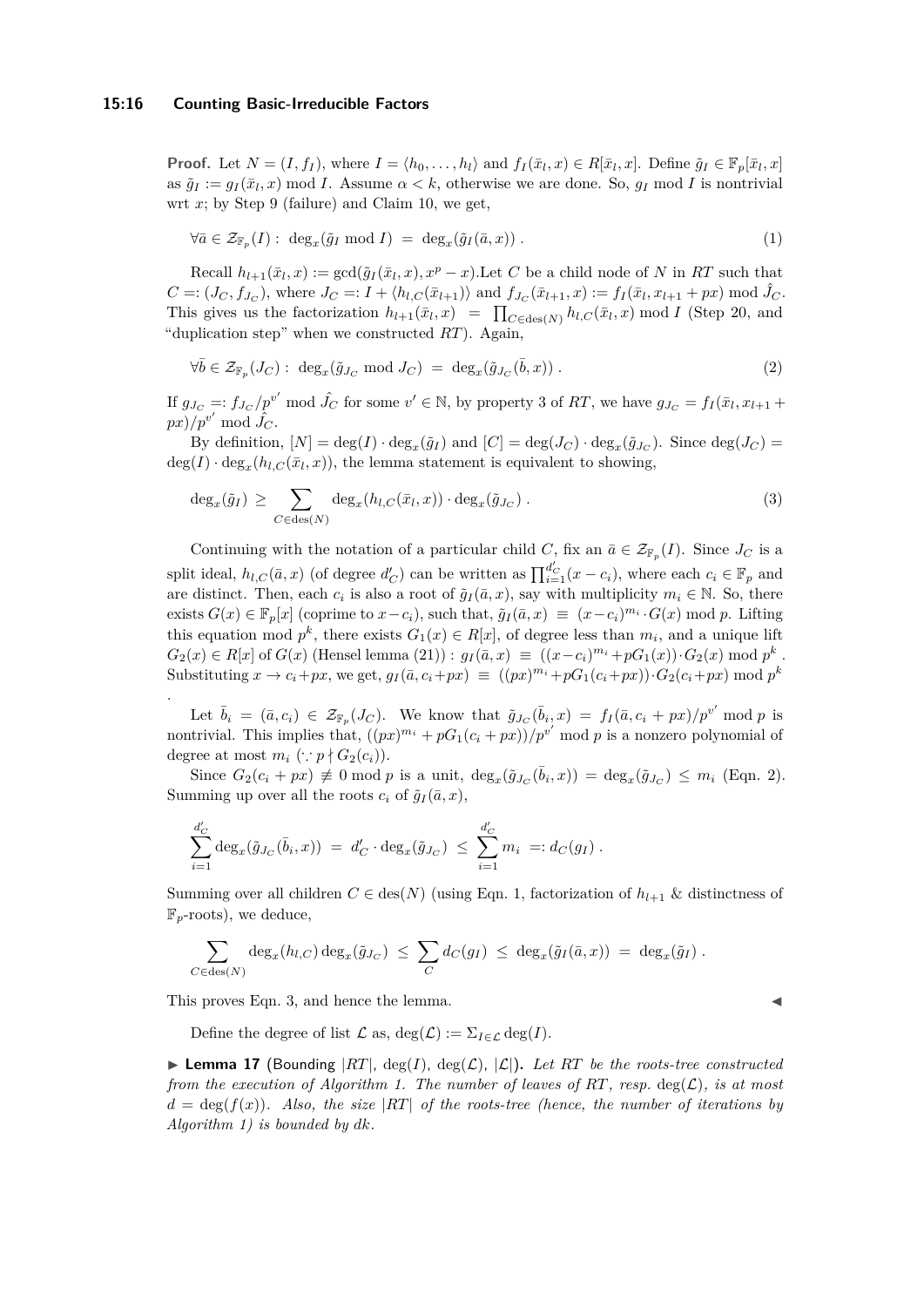**Proof.** Applying Lemma [16](#page-14-1) inductively, sum of the degrees of nodes at any level is bounded by the degree *d* of the root node. In particular,

- **1)** We can extend every leaf to bring it to the last level (create a chain of nodes of same degree) without changing the degree distribution property. So,  $\deg(\mathcal{L}) = \sum_{I \in \mathcal{L}} \deg(I) \leq d$ . Since the number of leaves is  $\geq |\mathcal{L}|$ , we get  $|\mathcal{L}| \leq d$ .
- **2)** For any split ideal *I* in stack *S*, deg  $I \leq d$ .
- **3)** Since the depth of the roots-tree is at most  $k$ ,  $|RT| \leq kd$ .

<span id="page-16-1"></span>▶ **Lemma 18** (Computation cost at a node). *Computation cost at each node of RT (time taken by Algorithm [1](#page-10-0) in every iteration of the while loop) is bounded by*  $poly(d, k \log p)$ *.* 

**Proof.** During an iteration, the major computations performed by the algorithm are – testing for zerodivisors (Step 9), computing modular gcd (Step 13), computing reduced *f<sup>I</sup>* (Steps 3*,* 18), performing reduction for repeated squaring (Step 12), and factoring ideals (Step 20).

These operations are described by Lemmas [28,](#page-24-1) [29,](#page-25-1) [30,](#page-25-0) [32](#page-26-2) and [33.](#page-28-2) All of them take time  $poly(d, k \log p, \deg(I))$ , where *I* is the concerned triangular ideal.

For any split ideal *I* (or its lift  $\hat{I}$ ), we know that deg( $I$ )  $\leq d$  (Lemma [17\)](#page-15-3). So, Steps 3, 9, 13, 18, 20 take time poly $(d, k \log p)$ . Step 12 to compute repeated squaring modulo  $I + \langle \tilde{q} \rangle$ takes time  $\text{poly}(\text{deg}_x(\tilde{g}), \text{deg}(I), k \log p)$  (using Lemma [28\)](#page-24-1). Since *I* is a split ideal with  $deg(I) \leq d$ , and degree of  $\tilde{g}$  is at most *d*, so Step 12 also takes poly $(d, k \log p)$  time.

Hence the computation cost at each node is  $poly(d, k \log p)$ .

**Proof of Theorem [1.](#page-2-1)** The definition of roots-tree shows that the number of leaves upper bound the number of all maximal split ideals in  $\mathcal{L}$ . Lemmas [17](#page-15-3) and [18](#page-16-1) show that the time complexity of Algorithm [1](#page-10-0) is bounded by  $\text{poly}(d, k \log p)$  (by bounding both number of iterations and the cost of computation at each iteration). Using Lemma [8](#page-8-2) on the output of Algorithm [1,](#page-10-0) we get the exact count on the number of roots of  $f$  mod  $p^k$  in time  $poly(d, k \log p)$ .

## <span id="page-16-0"></span>**4 Proof of Theorem [2](#page-3-0)**

A polynomial  $f$  can be factored mod  $p^k$  if it has two basic-irreducible factors of different degree (using distinct degree factorization [\[33\]](#page-20-18) and Hensel Lemma [21\)](#page-20-17).

If two basic-irreducible factors appear with different exponents/multiplicities, then again *f* can be factored (using formal derivatives [\[33\]](#page-20-18) and Hensel Lemma [21\)](#page-20-17).

So, for factoring *f* mod  $p^k$ , we can assume  $f \equiv (\varphi_1 \dots \varphi_t)^e + ph \bmod p^k$ , where every  $\varphi_i \in (\mathbb{Z}/\langle p^k \rangle)[x]$  is a basic-irreducible polynomial of a fixed degree *b*. Also,  $d := \deg(f) = bte$ . Let us fix this assumption for this section, unless stated explicitly.

A basic-irreducible factor of *f* mod  $p^k$  has the form  $\varphi_i + pw_i(x) \mod p^k$ , for  $i \in [t]$ (Lemma [22\)](#page-21-0).

If  $b = 1$ , counting basic-irreducible factors of f is equivalent to counting roots of f.

When  $b > 1$ , we prove a simple generalization of this idea; it is enough to count all the roots of *f* in the ring extension  $\mathbb{Z}[y]/\langle p^k, \varphi(y) \rangle$ , where  $\varphi(y)$  is an irreducible mod *p* of degree-*b*. These rings are called *Galois rings*, we denote them by  $G(p^k, b)$  (unique, for fixed *k* and *b*, up to isomorphism).

## **4.1 Reduction to root-counting in**  $G(p^k, b)$

By Lemma [22,](#page-21-0) any basic-irreducible factor of *f* mod  $p^k$  is a factor of a unique  $(\varphi_i^e + pw_i(x));$ and  $\varphi_i$  are coprime mod  $p$ . So in this subsection, for simplicity of exposition, we will assume that  $f(x)$  equals  $\varphi^e$  mod  $p$  ( $\varphi$  is a monic degree-*b* irreducible mod  $p$ ).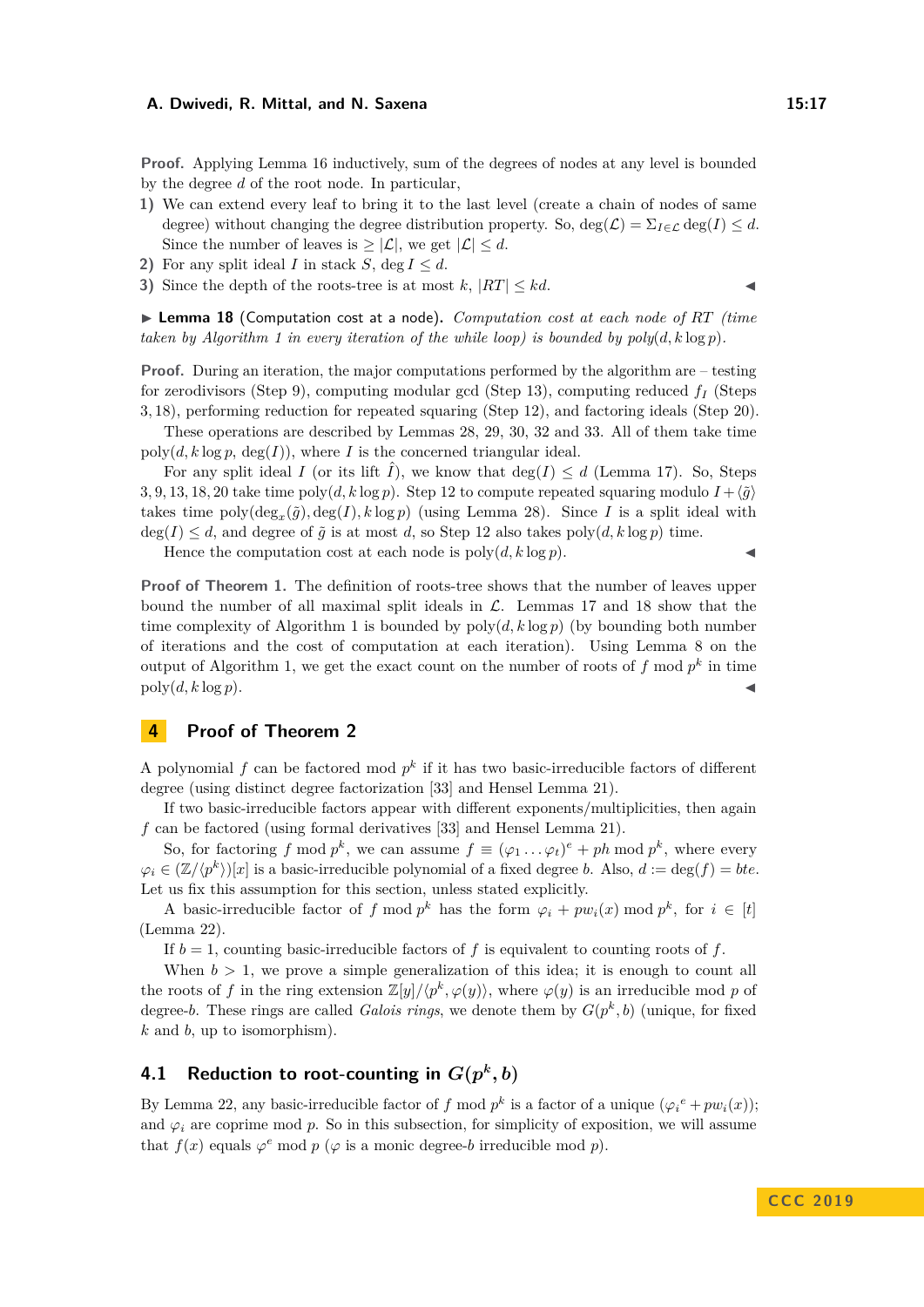#### **15:18 Counting Basic-Irreducible Factors**

Define  $G := G(p^k, b)$ . Let  $y_0, y_1, \ldots, y_{b-1}$  be the roots of  $\varphi(x)$  in *G* (Claim [24\)](#page-21-1). Wlog, take  $y := y_0, y_i \equiv y^{p^i} \mod p$ , for all  $i \in \{0, \ldots, b-1\}$  (Frobenius conjugates in  $\mathbb{F}_p$ ). Note that  $G \cong (\mathbb{Z}/\langle p^k \rangle)[y] =: G'$ . We will prefer to use  $G'$  below.

The lemma below associates a root of  $f$ , in  $G$  or  $G'$ , to a unique basic-irreducible factor of  $f$  in  $(\mathbb{Z}/\langle p^k \rangle)[x]$ .

<span id="page-17-0"></span>▶ **Lemma 19** (Root to factor). Let  $r(y) \in G'$  be a root of  $f(x)$ . Then,  $h(x) := \prod_{i=0}^{b-1} (x - r(y_i))$ *is the unique basic-irreducible factor of*  $f$  *having root*  $r(y)$ *. We say:*  $h(x)$  *is the basic-irreducible factor* associated to root  $r(y)$ .

**Proof.** The coefficients of *h* are symmetric polynomials in  $r(y_i)$  (over  $0 \leq i \leq b$ ). Since the automorphism  $\psi_1 : y \to y_1$  of *G*<sup> $\prime$ </sup> (as defined in Claim [25\)](#page-22-1) permutes  $r(y_i)$ 's (∵ it permutes  $y_i$ 's), it fixes all the coefficients of *h*. From Claim [25,](#page-22-1) all these coefficients are then in  $\mathbb{Z}/\langle p^k \rangle$ . Hence,  $h \in (\mathbb{Z}/\langle p^k \rangle)[x]$ .

If  $r(y)$  is a root of another polynomial *h*' in  $(\mathbb{Z}/\langle p^k \rangle)[x]$ , then  $r(y_i)$ 's are also roots of *h*' (applying automorphisms  $\psi_i$  of  $G'$ ). Since these roots are coprime mod p, we actually get:  $h|h'$ . Thus, *h* is the unique monic irreducible factor of *f* containing  $r(y)$ .

Looking mod *p*,  $r(y_i)$ 's are a permutation of the roots of  $\varphi(x)$ , so  $h(x) \equiv \varphi(x) \mod p$ . Hence,  $h(x)$  is the unique monic basic-irreducible factor of f having root  $r(y)$ .

Following is the reduction to counting all roots of *f* in *G*.

<span id="page-17-1"></span> $\blacktriangleright$  **Theorem 20** (Factor to root). *Any degree-b basic-irreducible factor of*  $f$  mod  $p^k$  *has exactly b* roots in *G*. Conversely, if *f* has a root  $r(y) \in G$ , then it must be a root of a unique degree-b *basic-irreducible factor of*  $f \mod p^k$ .

*So, the number of degree-b basic-irreducible factors of*  $f$  mod  $p^k$  *is exactly the number of roots, of f in G, divided by the degree b.*

**Proof.** By Lemma [19](#page-17-0) ( $\&$  uniqueness of Galois rings), for every root  $r(y) \in G$  of  $f$ , we can associate a unique basic-irreducible factor of  $f(x)$ .

Conversely, let  $h(x) =: \varphi(x) + pw(x)$  be a basic-irreducible factor of  $f(x)$ . It splits completely in *G* (as,  $h(x) \equiv \varphi \mod p$ ; first factor in  $G/\langle p \rangle$  and then Hensel lift to *G*). So, *h* has exactly *b* roots in *G*, each of them is also a root of *f* in *G*.

Hence the theorem statement follows.

**Remark.** This "irreducible factor vs root" correspondence, for  $f \mod p^k$ , breaks down if  $G$ is *not* a Galois ring. E.g., what happens when the ring is  $\mathbb{Z}[y]/\langle p^k, y^2 - p \rangle$ ?

## **4.2 Counting roots in**  $G(p^k, b)$ – Wrapping up Thm. [2](#page-3-0)

In this section, we show how to count the roots of  $f \equiv (\varphi_1 \varphi_2 \dots \varphi_t)^e + ph(x) \mod p^k$  in  $G(p^k, b)$ . Since  $G := G(p^k, b)$  is a Galois ring, so  $G/\langle p \rangle = \mathbb{F}_{p^b} =: \mathbb{F}_q$ . (Recall:  $R = \mathbb{Z}/\langle p^k \rangle$ .)

Split ideals and zerosets in the Galois ring. First, we will modify the definition of zerosets (Section [2\)](#page-7-0) to include zeros of *f* in *G*. A *G*-zeroset of  $f(x) \in R[x]$  will be defined as  $\mathcal{Z}_G(f) := \{r \in G \mid f(r) \equiv 0 \mod p^k\}.$  Similarly, for an ideal  $I \subseteq \mathbb{F}_p[\bar{x}_l]$ , its  $\mathbb{F}_q$ -zeroset is defined as  $\mathcal{Z}_{\mathbb{F}_q}(I) := \{\bar{a} = (a_0, \ldots, a_l) \in (\mathbb{F}_q)^{l+1} \mid g(\bar{a}) \equiv 0 \mod p^k, \forall g \in I\}.$ 

The definition of triangular ideals, split ideals and maximal split ideals will remain exactly same (generators defined over  $\mathbb{F}_p$ , Section [2\)](#page-7-0), except that in the third condition for split ideals, zeroset will be over  $\mathbb{F}_q$  instead of  $\mathbb{F}_p$ . But, they can now be seen as storing potential roots of  $f(x)$  in *G* (or, storing potential basic irreducible factors of f mod  $p^k$ ). The reason is, a root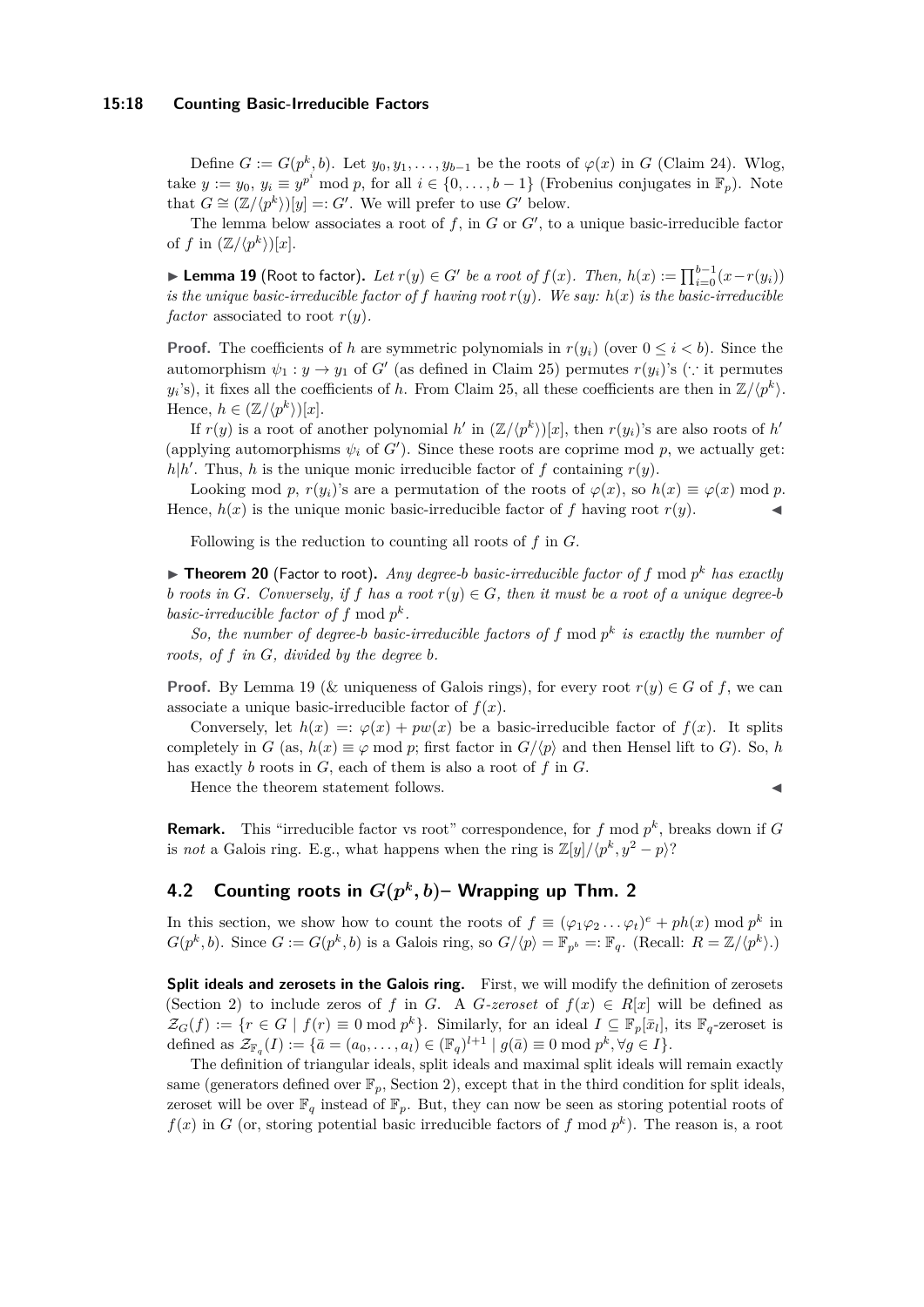$r(y) \in G$  of f mod  $p^k$  can be viewed as,  $r(y) = r_0(y) + pr_1(y) + p^2r_2(y) + \ldots + p^{k-1}r_{k-1}(y)$ , where each  $r_i(y) \in G/\langle p \rangle = \mathbb{F}_q$ . So, the decomposition of formal variable  $x =: x_0 + px_1 +$  $p^2x_2 + \ldots + p^{k-1}x_{k-1}$ , now represents candidates for  $r_0$ ,  $r_1$ , and so on, over  $\mathbb{F}_q$ .

A split ideal  $I_l \subseteq \mathbb{F}_p[\bar{x}_l]$ , defined as  $I_l := \langle h_0(x_0), \ldots, h_l(\bar{x}_l) \rangle$ , now implicitly stores the candidates for  $(r_0)$  in  $h_0$ ,  $(r_0, r_1)$  in  $h_1$ , and so on. These, in turn, give candidates for basic-irreducible factors of *f* mod  $p^{l'}$  (some  $l' \leq k$ ).

In particular, when  $I_l$  is a maximal split ideal, an  $\bar{r}_l$  implicitly denote a basic-irreducible factor of *f* mod  $p^k$ . The number of such factors is  $\deg(I_l) \cdot q^{k-l-1}/b$  (Theorem [20](#page-17-1) & Lemma [8\)](#page-8-2).

Split ideals follow all the properties given in Section [2,](#page-7-0) just by replacing the fact that roots belong to  $\mathbb{F}_q$  and not  $\mathbb{F}_p$ .

**Description of the modified algorithm.** Algorithm [1,](#page-10-0) to count roots in *R*, extends directly to count roots in *G*. The algorithm is exactly same except one change: to compute GCD (Steps 3 and 13), we now use the Frobenius polynomial  $x^q - x$  instead of the prior  $x^p - x$ (GCD computation implicitly stores the candidate roots, they are in  $\mathbb{F}_q$  now).

So the algorithm works as follows:

**1.** It gets  $f(x) \equiv (\varphi_1 \dots \varphi_t)^e + pw(x) \text{ mod } p^k$  as input, computes gcd  $h_0(x) := \text{gcd}(f(x), x^q$ *x*) over  $\mathbb{F}_p$ . Since  $x^q - x$ , over  $\mathbb{F}_p$ , is the product of all irreducible factors of degree dividing *b*, we deduce:  $h_0(x) = \varphi_1 \dots \varphi_t \text{ mod } p$ ; and define the first split ideal  $I_0 := \langle h_0 \rangle$ . (Note– We do not have access to  $\varphi_i$ 's themselves.)

**Remark.** The length 1 split ideal stores all the roots of f in  $G/\langle p \rangle$ , or all the basic irreducible factors of *f* mod *p*; as  $h_0(x) = \varphi_1 \dots \varphi_t$ . Also, its degree is *tb*, which when divided by *b*, gives the count of the basic-irreducible factors of *f* mod *p*.

- 2. The algorithm then successively looks for the next precision candidates. It computes  $h_l$ by taking gcd with  $x^q - x$ , and adds it to the previous ideal  $I_{l-1}$  like before.
- **3.** All the supporting algebraic algorithms and lemmas (given in appendix) work the same as before; since they are being passed the same parameters  $-$  a split ideal, or a triangular ideal, or a polynomial over *R*.

Thus, a similar proof of correctness and time complexity can be given as before.

**Proof of Theorem [2.](#page-3-0)** Consider a univariate  $f(x) \text{ mod } p^k$ . As discussed in the beginning of this section, *f* mod  $p^k$  can be efficiently factorized as  $f \equiv \prod_{i=1}^m f_i \mod p^k$ , where each  $f_i(x)$  is a power of a product of degree- $b_i$  irreducible polynomials mod  $p$  (i.e. of the form  $\equiv (\varphi_1 \varphi_2 \dots \varphi_t)^e + ph(x)$ , where  $\varphi_j$  is a degree- $b_i$  irreducible mod  $p$ ).

On each such  $f_i$  mod  $p^k$ , we use Algorithm [1](#page-10-0) with the new Frobenius polynomial  $(x^{q_i} - x)$  $(q_i = p^{b_i})$ , in Steps 3 and 18, as discussed above. Let the final list output, for  $f_i \mod p^k$ , be  $\mathcal{L}_i = \{I_1(l_1, D_1), \ldots, I_n(l_n, D_n)\}\.$  Thus, we get the count on the  $G(p^k, b_i)$ -roots of  $f_i \text{ mod } p^k$ as  $\sum_{j=1}^{n} D_j q_i^{k-l_j}$  (Lemma [8\)](#page-8-2). Using Theorem [20,](#page-17-1) the number of the degree- $b_i$  basic-irreducible factors of *f* mod  $p^k$  is  $B_k(f_i) := (1/b_i) \times \sum_{j=1}^n D_j q_i^{k-l_j}$ .

Using Lemma [22,](#page-21-0) we get the count on the basic-irreducible factors of  $f \mod p^k$  as,  $B_k(f) = \sum_{i=1}^m B_k(f_i).$ 

For the time complexity, only difference is the repeated-squaring to compute the reduced form of polynomial  $x^{q_i} - x$  (Steps 3, 12), it will take  $b_i \log p$  operations instead of log *p* operations. But  $b_i \leq d$ , so the algorithm runs in time poly $(d, k \log p)$  (& remains deterministic).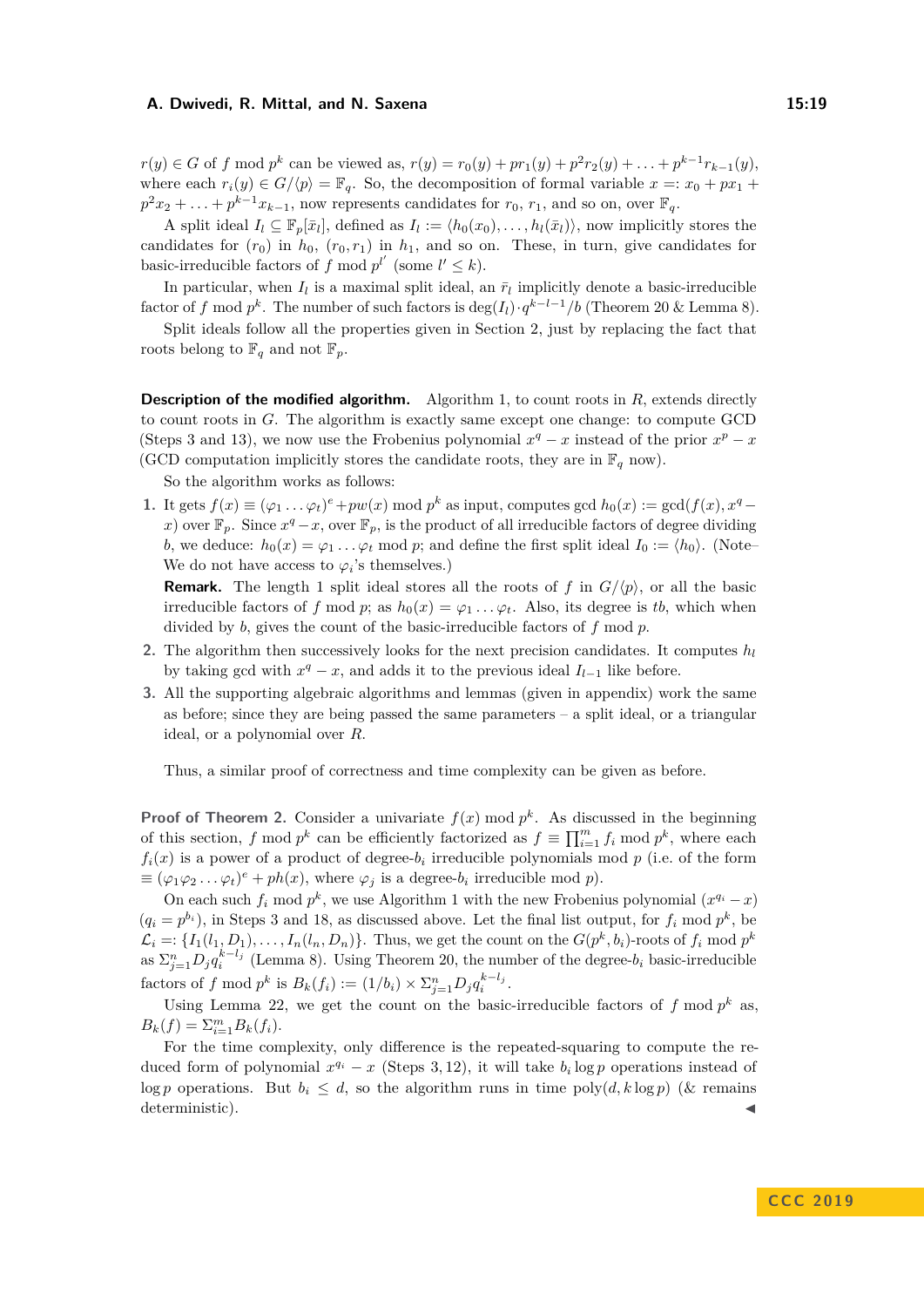#### **15:20 Counting Basic-Irreducible Factors**

## **5 Conclusion**

There are well known efficient deterministic algorithms to count the number of roots/irreducible factors over prime characteristic. Surprisingly, not many results are known when the characteristic is a *prime-power*. The main difficulty is that the ring has *non*-unique factorization.

We give the first efficient deterministic algorithm to count the number of basic-irreducible factors modulo a prime-power. Restricting it to degree-one irreducibles, we get a deterministic polynomial-time algorithm to count the roots too. This is achieved by storing and improving roots (wrt precision) virtually using *split ideals* (we do not have access to roots directly). As a corollary: we can compute the Igusa zeta function deterministically, and we also get a deterministic algorithm to count roots in *p*-adic rings (resp. formal power-series ring).

Many interesting questions still remain to be tackled. For *p*-adic fields, there is only a randomized method to count the number of irreducible factors. Analogously, the question of counting irreducible factors modulo a prime-power also remains open; no efficient method is known even in the randomized setting. The *ramified* roots seem to elude practical methods. On the other hand, the problem of actually *finding* an irreducible factor (resp. a root) deterministically, seems much harder; it subsumes the analogous classic problem in prime characteristic.

#### **References**

- <span id="page-19-11"></span>**1** Tom M Apostol. *Introduction to analytic number theory*. Springer Science & Business Media, 2013.
- <span id="page-19-4"></span>**2** Jérémy Berthomieu, Grégoire Lecerf, and Guillaume Quintin. Polynomial root finding over local rings and application to error correcting codes. *Applicable Algebra in Engineering, Communication and Computing*, 24(6):413–443, 2013. https://link.springer.com/article/10.1007/s00200- 013-0200-5.
- <span id="page-19-8"></span>**3** Manjul Bhargava. P-orderings and polynomial functions on arbitrary subsets of Dedekind rings. *Journal fur die Reine und Angewandte Mathematik*, 490:101–128, 1997.
- <span id="page-19-3"></span>**4** David G Cantor and Daniel M Gordon. Factoring Polynomials over *p*-Adic Fields. In *International Algorithmic Number Theory Symposium*, pages 185–208. Springer, 2000.
- <span id="page-19-10"></span>**5** David G Cantor and Hans Zassenhaus. A new algorithm for factoring polynomials over finite fields. *Mathematics of Computation*, pages 587–592, 1981.
- <span id="page-19-12"></span>**6** Qi Cheng, Shuhong Gao, J Maurice Rojas, and Daqing Wan. Counting Roots of Polynomials Over Prime Power Rings. In *Thirteenth Algorithmic Number Theory Symposium, ANTS-XIII*. Mathematical Sciences Publishers, 2018. [arXiv:1711.01355](http://arxiv.org/abs/1711.01355).
- <span id="page-19-1"></span>**7** AL Chistov. Efficient factorization of polynomials over local fields. *Dokl. Akad. Nauk SSSR*, 293(5):1073–1077, 1987.
- <span id="page-19-2"></span>**8** AL Chistov. Algorithm of polynomial complexity for factoring polynomials over local fields. *Journal of mathematical sciences*, 70(4):1912–1933, 1994.
- <span id="page-19-7"></span>**9** M Chojnacka-Pniewska. Sur les congruences aux racines données. In *Annales Polonici Mathematici*, volume 3, pages 9–12. Instytut Matematyczny Polskiej Akademii Nauk, 1956.
- <span id="page-19-9"></span>**10** Bruce Dearden and Jerry Metzger. Roots of polynomials modulo prime powers. *European Journal of Combinatorics*, 18(6):601–606, 1997.
- <span id="page-19-6"></span>**11** Jan Denef. Report on Igusa's local zeta function. *Astérisque*, 730-744(201-203):359–386, 1991.
- <span id="page-19-5"></span>**12** Jan Denef and Kathleen Hoornaert. Newton polyhedra and Igusa's local zeta function. *Journal of number Theory*, 89(1):31–64, 2001.
- <span id="page-19-0"></span>**13** Ashish Dwivedi, Rajat Mittal, and Nitin Saxena. Efficiently factoring polynomials modulo *p* 4 . *The 44th International Symposium on Symbolic and Algebraic Computation (ISSAC)*, 2019. URL: <https://www.cse.iitk.ac.in/users/nitin/papers/factor-mod-p4.pdf>.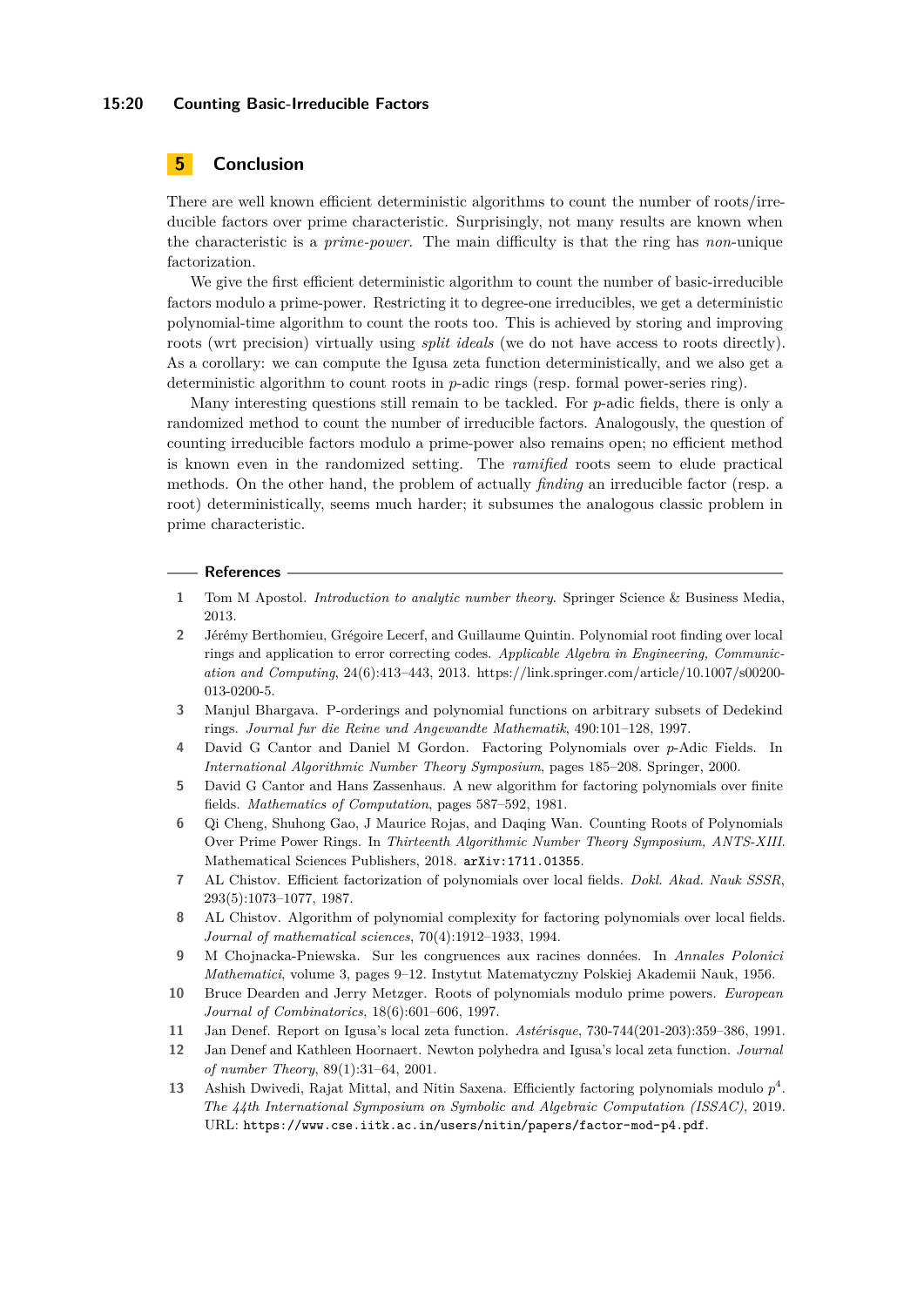- <span id="page-20-15"></span>**14** Andrzej Ehrenfeucht and Marek Karpinski. *The computational complexity of (xor, and) counting problems*. International Computer Science Inst., 1990.
- <span id="page-20-19"></span>**15** Kurt Hensel. Eine neue Theorie der algebraischen Zahlen. *Mathematische Zeitschrift*, 2(3):433– 452, September 1918.
- <span id="page-20-8"></span>**16** Jun-ichi Igusa. Complex powers and asymptotic expansions. I. Functions of certain types. *Journal für die reine und angewandte Mathematik*, 268:110–130, 1974.
- <span id="page-20-3"></span>**17** Adam Klivans. Factoring polynomials modulo composites. Technical report, Carnegie-Mellon Univ, Pittsburgh PA, Dept of CS, 1997.
- <span id="page-20-16"></span>**18** Neal Koblitz. P-adic numbers. In *p-adic Numbers, p-adic Analysis, and Zeta-Functions*, pages 1–20. Springer, 1977.
- <span id="page-20-14"></span>**19** Leann Kopp, Natalie Randall, Joseph Rojas, and Yuyu Zhu. Randomized polynomial-time root counting in prime power rings. *Mathematics of Computation*, 2019. [doi:10.1090/mcom/3431](https://doi.org/10.1090/mcom/3431).
- <span id="page-20-6"></span>**20** Alan GB Lauder. Counting solutions to equations in many variables over finite fields. *Foundations of Computational Mathematics*, 4(3):221–267, 2004.
- <span id="page-20-22"></span>**21** Rudolf Lidl and Harald Niederreiter. *Introduction to finite fields and their applications*. Cambridge university press, 1994.
- <span id="page-20-10"></span>**22** Davesh Maulik. Root sets of polynomials modulo prime powers. *Journal of Combinatorial Theory, Series A*, 93(1):125–140, 2001.
- <span id="page-20-21"></span>**23** Bernard R McDonald. *Finite rings with identity*, volume 28. Marcel Dekker Incorporated, 1974.
- <span id="page-20-13"></span>**24** Vincent Neiger, Johan Rosenkilde, and Éric Schost. Fast computation of the roots of polynomials over the ring of power series. In *Proceedings of the 2017 ACM on International Symposium on Symbolic and Algebraic Computation*, pages 349–356. ACM, 2017.
- <span id="page-20-11"></span>**25** Ivan Niven, Herbert S Zuckerman, and Hugh L Montgomery. *An introduction to the theory of numbers*. John Wiley & Sons, 2013.
- <span id="page-20-4"></span>**26** Ana Sălăgean. Factoring polynomials over Z<sup>4</sup> and over certain Galois rings. *Finite fields and their applications*, 11(1):56–70, 2005.
- <span id="page-20-0"></span>**27** Adi Shamir. On the generation of multivariate polynomials which are hard to factor. In *Proceedings of the twenty-fifth annual ACM symposium on Theory of computing*, pages 796–804. ACM, 1993.
- <span id="page-20-23"></span>**28** Victor Shoup. *A computational introduction to number theory and algebra*. Cambridge university press, 2009.
- <span id="page-20-9"></span>**29** Wacław Sierpiński. Remarques sur les racines d'une congruence. *Annales Polonici Mathematici*, 1(1):89–90, 1955.
- <span id="page-20-5"></span>**30** Carlo Sircana. Factorization of Polynomials over Z*/*(*p n* ). In *Proceedings of the 2017 ACM on International Symposium on Symbolic and Algebraic Computation*, pages 405–412. ACM, 2017.
- <span id="page-20-2"></span>**31** Joachim von zur Gathen and Silke Hartlieb. Factorization of polynomials modulo small prime powers. Technical report, Paderborn Univ, 1996.
- <span id="page-20-1"></span>**32** Joachim von zur Gathen and Silke Hartlieb. Factoring modular polynomials. *Journal of Symbolic Computation*, 26(5):583–606, 1998. (Conference version in ISSAC'96).
- <span id="page-20-18"></span>**33** Joachim von zur Gathen and Daniel Panario. Factoring polynomials over finite fields: A survey. *Journal of Symbolic Computation*, 31(1-2):3–17, 2001.
- <span id="page-20-20"></span>**34** Hans Zassenhaus. On hensel factorization, I. *Journal of Number Theory*, 1(3):291–311, 1969.
- <span id="page-20-7"></span>**35** WA Zuniga-Galindo. Computing Igusa's local zeta functions of univariate polynomials, and linear feedback shift registers. *Journal of Integer Sequences*, 6(2):3, 2003.

## <span id="page-20-12"></span>**A Preliminaries**

<span id="page-20-17"></span>**Lifting factorization.** Below we state a lemma, originally due to Kurt Hensel [\[15\]](#page-20-19), for  $\mathcal{I}$ -adic lifting of factorization of a given univariate polynomial. Over the years, Hensel's lemma has acquired many forms in different texts, version presented here is due to Zassenhaus [\[34\]](#page-20-20).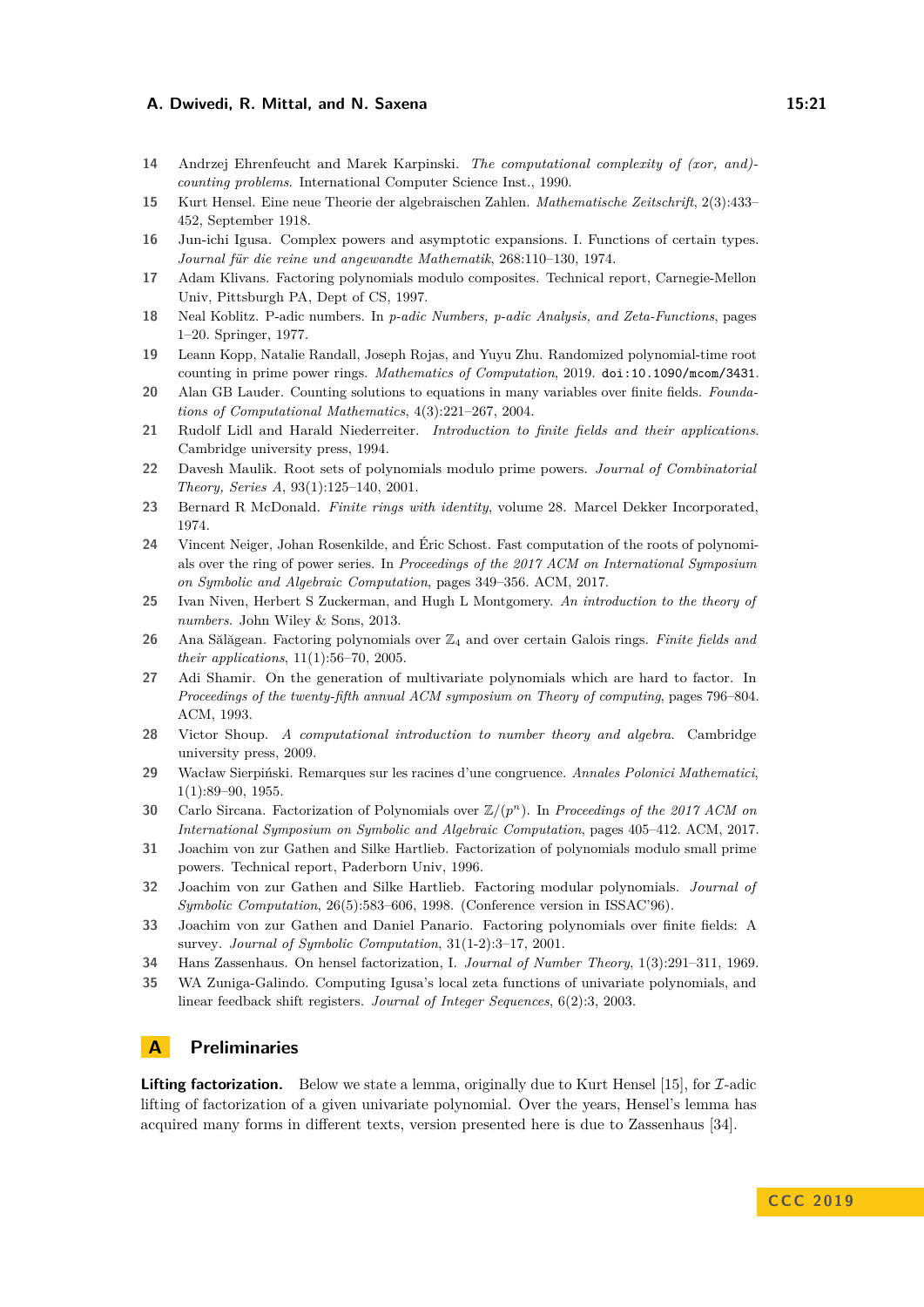▶ Lemma 21 (Hensel's lemma [\[15\]](#page-20-19)). Let R be a commutative ring with unity, denote the *polynomial ring over it by*  $R[x]$ *. Let*  $\mathcal{I} \subseteq R$  *be an ideal of ring*  $R$ *. Given a polynomial*  $f(x) \in R[x]$ *, suppose f factorizes as* 

 $f = gh \mod \mathcal{I}$ ,

*such that*  $gu + hv = 1 \text{ mod } \mathcal{I}$  *(for some*  $g, h, u, v \in R[x]$ ). Then, given any  $l \in \mathbb{N}$ , we can *efficiently compute*  $g^*, h^*, u^*, v^* \in R[x]$ *, such that,* 

 $f = g^*h^* \mod \mathcal{I}^l$ .

*Here*  $g^* = g \mod I$ ,  $h^* = h \mod I$  and  $g^*u^* + h^*v^* = 1 \mod I^l$  (*i.e.* pseudo-*coprime lifts*). *Moreover g* <sup>∗</sup> *and h* <sup>∗</sup> *are unique up to multiplication by a unit.*

Using Hensel's lemma, for the purpose of counting roots (resp. basic-irreducible factors), a univariate polynomial  $f(x) \in \mathbb{Z}[x]$  can be assumed to be a power of an irreducible modulo p.

<span id="page-21-0"></span>**► Lemma 22.** By the fundamental theorem of algebra, a univariate  $f(x) \in \mathbb{Z}[x]$  factors *uniquely, over*  $\mathbb{F}_p$ *, into coprime powers as,*  $f \equiv \prod_{i=1}^m \varphi_i^{e_i}$ *, where each*  $\varphi_i \in \mathbb{Z}[x]$  *is irreducible mod p* and  $m, e_i \in \mathbb{N}$ *. Then, for all*  $k \in \mathbb{N}$ *,* 

- **1.** *f factorizes* mod  $p^k$  *as*  $f = g_1 g_2 \ldots g_m$ *, where*  $g_i$ *'s are mutually co-prime mod*  $p^k$  *and*  $g_i \equiv \varphi_i^{e_i} \mod p$ , for all  $i \in [m]$ .
- **2.** *any basic-irreducible factor of*  $f(x)$  mod  $p^k$  *is a basic-irreducible factor of a unique*  $g_j$  mod  $p^k$ , for some  $j \in [m]$ . Let  $B_k(h)$  denote the number of (coprime) basic-irreducible *factors of*  $h(x) \mod p^k$ . *Then,*  $B_k(f) = \sum_{i=1}^m B_k(g_i)$ .
- **3.** *any root of f mod*  $p^k$  *is a root of a unique*  $g_i$  *mod*  $p^k$ *. Let*  $N_k(h)$  *denote the number of* (distinct) roots of  $h(x) \mod p^k$ . Then,  $N_k(f) = \sum_{i=1}^m N_k(g_i)$ .

**Proof.** We can apply Hensel's lemma by taking ring  $R := \mathbb{Z}$  and ideal  $\mathcal{I} := \langle p \rangle$ . The co-prime factorization of *f* mod *p* lifts to a unique coprime factorization  $f \equiv g_1 g_2 \dots g_m$  mod  $p^k$ , for any  $k \in \mathbb{N}$  and  $g_i \equiv \varphi_i^{e_i} \mod p$ .

Any basic-irreducible factor  $h(x)$  of  $f(x) \mod p^k$  has to be  $h \equiv \varphi_i \mod p$  for some  $i \in [m]$ ; otherwise, *h* will become reducible mod *p*. Since  $g_i$ 's are co-prime and  $h|f \text{ mod } p^k$ , *h* must divide a unique  $g_i$ . So, any basic-irreducible factor *h* of  $f(x)$  mod  $p^k$  is a basic-irreducible factor of a unique  $g_j$  mod  $p^k$ . Clearly, any basic-irreducible factor of a  $g_i$  is also a basicirreducible factor of *f* mod  $p^k$ . This proves  $B_k(f) = \sum_{i=1}^m B_k(g_i)$ .

The third part follows from a similar reasoning as the second part.

**Root finding over a finite field:** The following theorem, called CZ in this paper and given by Cantor-Zassenhaus [\[5\]](#page-19-10), finds all roots of a given univariate polynomial over a finite field in randomized polynomial time. (Equivalently, it finds all irreducible factors as well.)

 $\triangleright$  **Theorem 23** (Cantor-Zassenhaus Algo (CZ)). *Given a univariate degree d polynomial*  $f(x)$ *over a finite field*  $\mathbb{F}_q$ *, all roots of f in*  $\mathbb{F}_q$  *can be found in randomized poly(d,* log *q) time.* 

## **A.1 Properties of Galois rings– Analogues of finite fields**

<span id="page-21-1"></span>A *Galois ring*, of characteristic  $p^k$  and size  $p^{kb}$ , is denoted by  $G(p^k, b)$  (where p is a prime,  $k, b \in \mathbb{N}$ ). It is known that two Galois rings of same characteristic and size are isomorphic to each other. We will define Galois ring  $G(p^k, b)$  as the ring  $\mathbb{G} := \mathbb{Z}[y]/\langle p^k, \varphi(y) \rangle$ , where  $\varphi(y) \in \mathbb{Z}[y]$  is an irreducible mod p of degree b [\[23\]](#page-20-21). Let us prove some useful properties of G below.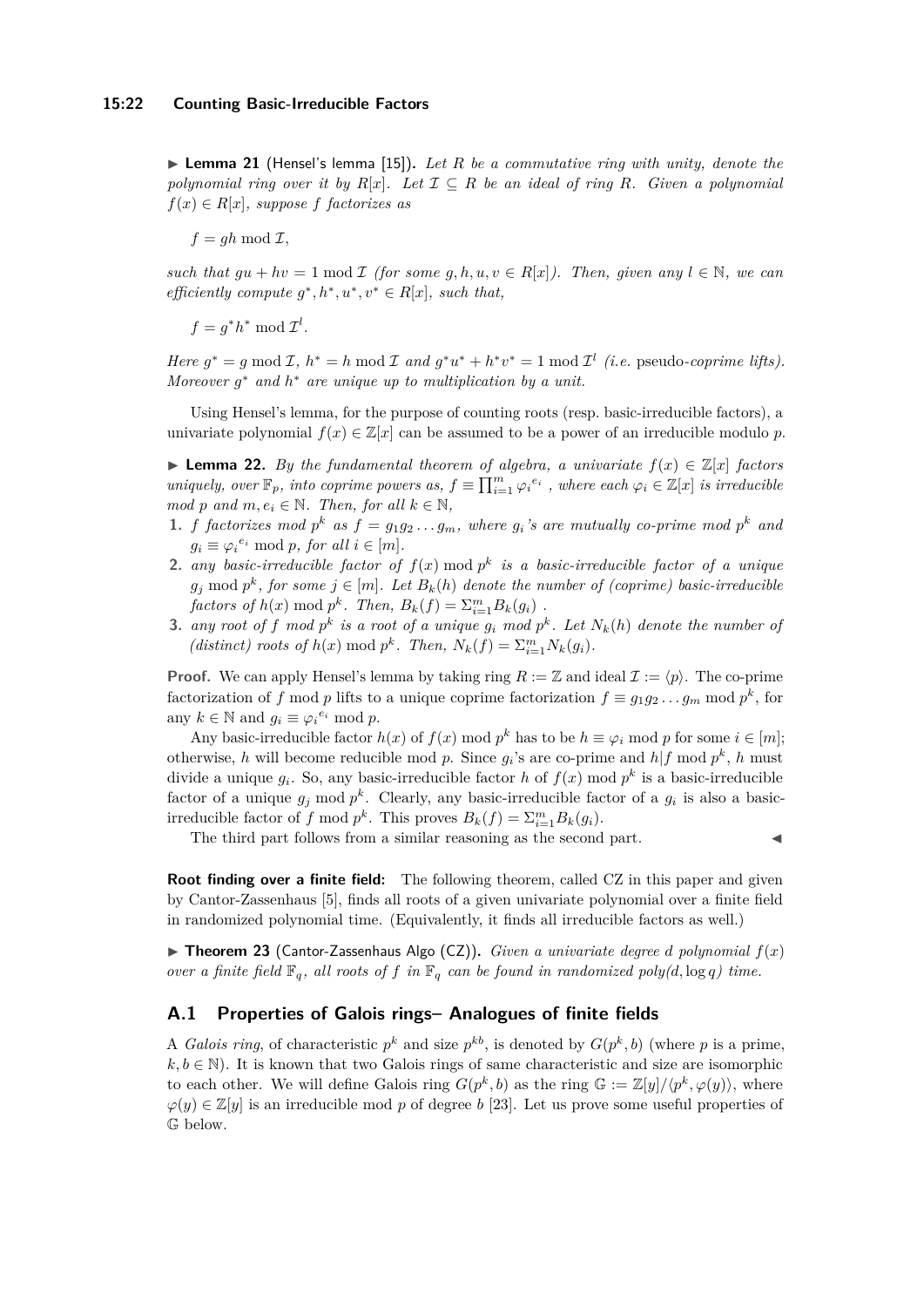$\triangleright$  Claim 24 (Roots of  $\varphi$ ). Let  $\varphi'(x) \in \mathbb{Z}[x]$  be any irreducible mod p of degree b. There are *b* distinct roots of  $\varphi'(x)$  in G. Let *r* denote one of the roots, then all other roots, modulo *p*, are of the form  $r^{p^i}$  (*i* ∈ {0, . . . , *b* − 1}).

Proof.  $\mathbb{G}/\langle p \rangle$  is isomorphic to the finite field of degree *b* over  $\mathbb{F}_p$ . So, irreducible  $\varphi'(x) \in \mathbb{F}_p[x]$ has exactly *b* roots in  $\mathbb{G}/\langle p \rangle$  [\[21,](#page-20-22) Ch.2]. By Hensel Lemma [21,](#page-20-17) roots in  $\mathbb{G}/\langle p \rangle$  can be lifted to  $\mathbb{G}$  uniquely. Hence,  $\varphi'(x)$  has exactly *b* distinct roots in  $\mathbb{G}$ . Modulo *p*, they are of the form  $r^{p^i}$  (*i* ∈ {0, . . . , *b* − 1}) for a root *r* (lifted from roots in  $\mathbb{G}/\langle p \rangle$ ).

Using Claim [24,](#page-21-1) denote roots of  $\varphi(x)$  as  $y_0, \ldots, y_{b-1}$ ; here  $y_i \equiv y_0^{p^i} \mod p$  for all  $i \in$  $\{0,\ldots,b-1\}$ . For all roots  $y_j$ ,  $\mathbb{G} \equiv R[y_j]$ . In other words,  $y_j$  generate the extension  $\mathbb{G}$ over *R*.

<span id="page-22-1"></span> $\triangleright$  Claim 25 (Symmetries of G). There are exactly *b* automorphisms of G fixing  $R = \mathbb{Z}/\langle p^k \rangle$ , denoted by  $\psi_i$  ( $j \in \{0, \ldots, b-1\}$ ). Each of these automorphisms can be described by a map taking  $y_0$  to one of the roots of  $\varphi(x)$  and fixing *R*. Wlog, assume  $\psi_j$  maps  $y_0 \to y_j$ .

Moreover, for all *j* coprime to *b*,  $\psi_j$  fixes *R* and nothing else.

Proof. Since coefficients of  $\varphi(x)$  belong to R, an automorphism fixing R should map the root *y*<sup>0</sup> to another of its roots  $y_j$ . We only need to show that  $\psi_j$  is an automorphism (it is a valid map because  $y_j \in \mathbb{G}$ 

Writing elements of  $\mathbb{G}$  in terms of  $y_0$  (i.e.  $\mathbb{G} \cong R[y_0]$ ), it can be verified that  $\psi_j(ab)$  $\psi_j(a)\psi_j(b)$  and  $\psi_j(a+b) = \psi_j(a) + \psi_j(b)$ , so  $\psi_j$  is a homomorphism.

Similarly, if  $\psi_j(g) = 0$ , writing *g* in terms of  $y_0$ , we get that  $g = 0$ . So, kernel of  $\psi_j$  is the set  $\{0\}$ ; thus, it is an isomorphism.

For the moreover part, let  $\psi_j$  be such that *j* is coprime to *b*. We will show a stronger statement by induction: for any  $i \leq k-1$ , if  $a(y_0) = \psi_j(a(y_0))$  in  $\mathbb{G}/\langle p^i \rangle$ , then  $a(y_0) \in \mathbb{Z}/\langle p^i \rangle$ .

*Base case:* If  $i = 1$  and  $j = 1$ , then  $a(y_0) = \psi_1(a(y_0)) \text{ mod } p \Rightarrow a(y_0) = a(y_0)^p \text{ mod } p$ . It means  $a(y_0) \in \mathbb{Z}/\langle p \rangle$ .

If *j* is coprime to *b*, then  $\psi_j$  generates  $\psi_1$  modulo *p*. So,  $a(y_0) = \psi_j(a(y_0))$  mod *p* implies that,  $a(y_0) \mod p =: a_0 \in \mathbb{Z}/\langle p \rangle$ .

This argument also proves: for any  $i \leq k$ , if  $a(y_0) = a(y_j)$  in  $\mathbb{G}/\langle p^i \rangle$ , then  $a(y_0) \in \mathbb{F}_p$  (in other words,  $a(y_0)$  is  $y_0$  free).

*Induction step:* Let us assume that  $a(y_0) = \psi_j(a(y_0))$  in  $\mathbb{G}/\langle p^i \rangle$ . By the previous argument,  $a(y_0) = a_0 + pa'(y_0)$ , where  $a_0 \in \mathbb{Z}/\langle p \rangle$  and  $a'(y_0) \in \mathbb{G}/\langle p^{i-1} \rangle$ .

From the definition,  $a(y_0) = \psi_j(a(y_0))$  iff  $a'(y_0) = \psi_j(a'(y_0))$  in  $\mathbb{G}/\langle p^{i-1} \rangle$ . By induction hypothesis, the latter is equivalent to  $a'(y_0) \in \mathbb{Z}/\langle p^{i-1} \rangle$ . So,  $a(y_0) \in \mathbb{Z}/\langle p^i \rangle$ .

Hence, the only fixed elements under the map  $\psi_j$  (*j* coprime to *b*) are integers; in  $\mathbb{Z}/\langle p^k \rangle$ .  $\triangleleft$ 

## <span id="page-22-0"></span>**B Proofs of Section [2](#page-7-0)**

**Proof of Lemma [5.](#page-8-4)** It is enough to show the lemma for  $j = l - 1$ . It is easy to observe that *Il*−<sup>1</sup> is triangular.

Looking at the second condition for being a split ideal,  $|\mathcal{Z}_{\mathbb{F}_p}(I_{l-1})| \le \prod_{i=0}^{l-1} \deg_{x_i}(h_i)$ follows because a degree  $d \geq 1$  polynomial can have at most *d* roots in  $\mathbb{F}_p$ .

To show equality, notice that for any  $\bar{a} = (a_0, \ldots, a_{l-1}) \in \mathcal{Z}_{\mathbb{F}_p}(I_{l-1}), \deg_{x_l}(h_l(\bar{a}, x_l))$  is bounded by  $\deg_{x_l}(h_l)$ . This implies  $h_l(\bar{a}, x_l)$  can have at most  $\deg_{x_l}(h_l)$  roots in  $\mathbb{F}_p$ . If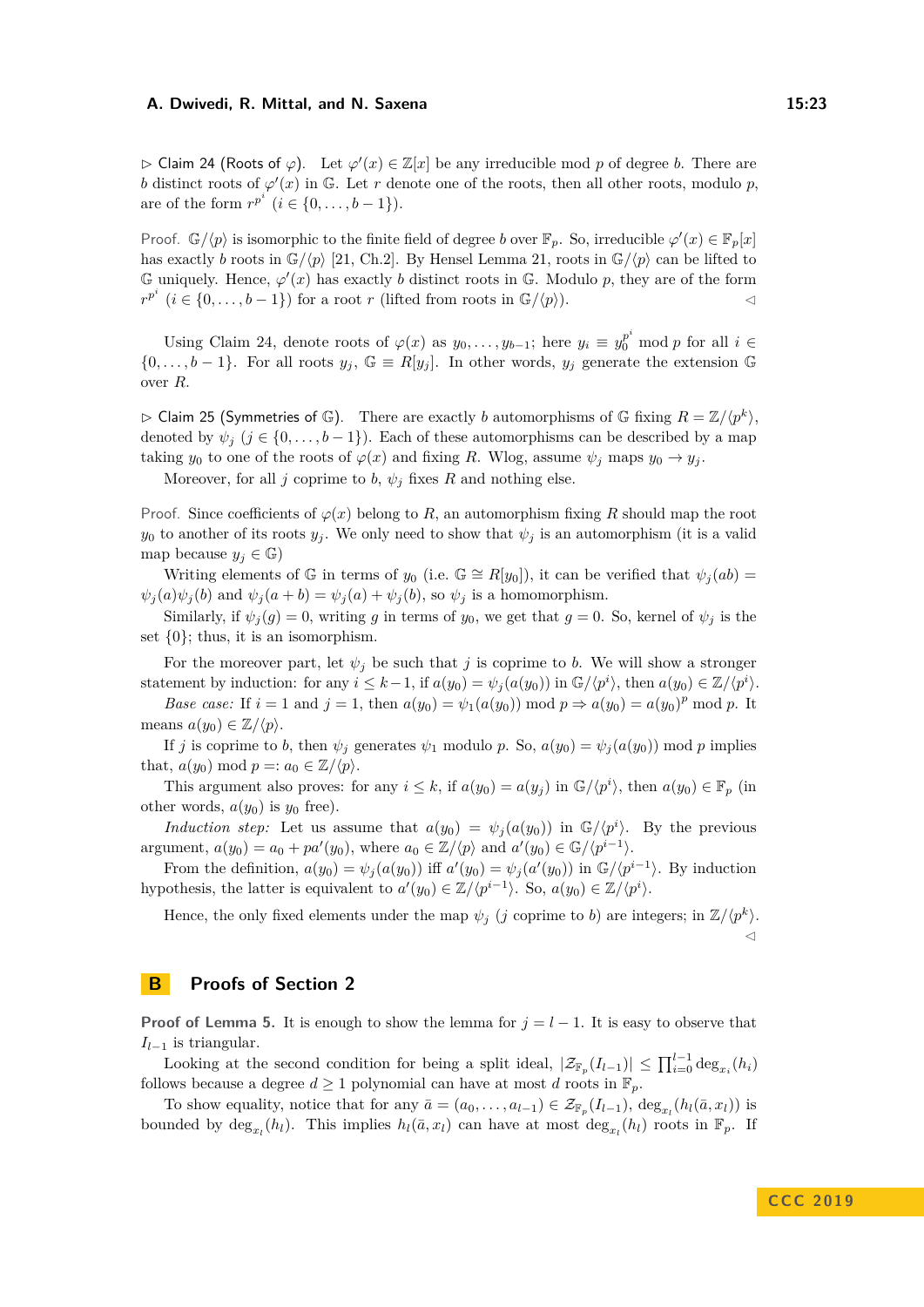#### **15:24 Counting Basic-Irreducible Factors**

 $|\mathcal{Z}_{\mathbb{F}_p}(I_{l-1})| < \prod_{i=0}^{l-1} \deg_{x_i}(h_i)$  then  $|\mathcal{Z}_{\mathbb{F}_p}(I_l)| < \deg_{x_l}(h_l) \cdot \prod_{i=0}^{l-1} \deg_{x_i}(h_i)$ , contradicting that  $I_l$  is a split ideal. <sup>[3](#page-23-0)</sup>

For the third condition, since  $I_l$  is a split ideal, for any  $(a_0, \ldots, a_{l-1}) \in \mathcal{Z}_{\mathbb{F}_p}(I_{l-1}),$  $f(a_0 + pa_1 + ... + p^l a_l) \equiv 0 \mod p^{l+1} \Rightarrow f(a_0 + pa_1 + ... + p^{l-1} a_{l-1}) \equiv 0 \mod p^l$ *.* J

Lemma [6](#page-8-1) shows that a split ideal *I* can be decomposed in terms of ideals  $I_{\bar{a}} := \langle x_0 - \rangle$  $a_0, \ldots, x_l - a_l$ , where  $\bar{a} = (a_0, \ldots, a_l)$  is a root of *I*. Before we prove this structural lemma, let us see some properties of these ideals  $I_{\bar{a}}$ 's.

- <span id="page-23-1"></span> $\triangleright$  Claim 26. Let *I* be a split ideal.
- **1.** For any ideal  $I_{\bar{a}}$ , quotient  $\mathbb{F}_p[x_0,\ldots,x_l]/I_{\bar{a}} \cong \mathbb{F}_p$  is a *field*.
- **2.** *I*<sup> $a$ </sup> and *I*<sup> $b$ </sup> are *coprime* for any two distinct roots  $\bar{a}, \bar{b} \in \mathcal{Z}_{\mathbb{F}_p}(I)$ . This is because there exists *i*, for which  $a_i \neq b_i$ ; yielding  $(a_i - b_i)^{-1} ((x_i - b_i) - (x_i - a_i)) = 1$  in the sum-ideal  $I_{\bar{a}} + I_{\bar{b}}$ .
- **3.**  $I_{\bar{a}} \cap I_{\bar{b}} = I_{\bar{a}}I_{\bar{b}}$  for any two distinct roots  $\bar{a}, \bar{b} \in \mathcal{Z}_{\mathbb{F}_p}(I)$ . It follows because there exist  $r_{\bar{a}} \in I_{\bar{a}}$  and  $r_{\bar{b}} \in I_{\bar{b}}$ , s.t.,  $r_{\bar{a}} + r_{\bar{b}} = 1$ . So,  $r \in I_{\bar{a}} \cap I_{\bar{b}} \Rightarrow r = r(r_{\bar{a}} + r_{\bar{b}}) \in I_{\bar{a}}I_{\bar{b}}$ . On the other hand,  $I_{\bar{a}}I_{\bar{b}} \subseteq I_{\bar{a}} \cap I_{\bar{b}}$  follows from the definition of the product-ideal.
- **4.** Generalizing the previous point for a set *A* of distinct roots  $\vec{a}$ 's,  $\bigcap_{\vec{a}\in A} I_{\vec{a}} = \prod_{\vec{a}\in A} I_{\vec{a}}$ .

**Proof of Lemma [6.](#page-8-1)** We will prove this decomposition by applying induction on the length of the split ideal. For the base case, length of *I* is 1 and  $I = \langle h_0(\bar{x}_0) \rangle \subseteq \mathbb{F}_p[x_0]$ . Since *I* is a split ideal,  $h_0(x_0) = \prod_{i=1}^{\deg(h_0)} (x_0 - a_i)$  for distinct  $a_i \in \mathbb{F}_p$ . So,  $I = \prod_{i=1}^{\deg(h_0)} I_{a_i} = \bigcap_{i=1}^{\deg(h_0)} I_{a_i}$ by Claim [26.](#page-23-1)

Let *I* be a split ideal of length  $l+1$ ,  $I =: \langle h_0(\bar{x}_0), \ldots, h_l(\bar{x}_l) \rangle \subseteq \mathbb{F}_p[x_0, \ldots, x_l]$ . Define ideal  $I' := \langle h_0(\bar{x}_0), \ldots, h_{l-1}(\bar{x}_{l-1}) \rangle$ . By Lemma [5,](#page-8-4) *I*' is a split ideal. From the induction hypothesis (& Claim [26\)](#page-23-1), we have  $I' = \bigcap_{\bar{a} \in \mathcal{Z}_{\mathbb{F}_p}(I)} I'_{\bar{a}} = \prod_{\bar{a}} I'_{\bar{a}}$ , where  $I'_{\bar{a}} := \langle x_0 - a_0, \ldots, x_{l-1} - a_{l-1} \rangle$  for a zero  $\bar{a} =: (a_0, \ldots, a_{l-1})$  of *I'*. We know that,

<span id="page-23-2"></span>
$$
I = I' + \langle h_l(\bar{x}_l) \rangle = \prod_{\bar{a} \in \mathcal{Z}_{\bar{r}_p}(I')} (I'_{\bar{a}} + \langle h_l(\bar{x}_l) \rangle) . \tag{4}
$$

Claim [10](#page-11-3) shows  $\deg(h_l(\bar{a}, x_l)) = \deg_{x_l}(h_l)$  for all  $\bar{a} \in \mathcal{Z}_{\mathbb{F}_p}(I')$ , and  $h_l(\bar{a}, x_l)$  splits completely over  $\mathbb{F}_p$ . So, for any  $\bar{a} \in \mathcal{Z}_{\mathbb{F}_p}(I'),$   $I'_{\bar{a}} + \langle h_l(\bar{x}_l) \rangle = \prod_{i=1}^{\deg_{x_l}(h_l)} I_{\bar{a},b_i}$ , where  $(\bar{a},b_i)$  are roots of I extended from  $\bar{a}$ . From Eqn. [4](#page-23-2) (& Claim [26\)](#page-23-1),  $I = \prod_{\bar{b} \in \mathcal{Z}_{\mathbb{F}_p}(I)} I_{\bar{b}} = \bigcap_{\bar{b} \in \mathcal{Z}_{\mathbb{F}_p}(I)} I_{\bar{b}}$ .

This finishes the inductive proof, completely factoring *I*.

Lemma [8](#page-8-2) shows that a root of a maximal split ideal represents a set of roots of  $f \mod p^k$ and provides the size of that set.

**Proof of Lemma [8.](#page-8-2)** By definition of a maximal split ideal, for any  $\bar{a} = (a_0, \ldots, a_l) \in \mathcal{Z}_{\mathbb{F}_p}(I)$ ,  $p^{k}|g(x)$  where  $g(x) = f(a_0 + pa_1 + p^2a_2 + ... + p^la_l + p^{l+1}x)$ . So,  $g(x) = 0$  mod  $p^{k}$  for any  $p^{k-l-1}$  choices of *x*. For each such fixing of *x*,  $a_0 + pa_1 + p^2a_2 + \ldots + p^la_l + n^2a_l$  is a *distinct* root of  $f(x) \mod p^k$ . Hence proved.

<span id="page-23-0"></span><sup>&</sup>lt;sup>3</sup> This argument also shows that every  $\mathbb{F}_p$ -zero of  $I_{l-1}$  "extends" to exactly  $\deg_{x_l}(h_l)$  many  $\mathbb{F}_p$ -zeros of  $I_l$ .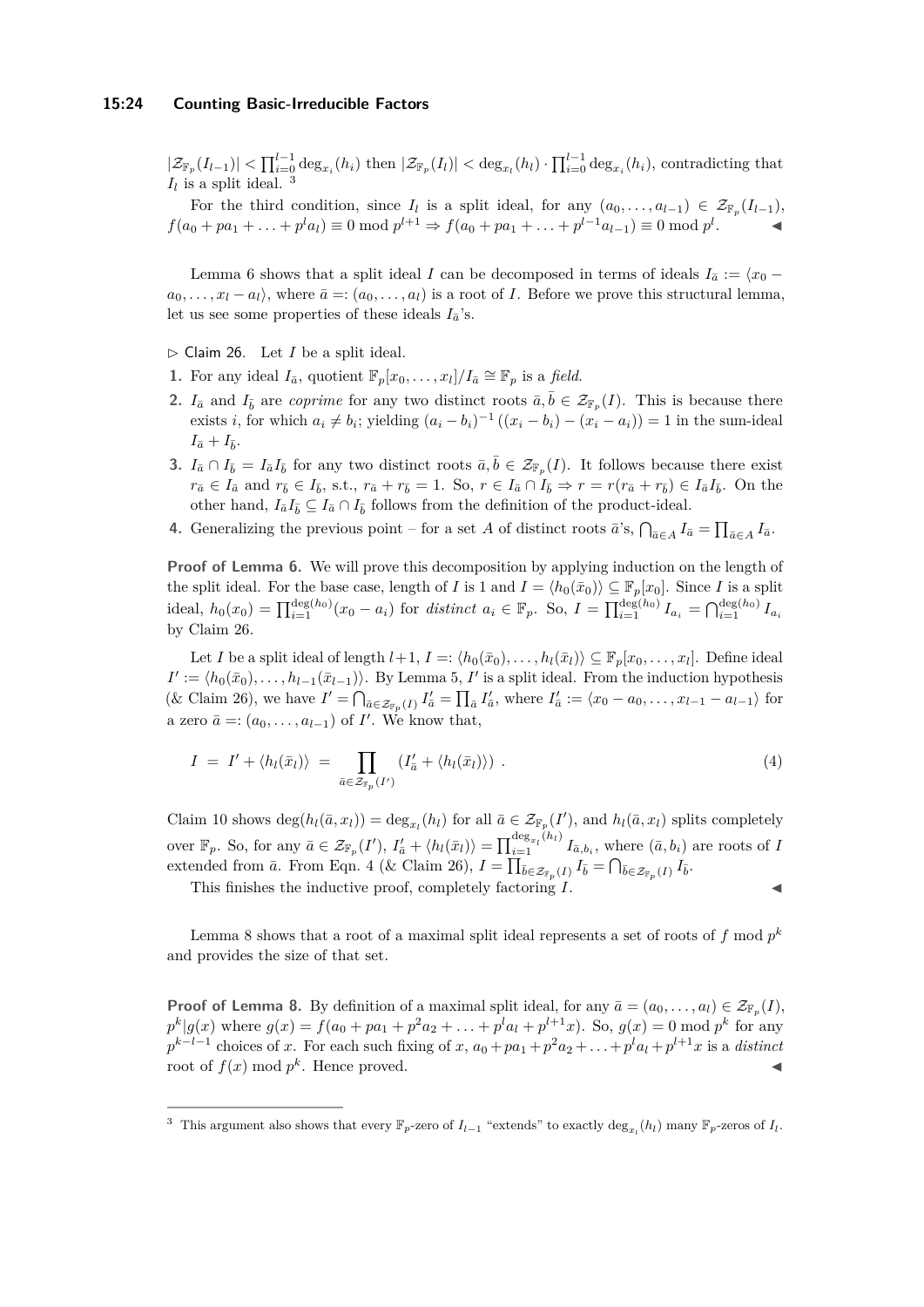## <span id="page-24-0"></span>**C Computation modulo a triangular ideal– Reduce & Divide**

For completeness, we show that it is efficient to reduce a polynomial  $a(\bar{x}_l) \in \mathbb{G}[\bar{x}_l]$  modulo a triangular ideal  $J_l = \langle b_0(\bar{x}_0), b_1(\bar{x}_1), \ldots, b_l(\bar{x}_l) \rangle \subseteq \mathbb{G}[\bar{x}_l]$ , where G is any Galois ring (in particular,  $R = \mathbb{Z}/p^k$ , or  $\mathbb{F}_p$ ).

Note:  $J_l$  need not be a split ideal for  $f \mod p^k$ , though the algorithms of this section work for split ideals (∵ they are triangular by definition).

Assumptions: In the generators of the triangular ideal we assume  $\deg_{x_i} b_i(\bar{x}_i) \geq 2$  (for  $0 \leq i \leq l$ ). Otherwise, we could eliminate variable  $x_i$  and work with fewer variables ( $\&$ smaller length triangular ideal). Additionally, each  $b_i(\bar{x}_i)$  (for  $0 \leq i \leq l$ ) is monic (leading coefficient is 1 wrt *xi*), and presented in a *reduced* form modulo the prior triangular ideal  $J_{i-1} := \langle b_0(\bar{x}_0), \ldots, b_{i-1}(\bar{x}_{i-1}) \rangle \subseteq \mathbb{G}[\bar{x}_{i-1}].$ 

Let us first define reduction mod an ideal (assume  $\mathbb{G}$  to be the Galois ring  $G(p^k, b)$ ).

▶ **Definition 27** (Reduction by a triangular ideal). The reduction of a multivariate polynomial  $a(\bar{x}_l) \in \mathbb{G}[\bar{x}_l]$  *by a triangular ideal*  $J_l = \langle b_0(\bar{x}_0), \ldots, b_l(\bar{x}_l) \rangle \subseteq \mathbb{G}[\bar{x}_l]$  *is the unique polynomial*  $\tilde{a}(\bar{x}_l) \equiv a(\bar{x}_l) \bmod J_l$ , where  $\deg_{x_i}(\tilde{a}) < \deg_{x_i}(b_i)$ , for all  $i \in \{0, ..., l\}$ .

**Idea of reduction.** The idea behind the algorithm is inspired from the univariate reduction. If  $l = 0$ , then reduction of  $a(x_0)$  modulo  $b_0(x_0)$  is simply the remainder of the division of *a* by  $b_0$  in the underlying polynomial ring  $\mathbb{G}[x_0]$ . For a larger *l*, the reduction of  $a(\bar{x}_l)$  modulo the triangular ideal  $J_l = \langle b_0(x_0), \ldots, b_l(\bar{x}_l) \rangle$  is the remainder of the division of  $a(\bar{x}_l)$  by  $b_l(\bar{x}_l)$  in the polynomial ring  $(\mathbb{G}[x_0,\ldots,x_{l-1}]/J_{l-1})[x_l]$ . The fact that  $b_l$  is monic, helps in generalizing "long division".

**Input:** An  $a(\bar{x}_l) \in \mathbb{G}[\bar{x}_l]$  and a triangular ideal  $J_l = \langle b_0(\bar{x}_0), \ldots, b_l(\bar{x}_l) \rangle \subseteq \mathbb{G}[\bar{x}_l].$ **Output:** Reduction  $\tilde{a}$  of *a* mod  $J_l$  as defined above.

<span id="page-24-2"></span>

| <b>Algorithm 2</b> Reduce $a(\bar{x}_l)$ modulo $J_l$ . |  |  |  |
|---------------------------------------------------------|--|--|--|
|---------------------------------------------------------|--|--|--|

1: **procedure** REDUCE $(a(\bar{x}_l), J_l)$ 

2: **if**  $l = 0$  **then** 3: **[Reduce**  $a(x_0)$  by  $b_0(x_0)$ ] return remainder of univariate division of *a* by  $b_0$  in  $R[x_0]$ 4: **end if** 5:  $d_a \leftarrow \deg_{x_l}(a) \text{ and } d_b \leftarrow \deg_{x_l}(b_l).$ 6: Let  $a(\bar{x}_l) = \sum_{i=0}^{d_a} a_i(\bar{x}_{l-1}) x_l^i$  be the polynomial representation of  $a(\bar{x}_l)$  with respect to  $x_l$ . 7: Recursively reduce each coefficient  $a_i(\bar{x}_{l-1})$  of *a* mod $J_{l-1}$ :  $\tilde{a}_i(\bar{x}_{l-1}) \leftarrow \text{REDUCE}(a_i(\bar{x}_{l-1}), J_{l-1}), \text{ for all } i \in \{0, \ldots, d_a\}.$ 8: while  $d_a \geq d_b$  do 9:  $a(\bar{x}_l) \leftarrow a - \left(a_{d_a} \cdot x_l^{d_a - d_b} \cdot b_l\right)$ 10: Update  $d_a \leftarrow \deg_{x_l}(a)$ . Update  $a_i$ 's such that  $a(\bar{x}_l) =: \sum_{i=0}^{d_a} a_i(\bar{x}_{l-1}) \cdot x_l^i$ . 11: Call REDUCE $(a_i(\bar{x}_{l-1}), J_{l-1})$  for all  $i \in \{0, ..., d_a\}$ : recursively reduce each coefficient  $a_i(\bar{x}_{l-1})$  mod  $J_{l-1}$  (like Step 7). 12: **end while** 13: **return**  $a(\bar{x}_l)$ . 14: **end procedure**

<span id="page-24-1"></span>Following lemma shows that reduction modulo a triangular ideal (Algorithm [2\)](#page-24-2) is efficient.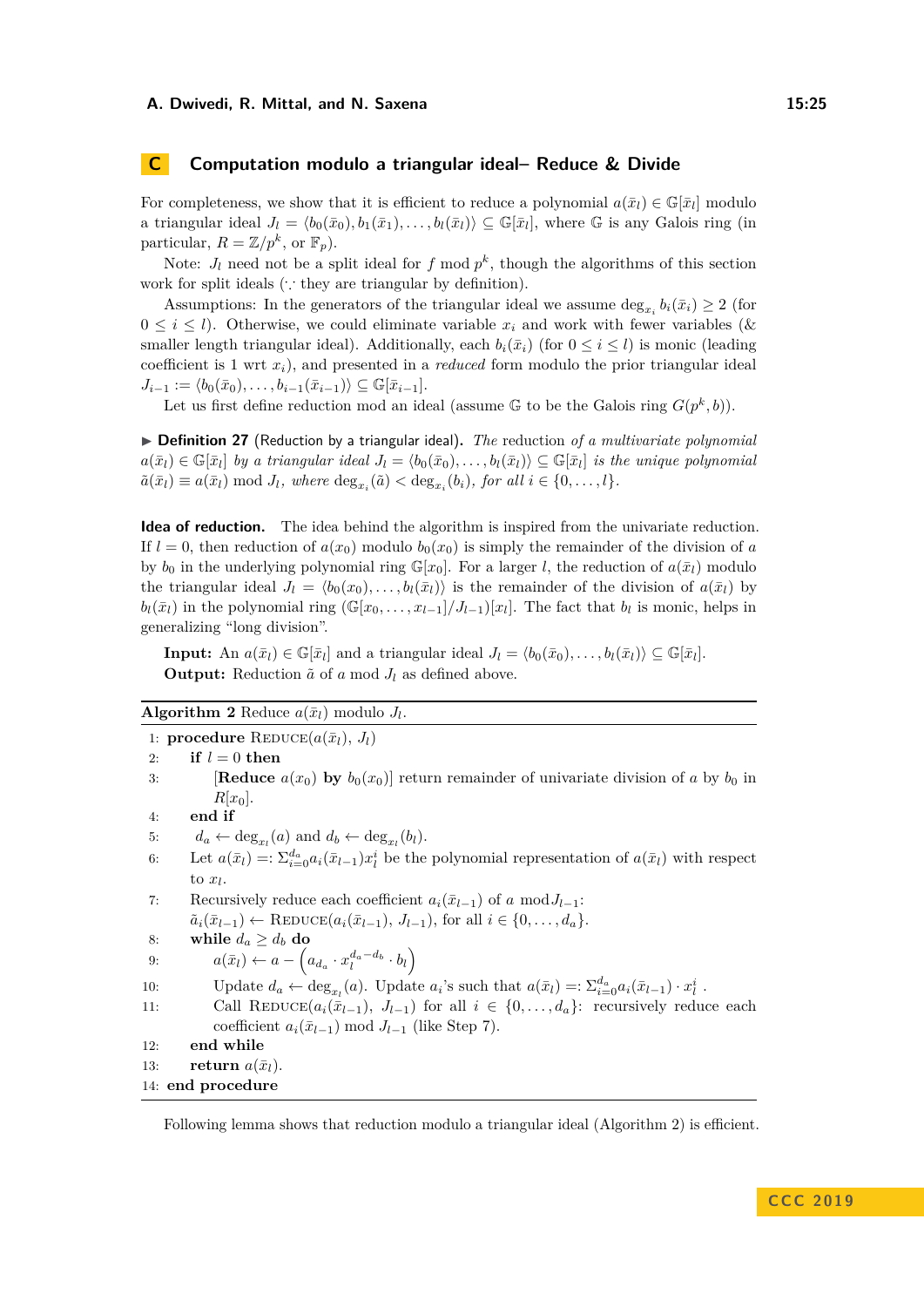**Lemma 28** (Reduction). Given  $a(\bar{x}_l) \in \mathbb{G}[\bar{x}_l]$  and  $J_l \subseteq \mathbb{G}[\bar{x}_l]$ , to reduce  $a(\bar{x}_l)$  mod  $J_l$ ,  $Algorithm \ 2 \ takes \ time \ poly \left( \prod_{i=0}^{l} \deg_{x_i}(a), \log |\mathbb{G}|, \deg(J_l) \right).$  $Algorithm \ 2 \ takes \ time \ poly \left( \prod_{i=0}^{l} \deg_{x_i}(a), \log |\mathbb{G}|, \deg(J_l) \right).$  $Algorithm \ 2 \ takes \ time \ poly \left( \prod_{i=0}^{l} \deg_{x_i}(a), \log |\mathbb{G}|, \deg(J_l) \right).$ 

*In particular, if each coefficient*  $a_i(\bar{x}_{l-1})$  *of*  $a(\bar{x}_l)$  (viewed as a polynomial in  $x_l$ ) is in *reduced form mod*  $J_{l-1}$ *, then reduction takes time poly*  $(d_a, \log |\mathbb{G}|, \deg(J_l))$ *, where*  $d_a =$  $\deg_{x_l}(a)$ .

**Proof.** We prove the lemma by induction on the length  $l + 1$  of the ideal  $J_l$ .

For  $l = 0$ , we have a standard univariate reduction which takes at most  $O(\deg(a) \deg(b))$ ring operations in G. Since addition/multiplication/division in G take time at most  $\tilde{O}(\log |\mathbb{G}|)$ [\[28\]](#page-20-23), we get the lemma.

Assume that the lemma is true for any ideal of length less than *l*.

Coefficients  $a_i(\bar{x}_{l-1})$  can be reduced, in time poly  $\left(\prod_{i=0}^{l-1} \deg_{x_i}(a), \log |\mathbb{G}|, \deg(J_{l-1})\right)$ , mod  $J_{l-1}$  using induction hypothesis. We need to make  $d_a + 1$  such calls; total time is bounded by poly  $\left(\prod_{i=0}^{l} \deg_{x_i}(a), \log |\mathbb{G}|, \deg(J_{l-1})\right)$ . In the same time we can compute Step 9.

After the update at Step 9, individual-degrees  $\deg_{x_i}(a)$  (for  $0 \leq i < l$ ) can become at most double the previous degree (safely assuming  $2 \le \deg_{x_i}(b_i) \le \deg_{x_i}(a)$ ). By induction hypothesis, each call to reduce  $a_i(\bar{x}_{l-1}) \mod J_{l-1}$  takes time poly  $\left(\prod_{i=0}^{l-1} \deg_{x_i}(a), \log |\mathbb{G}|, \deg(J_{l-1})\right)$ . Algorithm makes at most  $d_a$  such calls and the while-loop runs at most  $d_a$  times. Hence, the algorithm takes time  $\text{poly}\left(\prod_{i=0}^{l} \deg_{x_i}(a), \log |\mathbb{G}|, \deg(J_l)\right)$ ; and we are done.

If coefficients of *a* are already reduced modulo  $J_{l-1}$ , then  $\deg_{x_i}(a) < \deg_{x_i}(b_i)$  for all 0 ≤ *i* < *l*. Hence, Algorithm [2](#page-24-2) takes time  $d_a^2 \cdot \text{poly}(\log |\mathbb{G}|, \deg(J_{l-1}))$ .  $\triangleleft$ 

<span id="page-25-1"></span>I **Lemma 29** (Division mod triangular ideal)**.** *Given a triangular ideal J<sup>l</sup>* ⊆ G[*x*¯*<sup>l</sup>* ] *and a unit*  $a(\bar{x}_l) \in \mathbb{G}[\bar{x}_l]/J_l.$  $]/J_l$ *.* We can compute  $a^{-1}$  mod  $J_l$ *, in reduced form, in time*  $poly\left(\prod_{i=0}^{l}\deg_{x_i}(a), \log|\mathbb{G}|, \deg(J_l)\right)$ .

**Proof.** Let  $u(\bar{x}_l) \in \mathbb{G}[\bar{x}_l]/J_l$  be such that  $u \cdot a \equiv 1 \mod J_l$ . We can write *u* as

$$
\sum_{\substack{\bar{e} \ \ge \ \bar{0} \\ \forall \ 0 \le i \le l, \ e_i \ < \ \deg_{x_i}(b_i)}} u_{\bar{e}} \cdot \bar{x}_l^{\bar{e}}.
$$

We want to find the unknowns  $u_{\bar{e}}$  in G, satisfying  $u \cdot a \equiv 1 \mod J_l$ . This gives us a linear system in the unknowns; it has size  $\deg(J_l)$ . The linear system can be written down, using Algorithm [2,](#page-24-2) by reducing the monomial products  $\bar{x}_l^{\bar{e}} \cdot \bar{x}_l^{\bar{e}'}$  that appear in the product  $u \cdot a$ . This takes time  $\text{poly}\left(\prod_{i=0}^{l} \deg_{x_i}(a), \log |\mathbb{G}|, \deg(J_l)\right)$ .

Since there exists a unique *u*, our linear system is efficiently solvable, by standard linear algebra, in the required time.

Let us see two direct applications of the reduction Algorithm [2](#page-24-2) to compute valuation and to compute reduced form of split ideals.

First, we explain how Algorithm [1](#page-10-0) (Steps 3, 18) computes reduced  $f<sub>J</sub>$  modulo the lift  $\hat{J}$ of the newly computed split ideal *J*, when *x* is replaced by  $x_{l+1} + px$  in the intermediate polynomial  $f_I(\bar{x}_l, x)$ .

<span id="page-25-0"></span>▶ Lemma 30 (Updating stack with reduced polynomial). Let  $I \subseteq \mathbb{F}_p[\bar{x}_l]$  be a split ideal and  $f_I(\bar{x}_l,x) \in R[\bar{x}_l,x]$  be reduced modulo  $\hat{I}$  (the lift of I over R). Define split ideal  $J \subseteq \mathbb{F}_p[\bar{x}_{l+1}]$  $as J := I + \langle h_{l+1}(\bar{x}_{l+1}) \rangle$ , and  $\hat{J}$  be the lift of *J* over *R*.

*Then, in time*  $poly(log |R|, deg_x(f_I), deg(J))$ *, we can compute a reduced polynomial*  $f_J$  $modulo \hat{J}$  *defined by,*  $f_J(\bar{x}_{l+1}, x) := f_I(\bar{x}_l, x_{l+1} + px) \mod \hat{J}$ .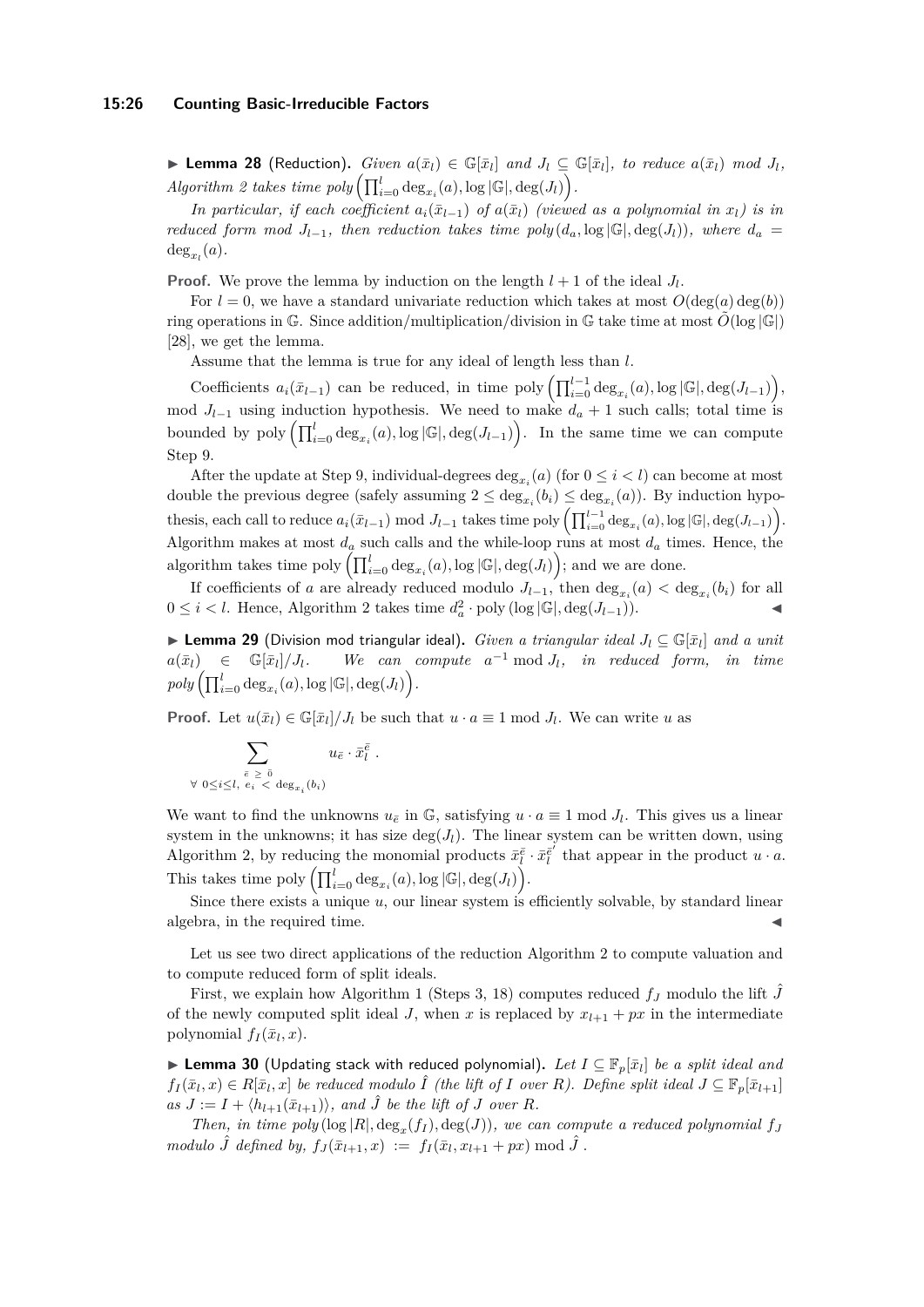**Proof.** Since  $f_I(\bar{x}_l, x)$  is already reduced modulo  $\hat{I}$ ,  $\deg_{x_i}(f_I) < \deg_{x_i}(h_i)$ . Define  $D :=$  $\deg_x(f_I)$ , perform the shift  $x \to x_{l+1} + px$  in  $f_I$ , and expand  $f_I$  using Taylor series,

$$
f_J(\bar{x}_l,x) = f_I(\bar{x}_l,x_{l+1}+px) =: g_0(\bar{x}_{l+1}) + g_1(\bar{x}_{l+1})(px) + \ldots + g_D(\bar{x}_{l+1})(px)^D,
$$

where  $g_i$  could also be seen as the *i*-th derivative of  $f_I(\bar{x}_l, x_{l+1})$  (wrt  $x_{l+1}$ ) divided by *i*!. To compute  $f_J$  mod  $\hat{J}$ , we call  $\text{REDUCE}(g_i, \hat{J})$  (for all *i*) to get the reduction of each term mod *J*ˆ.

To calculate the time complexity of  $\text{REDUCE}(g_i, \hat{J})$ , note that coefficients of each  $g_i$ , wrt  $x_{l+1}$ , is already reduced mod  $\hat{I}$ . Since  $J = I + \langle h_{l+1} \rangle$ , using Lemma [28,](#page-24-1) time complexity of reducing each  $g_i$  by  $\hat{J}$  is at most poly $(\deg_{x_{l+1}}(g_i), \log |R|, \deg(J))$   $(\deg(J) = \deg(\hat{J}))$ .

Since  $\deg_{x_{l+1}}(g_i) \leq \deg_x(f_i)$  (for  $i \leq D$ ), total time complexity is poly  $(\log |R|, \deg_x(f_I), \deg(J)).$ 

Next, we explain Step 20 in Algorithm [1](#page-10-0) a bit more.

<span id="page-26-1"></span>I **Lemma 31** (Ideal factors in reduced form)**.** *Consider the tuple*  $(U := \{h_0(\bar{x}_0), \ldots, h_l(\bar{x}_l)\}, f_{(U)}) \in S$  and consider a non-trivial factorization  $h_i =: h_{i,1} \ldots h_{i,m}$ *for some*  $h_i \in U$ *. Wlog each factor*  $h_{i,j}$  *is monic wrt*  $x_i$ *.* 

*Then, we can compute the factor-related tuples*  $(U_i, f_{(U_i)})$ *, for all*  $j \in [m]$ *, in time*  $poly(\deg(\langle U \rangle), \log |R|, \deg_x(f_{\langle U \rangle}))$  ( $f_{\langle U_j \rangle}$  *will be in reduced form mod*  $\langle U_j \rangle)$ *.* 

**Proof.** First, we successively reduce  $h_{i+t}$  ( $1 \le t \le l-i$ ) modulo triangular ideal  $I_{i+t,j}$  :=  $\langle h_0, \ldots, h_{i-1}, h_{i,j}, h_{i+1}, \ldots, h_{i+t} \rangle$ . Time complexity of each of these steps is bounded by poly(deg( $\langle U \rangle$ ), log |*R*|) (Lemma [28\)](#page-24-1). This ensures that the degree of  $h_{i+t}$  in a variable  $x_s$  $(s < i + t)$  is less than the individual-degree of the *s*-th generator of ideal  $\langle U_i \rangle$ .

Then,  $f_{(U_j)}$  can be calculated by reducing each  $\deg_x(f_{(U)})+1$  coefficients of  $f_{(U_j)}$  (wrt *x*) by the lifted triangular ideal  $\hat{I}_{l,j}$  =  $\hat{U}_j$ . By Lemma [28,](#page-24-1) this takes time  $\text{poly}(\prod_{i=0}^{l} \text{deg}_{x_i}(f_{\langle U \rangle}), \text{deg}_x(f_{\langle U \rangle}), \text{log}|R|, \text{deg}(\langle U \rangle)).$  Since coefficients (wrt *x*) of  $f_{\langle U \rangle}$  were already reduced modulo  $\langle U \rangle$ ,  $\prod_{i=0}^{l} \deg_{x_i}(f_{\langle U \rangle}) \leq \deg(\langle U \rangle)$ .

So, the computation time is bounded by poly  $(\deg(\langle U \rangle), \log |R|, \deg_x(f_{\langle U \rangle}))$  $\mathcal{L}$   $\mathcal{L}$ 

$$
f_{\rm{max}}
$$

## <span id="page-26-0"></span>**D Computation modulo a triangular ideal – Zerodivisor test & GCD**

TEST-ZERO-DIV $(a(\bar{x}_l), I_l)$ , for a triangular ideal  $I_l =: \langle h_0, \ldots, h_l \rangle$ , either reports that  $a(\bar{x}_l)$  is not a zerodivisor modulo  $I_l$ , or *returns a non-trivial factorization* of a generator  $h_i =: h_{i,1} \cdots h_{i,m}$  (into monic, wrt  $x_i$ , factors mod prior ideal). In this section we assume F to be a finite field.

**Idea.** In the quotient ring  $\mathbb{F}[\bar{x}_l]/\langle I_l \rangle$ , a monic (wrt  $x_i$ ) polynomial  $a(\bar{x}_i)$  is a zerodivisor iff it contains a factor of  $h_i(\bar{x}_i)$  – generator of triangular ideal  $I_l$  with variables  $\{x_0, \ldots, x_i\}$ . So, firstly the algorithm checks if the given polynomial  $a(\bar{x}_l)$  is monic (recursively, from variables  $x_{l-1}$  to  $x_0$ ). If it fails, it factors some generator  $h_i$  for  $i < l$ . After making  $a(\bar{x}_l)$  monic, we take gcd of *a* with  $h_l$  – if it finds non-trivial gcd it factors  $h_l$ , else  $a(\bar{x}_l)$  is not a zerodivisor.

<span id="page-26-2"></span>**Example 23** (Efficiency of testing zerodivisors). Assuming, coefficients of  $a(\bar{x}_l)$  wrt  $x_l$  are in *reduced form modulo*  $I_{l-1}$ *, Algorithm [3](#page-27-0) takes time*  $poly(\deg_{x_l}(a), \log |\mathbb{F}|, \deg(I_l))$ *<i>.* 

**Proof.** We apply induction on the length  $l + 1$  of ideal  $I_l$ .

For  $l = 0$ , it runs univariate gcd and takes time  $\text{poly}(\text{deg}(a), \text{deg}(h_0), \text{log }|\mathbb{F}|)$  [\[28\]](#page-20-23). Assume lemma statement holds true for ideals of length *l*.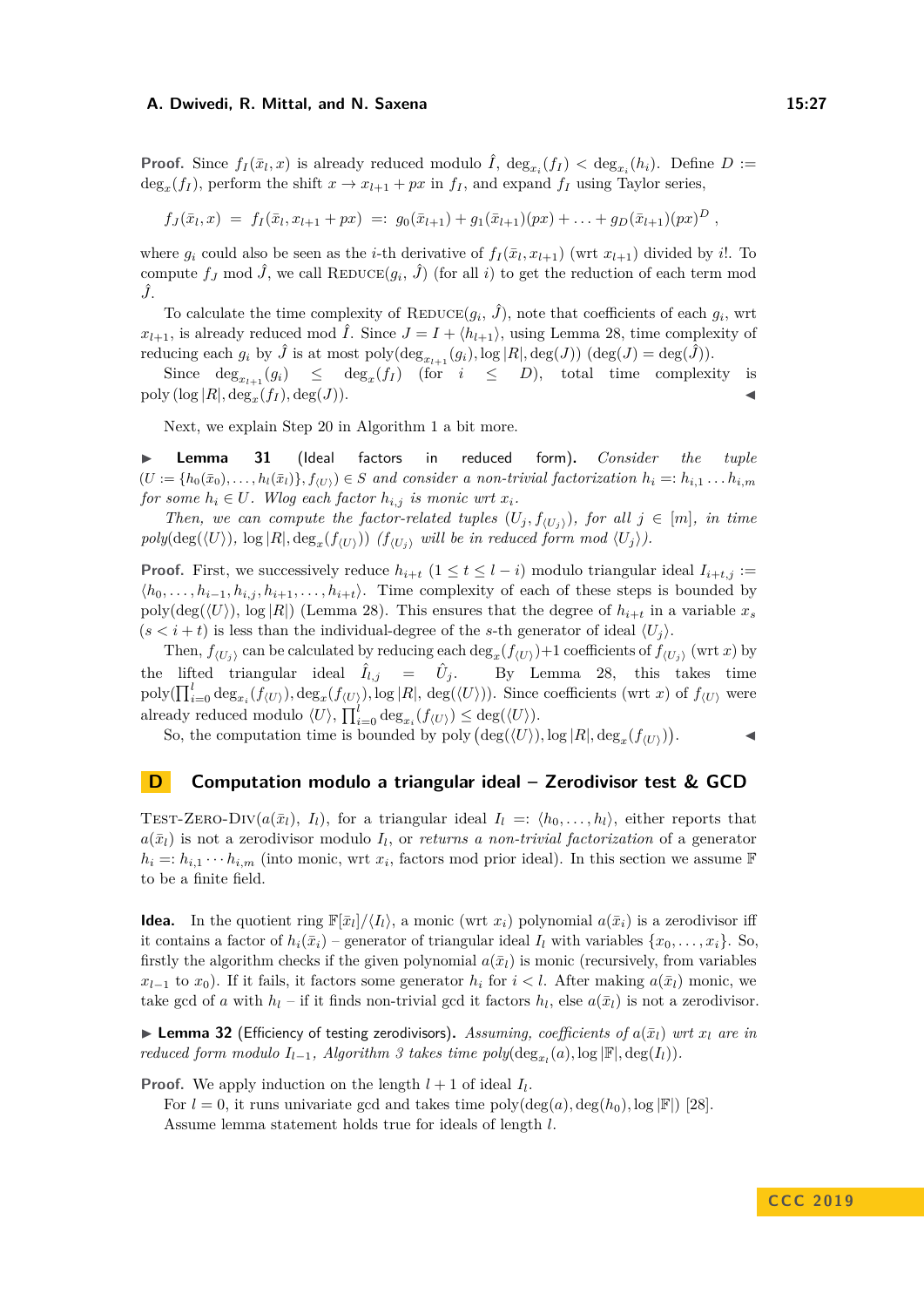<span id="page-27-0"></span>**Algorithm 3** Zerodivisor test of  $a(\bar{x}_l)$  modulo  $I_l$ . 1: **procedure** TEST-ZERO-DIV $(a(\bar{x}_l), I_l)$ 2: **if**  $l = 0$  **then** 3: **[Take univariate GCD**]  $gcd \leftarrow gcd(a(x_0), h_0(x_0))$ . 4: **if** *gcd* is non-trivial **then** 5: Factorize  $h_0(x_0) =: \text{gcd} \cdot \frac{h_0}{\text{gcd}}$ ; **return**  $(\text{True}, \text{gcd} \cdot \frac{h_0}{\text{gcd}})$ . 6: **else** 7: **return** (*F alse*). 8: **end if** 9: **end if** 10: Let the leading coefficient of  $a(\bar{x}_l)$  wrt  $x_l$  be  $\tilde{a}(\bar{x}_{l-1})$ . 11: Call TEST-ZERO-DIV $(\tilde{a}(\bar{x}_{l-1}), I_{l-1})$ . 12: **if** The test returned *True* then 13: **return** the result of the test including the factorization of a generator  $h_i(\bar{x}_i)$ . 14: **end if** [Now, we will take gcd of *a* and *h<sup>l</sup>* using iterated division method (Euclid's method).] 15: Define  $b(\bar{x}_l) \leftarrow h_l(\bar{x}_l)$ . 16: **while**  $b(\bar{x}_l) \neq 0$  do 17: Let  $\tilde{b}(\bar{x}_{l-1})$  be the leading coefficient of  $b(\bar{x}_l)$  wrt  $x_l$ . 18: **if** TEST-ZERO-DIV $(\tilde{b}(\bar{x}_{l-1}), I_{l-1}) = True$  then 19: **return** result of TEST-ZERO-DIV $(\tilde{b}(\bar{x}_{l-1}), I_{l-1})$ , factorization of a generator  $h_i(\bar{x}_i)$ . 20: **end if** 21: Let  $c(\bar{x}_l) \leftarrow \text{REDUCE}(a(\bar{x}_l), I_{l-1} + \langle b(\bar{x}_l)/\tilde{b} \rangle)$  (same as taking remainder of  $a(\bar{x}_l)$ ) when divided by the monic polynomial  $b(\bar{x}_l)/\tilde{b}$  modulo  $I_{l-1}$ ). 22:  $a(\bar{x}_l) \leftarrow b(\bar{x}_l)/\tilde{b}, b(\bar{x}_l) \leftarrow c(\bar{x}_l).$  [Invariant: deg<sub>*x<sub>l</sub>*</sub>(*b*) has fallen.] 23: **end while** [Gcd of original  $a(\bar{x}_l)$  and  $h_l(\bar{x}_l)$  mod  $I_l$  is stored in  $a(\bar{x}_l)$ .] 24: **if** gcd  $a(\bar{x}_l)$  is non-trivial **then** 25: **return** (*True*, a non-trivial factorization of  $h_l(\bar{x}_l)$ ). 26: **else** 27: **return** (*False*). [ $a(\bar{x}_l)$  is not a zerodivisor.] 28: **end if** 29: **end procedure**

By induction, checking  $\tilde{a}(\bar{x}_{l-1})$  is a zerodivisor mod  $I_{l-1}$ , takes  $\text{poly}(\text{deg}_{x_{l-1}}(\tilde{a}), \log |\mathbb{F}|, \text{deg}(I_{l-1}))$  time.

To compute gcd of *a* and  $h_l$ , Euclidean gcd algorithm will run at most  $\deg_{x_l}(a) + \deg_{x_l}(h_l)$ while-loops. From induction hypothesis, and Lemmas [28-](#page-24-1)[29,](#page-25-1) each loop takes at most poly( $deg_{x_l}(a)$ ,  $log |F|$ ,  $deg(I_l)$ ) time. So, we are done.

 $GCD(a(\bar{x}_l, x), b(\bar{x}_l, x), I_l)$  computes gcd of two polynomials  $a(\bar{x}_l, x)$  and  $b(\bar{x}_l, x)$  modulo a triangular ideal  $I_l = \langle h_0(x_0), \ldots, h_l(\bar{x}_l) \rangle$  resp. *False*. It computes the *monic gcd* resp. returns a *non-trivial factorization* of some *h<sup>i</sup>* .